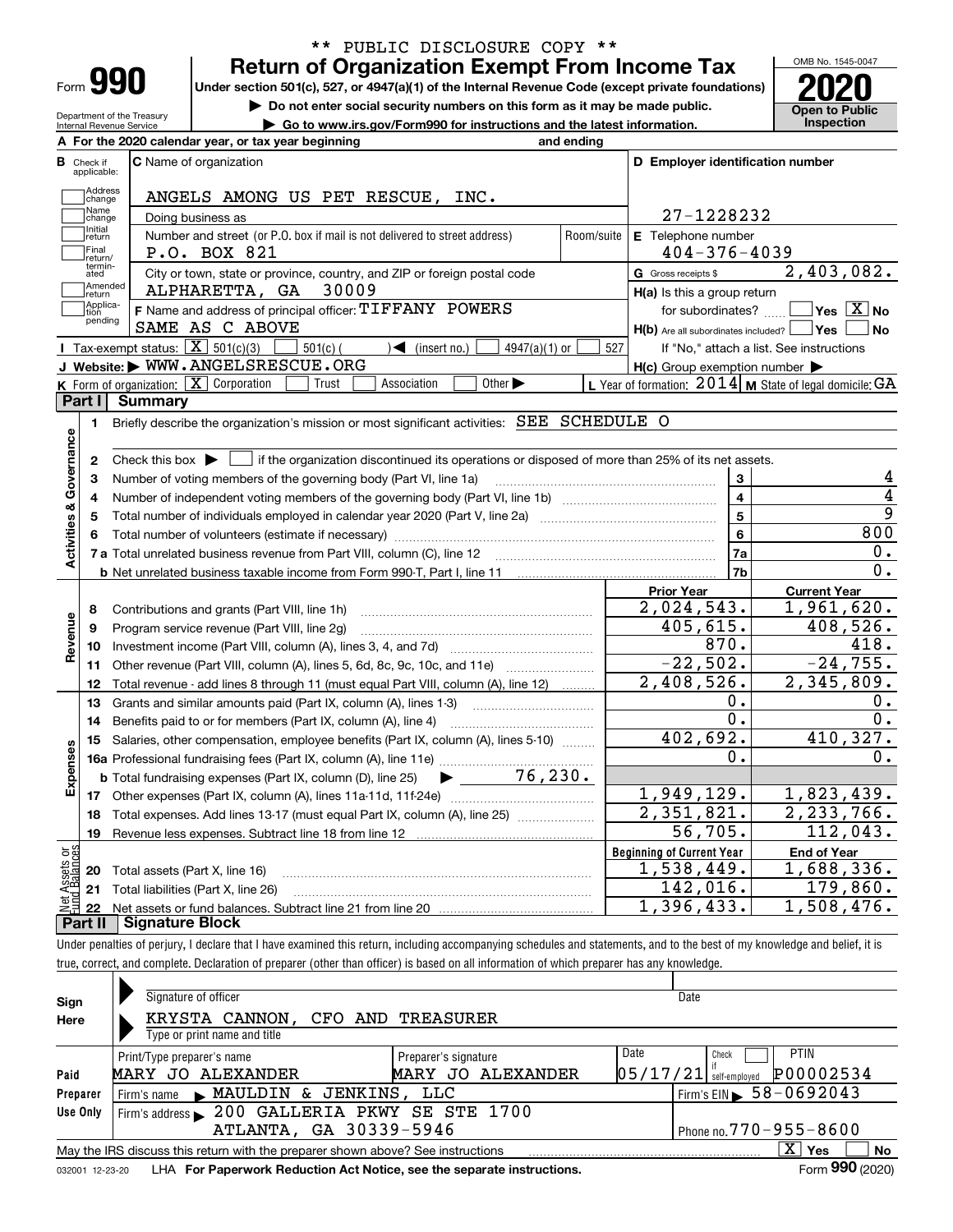|              | ANGELS AMONG US PET RESCUE, INC.<br>Form 990 (2020)                                                                                                                                                                                                                   | 27-1228232     | Page 2                      |
|--------------|-----------------------------------------------------------------------------------------------------------------------------------------------------------------------------------------------------------------------------------------------------------------------|----------------|-----------------------------|
|              | <b>Statement of Program Service Accomplishments</b><br>Part III                                                                                                                                                                                                       |                |                             |
|              |                                                                                                                                                                                                                                                                       |                |                             |
| 1            | Briefly describe the organization's mission:                                                                                                                                                                                                                          |                |                             |
|              | ANGELS AMONG US PET RESCUE, INC. IS A $501(C)(3)$ CHARITY DEDICATED TO                                                                                                                                                                                                |                |                             |
|              | RESCUING DOGS AND CATS FROM SHELTERS IN NORTH GEORGIA.                                                                                                                                                                                                                | THEY           |                             |
|              | OPERATE THROUGH A NETWORK OF FOSTER HOMES IN THE METRO ATLANTA                                                                                                                                                                                                        |                |                             |
|              | AREA AND HOLD PET ADOPTION EVENTS ALMOST WEEKLY AT VARIOUS LOCATIONS.                                                                                                                                                                                                 |                |                             |
| $\mathbf{2}$ | Did the organization undertake any significant program services during the year which were not listed on the                                                                                                                                                          |                |                             |
|              | prior Form 990 or 990-EZ?                                                                                                                                                                                                                                             |                | $Yes \ \boxed{X}$ No        |
|              | If "Yes," describe these new services on Schedule O.                                                                                                                                                                                                                  |                |                             |
| 3            | Did the organization cease conducting, or make significant changes in how it conducts, any program services?                                                                                                                                                          |                | $Yes \ \boxed{X}$ No        |
|              | If "Yes," describe these changes on Schedule O.                                                                                                                                                                                                                       |                |                             |
| 4            | Describe the organization's program service accomplishments for each of its three largest program services, as measured by expenses.                                                                                                                                  |                |                             |
|              | Section 501(c)(3) and 501(c)(4) organizations are required to report the amount of grants and allocations to others, the total expenses, and                                                                                                                          |                |                             |
|              | revenue, if any, for each program service reported.<br>$\label{eq:2.1} \mathcal{L}(\mathcal{L}^{\mathcal{L}}_{\mathcal{L}}(\mathcal{L}^{\mathcal{L}}_{\mathcal{L}})) = \mathcal{L}(\mathcal{L}^{\mathcal{L}}_{\mathcal{L}}(\mathcal{L}^{\mathcal{L}}_{\mathcal{L}}))$ |                |                             |
| 4a l         | 1,813,212. including grants of \$<br>(Expenses \$<br>(Code:                                                                                                                                                                                                           | ) (Revenue \$  | 408,526.                    |
|              | ANGELS AMONG US PET RESCUE INC. WORKS TOWARD SAVING DOGS AND CATS FROM                                                                                                                                                                                                |                |                             |
|              | SHELTERS IN NORTH GEORGIA WITH A MISSION OF EDUCATING THE PUBLIC ON THE                                                                                                                                                                                               |                |                             |
|              | PLIGHT OF ANIMALS STUCK IN SHELTERS THROUGHOUT GEORGIA.                                                                                                                                                                                                               | THE GOAL IS    | TО                          |
|              | SAVE THE ANIMAL AND SEE THE ANIMAL THROUGH THE ENTIRE LIFE-CYCLE OF                                                                                                                                                                                                   |                |                             |
|              | RESCUING THE ANIMAL FROM THE SHELTER TO GETTING THEM READY FOR ADOPTION                                                                                                                                                                                               |                |                             |
|              | TO FOSTERING AND FINALLY INTO A SUITABLE FOREVER HOME. DURING 2020,                                                                                                                                                                                                   |                |                             |
|              | 1,977 ANIMALS WERE ADOPTED.                                                                                                                                                                                                                                           |                |                             |
|              |                                                                                                                                                                                                                                                                       |                |                             |
|              |                                                                                                                                                                                                                                                                       |                |                             |
|              |                                                                                                                                                                                                                                                                       |                |                             |
|              |                                                                                                                                                                                                                                                                       |                |                             |
|              |                                                                                                                                                                                                                                                                       |                |                             |
| 4b           |                                                                                                                                                                                                                                                                       | $($ Revenue \$ |                             |
|              |                                                                                                                                                                                                                                                                       |                |                             |
|              |                                                                                                                                                                                                                                                                       |                |                             |
|              |                                                                                                                                                                                                                                                                       |                |                             |
|              |                                                                                                                                                                                                                                                                       |                |                             |
|              |                                                                                                                                                                                                                                                                       |                |                             |
|              |                                                                                                                                                                                                                                                                       |                |                             |
|              |                                                                                                                                                                                                                                                                       |                |                             |
|              |                                                                                                                                                                                                                                                                       |                |                             |
|              |                                                                                                                                                                                                                                                                       |                |                             |
|              |                                                                                                                                                                                                                                                                       |                |                             |
|              |                                                                                                                                                                                                                                                                       |                |                             |
|              |                                                                                                                                                                                                                                                                       |                |                             |
| 4с           | $\text{(Code:}$ $\qquad \qquad$ $\text{(Expenses $}$<br>including grants of \$                                                                                                                                                                                        | ) (Revenue \$  |                             |
|              |                                                                                                                                                                                                                                                                       |                |                             |
|              |                                                                                                                                                                                                                                                                       |                |                             |
|              |                                                                                                                                                                                                                                                                       |                |                             |
|              |                                                                                                                                                                                                                                                                       |                |                             |
|              |                                                                                                                                                                                                                                                                       |                |                             |
|              |                                                                                                                                                                                                                                                                       |                |                             |
|              |                                                                                                                                                                                                                                                                       |                |                             |
|              |                                                                                                                                                                                                                                                                       |                |                             |
|              |                                                                                                                                                                                                                                                                       |                |                             |
|              |                                                                                                                                                                                                                                                                       |                |                             |
|              |                                                                                                                                                                                                                                                                       |                |                             |
|              |                                                                                                                                                                                                                                                                       |                |                             |
| 4d           | Other program services (Describe on Schedule O.)                                                                                                                                                                                                                      |                |                             |
|              | (Expenses \$<br>(Revenue \$<br>including grants of \$<br>1,813,212.                                                                                                                                                                                                   |                |                             |
|              | <b>4e</b> Total program service expenses $\blacktriangleright$                                                                                                                                                                                                        |                | $F_{\text{OCD}}$ 990 (2020) |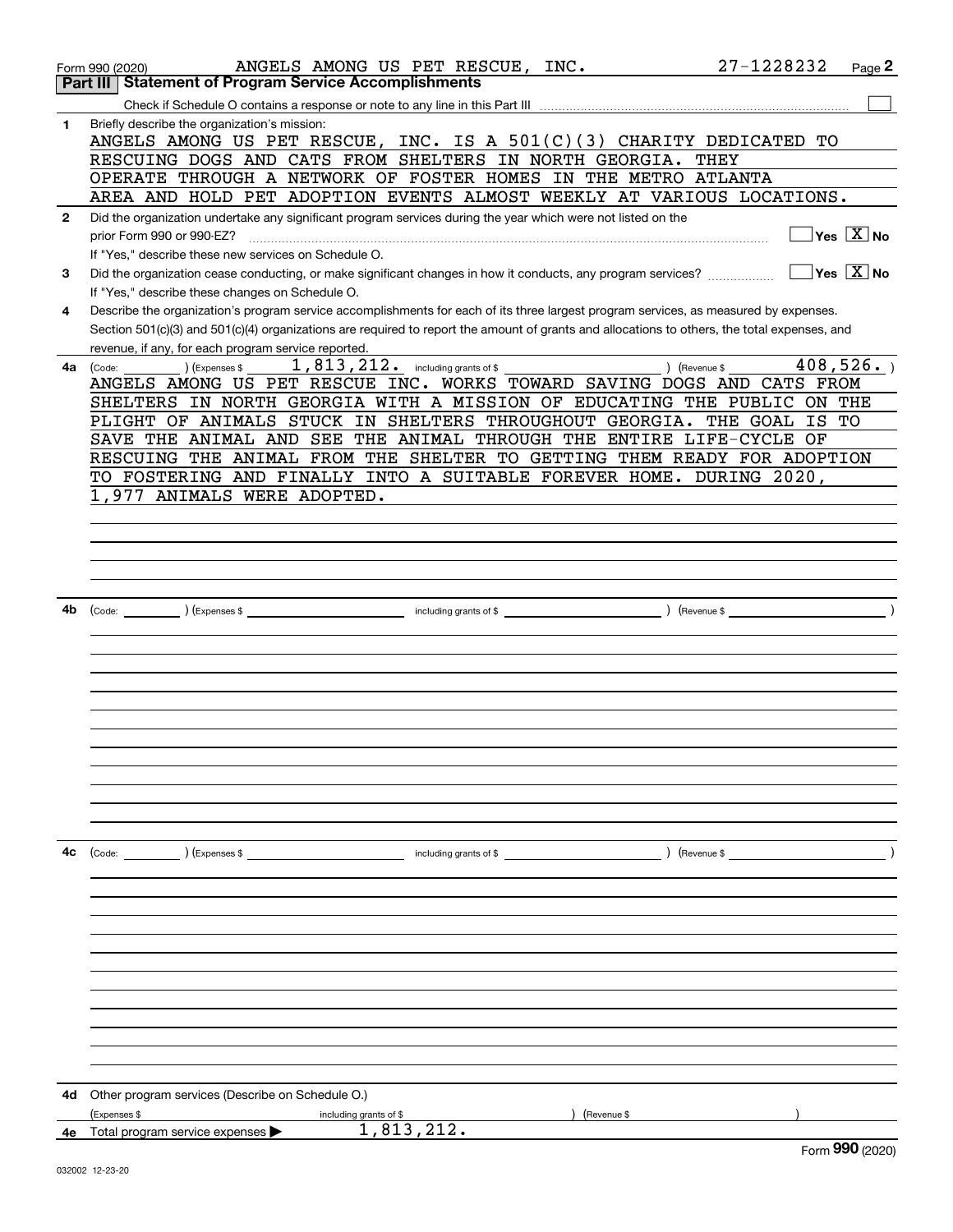|  | Form 990 (2020) |
|--|-----------------|

Form 990 (2020) ANGELS AMONG US PET RESCUE, INC 27-1228232 <sub>Page</sub> 3<br>**Part IV | Checklist of Required Schedules** 

|           |                                                                                                                                       |                 | Yes                     | No                           |
|-----------|---------------------------------------------------------------------------------------------------------------------------------------|-----------------|-------------------------|------------------------------|
| 1.        | Is the organization described in section $501(c)(3)$ or $4947(a)(1)$ (other than a private foundation)?                               |                 |                         |                              |
|           |                                                                                                                                       | 1.              | X                       |                              |
| 2         |                                                                                                                                       | $\overline{2}$  | $\overline{\mathbf{x}}$ |                              |
| 3         | Did the organization engage in direct or indirect political campaign activities on behalf of or in opposition to candidates for       |                 |                         |                              |
|           |                                                                                                                                       | 3               |                         | x                            |
| 4         | Section 501(c)(3) organizations. Did the organization engage in lobbying activities, or have a section 501(h) election in effect      |                 |                         |                              |
|           |                                                                                                                                       | 4               |                         | x                            |
| 5         | Is the organization a section 501(c)(4), 501(c)(5), or 501(c)(6) organization that receives membership dues, assessments, or          |                 |                         |                              |
|           |                                                                                                                                       | 5               |                         | x                            |
| 6         | Did the organization maintain any donor advised funds or any similar funds or accounts for which donors have the right to             |                 |                         |                              |
|           | provide advice on the distribution or investment of amounts in such funds or accounts? If "Yes," complete Schedule D, Part I          | 6               |                         | x                            |
| 7         | Did the organization receive or hold a conservation easement, including easements to preserve open space,                             |                 |                         |                              |
|           |                                                                                                                                       | $\overline{7}$  |                         | X                            |
| 8         | Did the organization maintain collections of works of art, historical treasures, or other similar assets? If "Yes," complete          |                 |                         |                              |
|           |                                                                                                                                       | 8               |                         | x                            |
| 9         | Did the organization report an amount in Part X, line 21, for escrow or custodial account liability, serve as a custodian for         |                 |                         |                              |
|           | amounts not listed in Part X; or provide credit counseling, debt management, credit repair, or debt negotiation services?             |                 |                         |                              |
|           |                                                                                                                                       | 9               |                         | x                            |
| 10        | Did the organization, directly or through a related organization, hold assets in donor-restricted endowments                          |                 |                         |                              |
|           |                                                                                                                                       | 10              |                         | х                            |
| 11        | If the organization's answer to any of the following questions is "Yes," then complete Schedule D, Parts VI, VIII, VIII, IX, or X     |                 |                         |                              |
|           | as applicable.                                                                                                                        |                 |                         |                              |
|           | a Did the organization report an amount for land, buildings, and equipment in Part X, line 10? If "Yes," complete Schedule D,         |                 |                         |                              |
|           |                                                                                                                                       | 11a             | X                       |                              |
|           | <b>b</b> Did the organization report an amount for investments - other securities in Part X, line 12, that is 5% or more of its total |                 |                         |                              |
|           |                                                                                                                                       | 11b             |                         | x                            |
|           | c Did the organization report an amount for investments - program related in Part X, line 13, that is 5% or more of its total         |                 |                         |                              |
|           |                                                                                                                                       | 11c             |                         | х                            |
|           | d Did the organization report an amount for other assets in Part X, line 15, that is 5% or more of its total assets reported in       |                 |                         |                              |
|           |                                                                                                                                       | 11d             |                         | X<br>$\overline{\mathbf{x}}$ |
|           | e Did the organization report an amount for other liabilities in Part X, line 25? If "Yes," complete Schedule D, Part X               | <b>11e</b>      |                         |                              |
| f         | Did the organization's separate or consolidated financial statements for the tax year include a footnote that addresses               |                 | X                       |                              |
|           | the organization's liability for uncertain tax positions under FIN 48 (ASC 740)? If "Yes," complete Schedule D, Part X                | 11f             |                         |                              |
|           | 12a Did the organization obtain separate, independent audited financial statements for the tax year? If "Yes," complete               |                 | X                       |                              |
|           |                                                                                                                                       | 12a             |                         |                              |
|           | <b>b</b> Was the organization included in consolidated, independent audited financial statements for the tax year?                    |                 |                         |                              |
|           | If "Yes," and if the organization answered "No" to line 12a, then completing Schedule D, Parts XI and XII is optional                 | 12D<br>13       |                         | ᅀ<br>$\mathbf X$             |
| 13<br>14a | Did the organization maintain an office, employees, or agents outside of the United States?                                           | 14a             |                         | $\mathbf X$                  |
|           | <b>b</b> Did the organization have aggregate revenues or expenses of more than \$10,000 from grantmaking, fundraising, business,      |                 |                         |                              |
|           | investment, and program service activities outside the United States, or aggregate foreign investments valued at \$100,000            |                 |                         |                              |
|           |                                                                                                                                       | 14b             |                         | x                            |
| 15        | Did the organization report on Part IX, column (A), line 3, more than \$5,000 of grants or other assistance to or for any             |                 |                         |                              |
|           |                                                                                                                                       | 15              |                         | х                            |
| 16        | Did the organization report on Part IX, column (A), line 3, more than \$5,000 of aggregate grants or other assistance to              |                 |                         |                              |
|           |                                                                                                                                       | 16              |                         | x                            |
| 17        | Did the organization report a total of more than \$15,000 of expenses for professional fundraising services on Part IX,               |                 |                         |                              |
|           |                                                                                                                                       | 17              |                         | X                            |
| 18        | Did the organization report more than \$15,000 total of fundraising event gross income and contributions on Part VIII, lines          |                 |                         |                              |
|           |                                                                                                                                       | 18              | х                       |                              |
| 19        | Did the organization report more than \$15,000 of gross income from gaming activities on Part VIII, line 9a? If "Yes."                |                 |                         |                              |
|           |                                                                                                                                       | 19              |                         | $\overline{\mathbf{x}}$      |
| 20a       |                                                                                                                                       | 20a             |                         | $\overline{\mathbf{x}}$      |
|           | b If "Yes" to line 20a, did the organization attach a copy of its audited financial statements to this return?                        | 20 <sub>b</sub> |                         |                              |
| 21        | Did the organization report more than \$5,000 of grants or other assistance to any domestic organization or                           |                 |                         |                              |
|           |                                                                                                                                       | 21              |                         | х                            |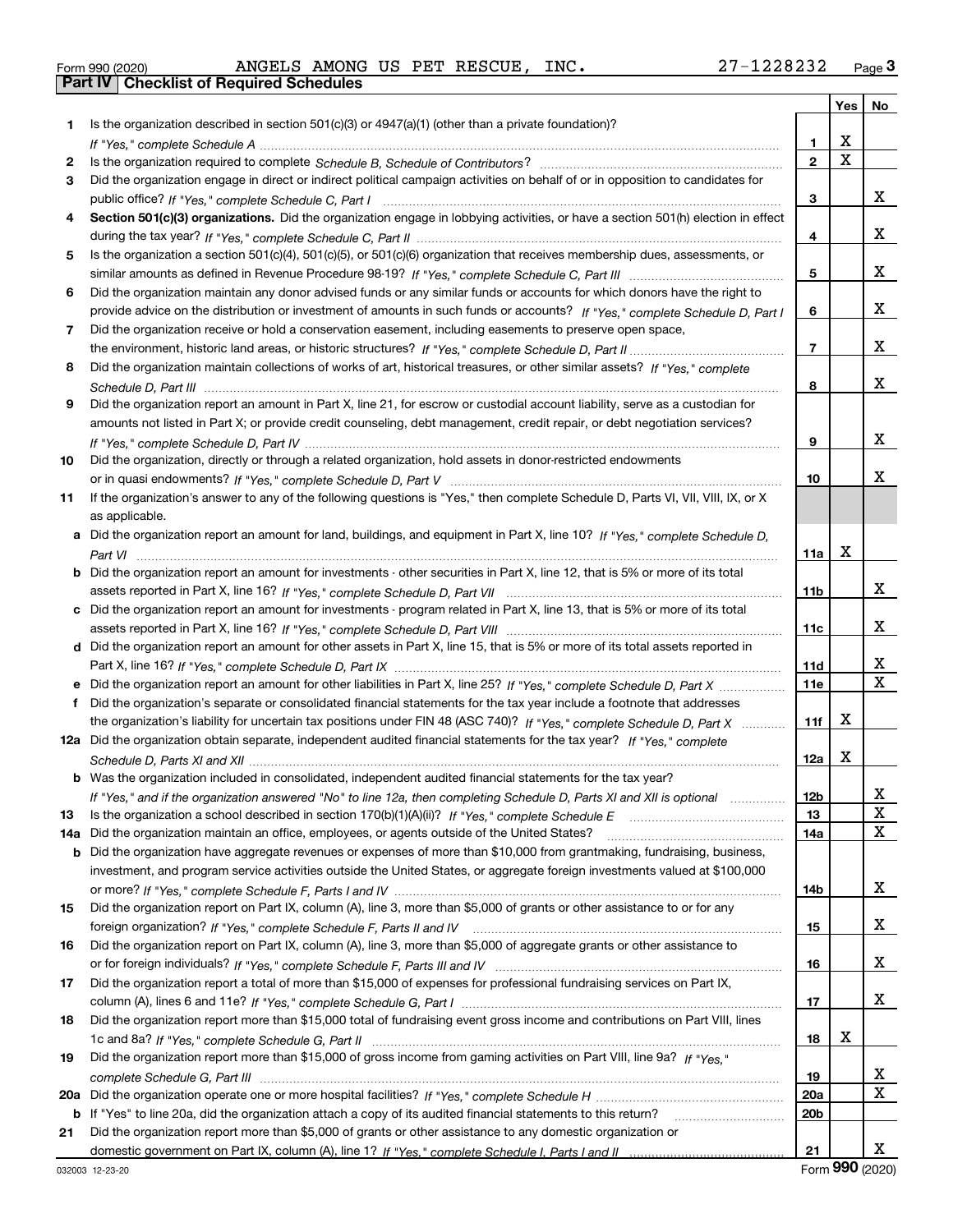|  | Form 990 (2020) |
|--|-----------------|
|  |                 |

|        |                                                                                                                              |                 | Yes | No          |
|--------|------------------------------------------------------------------------------------------------------------------------------|-----------------|-----|-------------|
| 22     | Did the organization report more than \$5,000 of grants or other assistance to or for domestic individuals on                |                 |     |             |
|        |                                                                                                                              | 22              |     | x           |
| 23     | Did the organization answer "Yes" to Part VII, Section A, line 3, 4, or 5 about compensation of the organization's current   |                 |     |             |
|        | and former officers, directors, trustees, key employees, and highest compensated employees? If "Yes," complete               |                 |     |             |
|        |                                                                                                                              | 23              |     | x           |
|        | 24a Did the organization have a tax-exempt bond issue with an outstanding principal amount of more than \$100,000 as of the  |                 |     |             |
|        | last day of the year, that was issued after December 31, 2002? If "Yes," answer lines 24b through 24d and complete           |                 |     |             |
|        |                                                                                                                              | 24a             |     | x           |
|        | <b>b</b> Did the organization invest any proceeds of tax-exempt bonds beyond a temporary period exception?                   | 24 <sub>b</sub> |     |             |
|        | c Did the organization maintain an escrow account other than a refunding escrow at any time during the year to defease       |                 |     |             |
|        |                                                                                                                              | 24c             |     |             |
|        |                                                                                                                              | 24d             |     |             |
|        | 25a Section 501(c)(3), 501(c)(4), and 501(c)(29) organizations. Did the organization engage in an excess benefit             |                 |     |             |
|        |                                                                                                                              | 25a             |     | x           |
|        | b Is the organization aware that it engaged in an excess benefit transaction with a disqualified person in a prior year, and |                 |     |             |
|        | that the transaction has not been reported on any of the organization's prior Forms 990 or 990-EZ? If "Yes," complete        |                 |     |             |
|        | Schedule L, Part I                                                                                                           | 25b             |     | x           |
| 26     | Did the organization report any amount on Part X, line 5 or 22, for receivables from or payables to any current              |                 |     |             |
|        | or former officer, director, trustee, key employee, creator or founder, substantial contributor, or 35%                      |                 |     |             |
|        | controlled entity or family member of any of these persons? If "Yes," complete Schedule L, Part II                           | 26              |     | x           |
| 27     | Did the organization provide a grant or other assistance to any current or former officer, director, trustee, key employee,  |                 |     |             |
|        | creator or founder, substantial contributor or employee thereof, a grant selection committee member, or to a 35% controlled  |                 |     |             |
|        | entity (including an employee thereof) or family member of any of these persons? If "Yes," complete Schedule L, Part III     | 27              |     | x           |
| 28     | Was the organization a party to a business transaction with one of the following parties (see Schedule L, Part IV            |                 |     |             |
|        | instructions, for applicable filing thresholds, conditions, and exceptions):                                                 |                 |     |             |
| а      | A current or former officer, director, trustee, key employee, creator or founder, or substantial contributor? If             |                 |     |             |
|        |                                                                                                                              | 28a             |     | х           |
|        |                                                                                                                              | 28 <sub>b</sub> |     | $\mathbf X$ |
|        | c A 35% controlled entity of one or more individuals and/or organizations described in lines 28a or 28b? If                  |                 |     |             |
|        |                                                                                                                              | 28c             |     | x           |
| 29     |                                                                                                                              | 29              | X   |             |
| 30     | Did the organization receive contributions of art, historical treasures, or other similar assets, or qualified conservation  |                 |     |             |
|        |                                                                                                                              | 30              |     | х           |
| 31     | Did the organization liquidate, terminate, or dissolve and cease operations? If "Yes," complete Schedule N, Part I           | 31              |     | X           |
| 32     | Did the organization sell, exchange, dispose of, or transfer more than 25% of its net assets? If "Yes," complete             |                 |     |             |
|        |                                                                                                                              | 32              |     | x           |
| 33     | Did the organization own 100% of an entity disregarded as separate from the organization under Regulations                   |                 |     |             |
|        |                                                                                                                              | 33              |     | x           |
| 34     | Was the organization related to any tax-exempt or taxable entity? If "Yes," complete Schedule R, Part II, III, or IV, and    |                 |     |             |
|        |                                                                                                                              | 34              |     | х           |
|        | 35a Did the organization have a controlled entity within the meaning of section 512(b)(13)?                                  | 35a             |     | X           |
|        | b If "Yes" to line 35a, did the organization receive any payment from or engage in any transaction with a controlled entity  |                 |     |             |
|        |                                                                                                                              | 35 <sub>b</sub> |     |             |
| 36     | Section 501(c)(3) organizations. Did the organization make any transfers to an exempt non-charitable related organization?   |                 |     | x           |
| 37     | Did the organization conduct more than 5% of its activities through an entity that is not a related organization             | 36              |     |             |
|        |                                                                                                                              | 37              |     | x           |
| 38     | Did the organization complete Schedule O and provide explanations in Schedule O for Part VI, lines 11b and 19?               |                 |     |             |
|        | Note: All Form 990 filers are required to complete Schedule O                                                                | 38              | х   |             |
| Part V | <b>Statements Regarding Other IRS Filings and Tax Compliance</b>                                                             |                 |     |             |
|        | Check if Schedule O contains a response or note to any line in this Part V                                                   |                 |     |             |
|        |                                                                                                                              |                 | Yes | No          |
|        | 6<br>1a Enter the number reported in Box 3 of Form 1096. Enter -0- if not applicable<br>1a                                   |                 |     |             |
| b      | 0<br>Enter the number of Forms W-2G included in line 1a. Enter -0- if not applicable<br>1b                                   |                 |     |             |
| c      | Did the organization comply with backup withholding rules for reportable payments to vendors and reportable gaming           |                 |     |             |
|        |                                                                                                                              | 1c              | х   |             |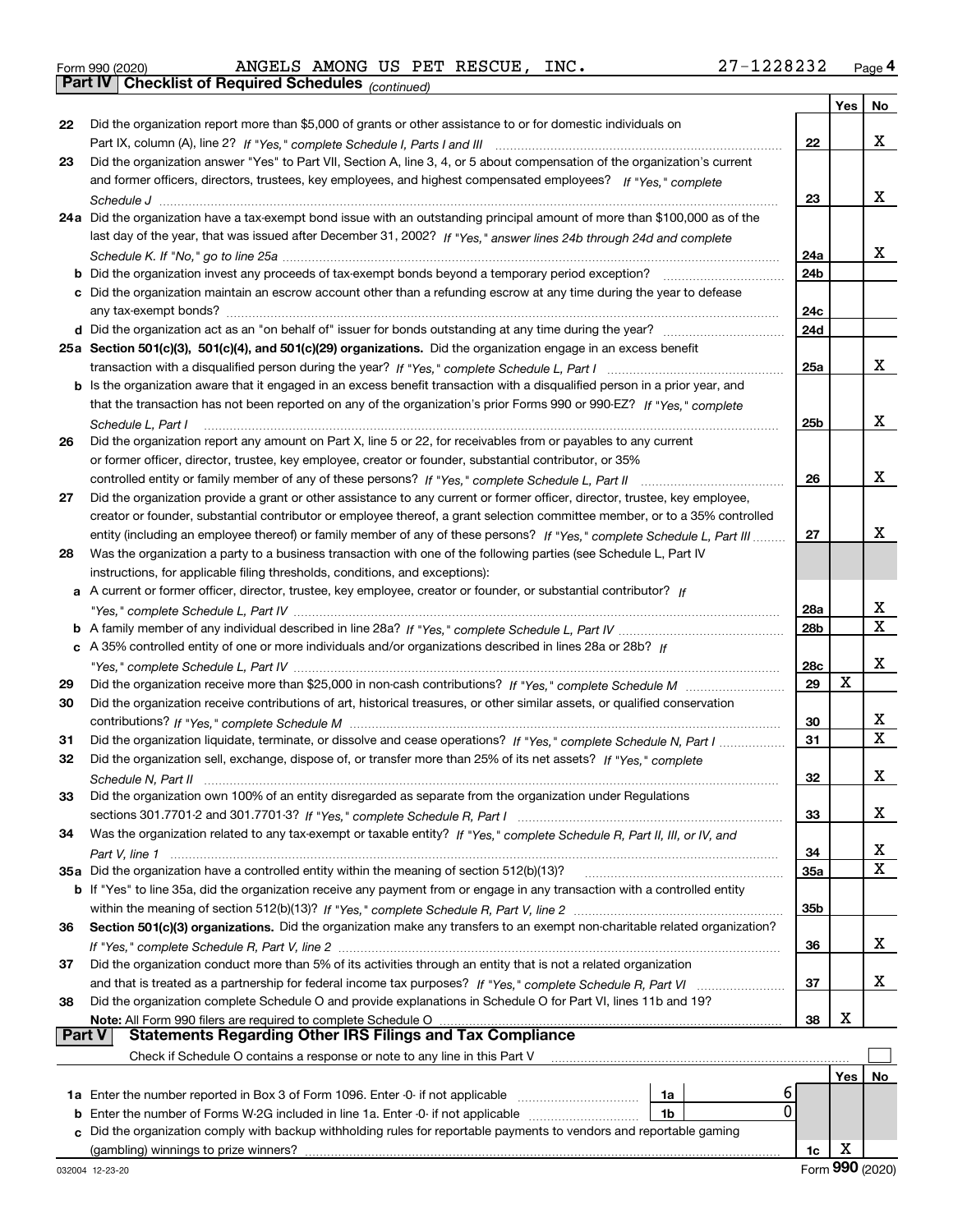| Form 990 (2020) |                                                                                                |  |  | ANGELS AMONG US PET RESCUE, INC. |  | 27-1228232 | Page 5 |
|-----------------|------------------------------------------------------------------------------------------------|--|--|----------------------------------|--|------------|--------|
|                 | <b>Part V</b> Statements Regarding Other IRS Filings and Tax Compliance <sub>(continued)</sub> |  |  |                                  |  |            |        |

|                                                                                                                                          | Part V<br>Statements Regarding Other IRS Fillings and Tax Compilance $_{(continued)}$                                                                                                                                  |                |     |        |  |  |
|------------------------------------------------------------------------------------------------------------------------------------------|------------------------------------------------------------------------------------------------------------------------------------------------------------------------------------------------------------------------|----------------|-----|--------|--|--|
|                                                                                                                                          |                                                                                                                                                                                                                        |                | Yes | No     |  |  |
|                                                                                                                                          | 2a Enter the number of employees reported on Form W-3, Transmittal of Wage and Tax Statements,                                                                                                                         |                |     |        |  |  |
|                                                                                                                                          | 9<br>filed for the calendar year ending with or within the year covered by this return [111] [11] filed for the calendar year ending with or within the year covered by this return<br>2a                              |                |     |        |  |  |
|                                                                                                                                          |                                                                                                                                                                                                                        | 2 <sub>b</sub> | X   |        |  |  |
|                                                                                                                                          |                                                                                                                                                                                                                        |                |     |        |  |  |
|                                                                                                                                          | 3a Did the organization have unrelated business gross income of \$1,000 or more during the year?                                                                                                                       | 3a             |     | х      |  |  |
|                                                                                                                                          |                                                                                                                                                                                                                        | 3b             |     |        |  |  |
|                                                                                                                                          | 4a At any time during the calendar year, did the organization have an interest in, or a signature or other authority over, a                                                                                           |                |     |        |  |  |
|                                                                                                                                          | financial account in a foreign country (such as a bank account, securities account, or other financial account)?                                                                                                       | 4a             |     | х      |  |  |
|                                                                                                                                          | <b>b</b> If "Yes," enter the name of the foreign country                                                                                                                                                               |                |     |        |  |  |
|                                                                                                                                          | See instructions for filing requirements for FinCEN Form 114, Report of Foreign Bank and Financial Accounts (FBAR).                                                                                                    |                |     |        |  |  |
|                                                                                                                                          | 5a Was the organization a party to a prohibited tax shelter transaction at any time during the tax year?                                                                                                               | 5a             |     | х<br>Χ |  |  |
| b                                                                                                                                        |                                                                                                                                                                                                                        | 5b             |     |        |  |  |
|                                                                                                                                          |                                                                                                                                                                                                                        | 5c             |     |        |  |  |
|                                                                                                                                          | 6a Does the organization have annual gross receipts that are normally greater than \$100,000, and did the organization solicit                                                                                         |                |     |        |  |  |
|                                                                                                                                          | any contributions that were not tax deductible as charitable contributions?                                                                                                                                            | 6a             |     | х      |  |  |
|                                                                                                                                          | <b>b</b> If "Yes," did the organization include with every solicitation an express statement that such contributions or gifts                                                                                          |                |     |        |  |  |
|                                                                                                                                          | were not tax deductible?                                                                                                                                                                                               | 6b             |     |        |  |  |
| 7                                                                                                                                        | Organizations that may receive deductible contributions under section 170(c).                                                                                                                                          |                |     | х      |  |  |
| а                                                                                                                                        | Did the organization receive a payment in excess of \$75 made partly as a contribution and partly for goods and services provided to the payor?                                                                        | 7a             |     |        |  |  |
| b                                                                                                                                        | If "Yes," did the organization notify the donor of the value of the goods or services provided?<br>c Did the organization sell, exchange, or otherwise dispose of tangible personal property for which it was required | 7b             |     |        |  |  |
|                                                                                                                                          | to file Form 8282?                                                                                                                                                                                                     | 7c             |     | х      |  |  |
|                                                                                                                                          | 7d<br>d If "Yes," indicate the number of Forms 8282 filed during the year                                                                                                                                              |                |     |        |  |  |
| е                                                                                                                                        | Did the organization receive any funds, directly or indirectly, to pay premiums on a personal benefit contract?                                                                                                        | 7е             |     | х      |  |  |
| f                                                                                                                                        | Did the organization, during the year, pay premiums, directly or indirectly, on a personal benefit contract?                                                                                                           |                |     |        |  |  |
| If the organization received a contribution of qualified intellectual property, did the organization file Form 8899 as required?<br>g    |                                                                                                                                                                                                                        |                |     |        |  |  |
| If the organization received a contribution of cars, boats, airplanes, or other vehicles, did the organization file a Form 1098-C?<br>h. |                                                                                                                                                                                                                        |                |     |        |  |  |
| Sponsoring organizations maintaining donor advised funds. Did a donor advised fund maintained by the<br>8                                |                                                                                                                                                                                                                        |                |     |        |  |  |
|                                                                                                                                          | sponsoring organization have excess business holdings at any time during the year?                                                                                                                                     | 8              |     |        |  |  |
| 9                                                                                                                                        | Sponsoring organizations maintaining donor advised funds.                                                                                                                                                              |                |     |        |  |  |
| а                                                                                                                                        | Did the sponsoring organization make any taxable distributions under section 4966?                                                                                                                                     | 9а             |     |        |  |  |
| b                                                                                                                                        | Did the sponsoring organization make a distribution to a donor, donor advisor, or related person?                                                                                                                      | 9b             |     |        |  |  |
| 10                                                                                                                                       | Section 501(c)(7) organizations. Enter:                                                                                                                                                                                |                |     |        |  |  |
| a                                                                                                                                        | 10a<br>Initiation fees and capital contributions included on Part VIII, line 12                                                                                                                                        |                |     |        |  |  |
|                                                                                                                                          | <b>b</b> Gross receipts, included on Form 990, Part VIII, line 12, for public use of club facilities<br>10 <sub>b</sub>                                                                                                |                |     |        |  |  |
| 11.                                                                                                                                      | Section 501(c)(12) organizations. Enter:                                                                                                                                                                               |                |     |        |  |  |
|                                                                                                                                          | 11a                                                                                                                                                                                                                    |                |     |        |  |  |
|                                                                                                                                          | <b>b</b> Gross income from other sources (Do not net amounts due or paid to other sources against                                                                                                                      |                |     |        |  |  |
|                                                                                                                                          | 11b                                                                                                                                                                                                                    |                |     |        |  |  |
|                                                                                                                                          | 12a Section 4947(a)(1) non-exempt charitable trusts. Is the organization filing Form 990 in lieu of Form 1041?                                                                                                         | 12a            |     |        |  |  |
|                                                                                                                                          | 12b<br><b>b</b> If "Yes," enter the amount of tax-exempt interest received or accrued during the year                                                                                                                  |                |     |        |  |  |
| 13                                                                                                                                       | Section 501(c)(29) qualified nonprofit health insurance issuers.                                                                                                                                                       |                |     |        |  |  |
|                                                                                                                                          |                                                                                                                                                                                                                        | 13а            |     |        |  |  |
|                                                                                                                                          | Note: See the instructions for additional information the organization must report on Schedule O.                                                                                                                      |                |     |        |  |  |
|                                                                                                                                          | <b>b</b> Enter the amount of reserves the organization is required to maintain by the states in which the                                                                                                              |                |     |        |  |  |
|                                                                                                                                          | 13b                                                                                                                                                                                                                    |                |     |        |  |  |
|                                                                                                                                          | 13с                                                                                                                                                                                                                    |                |     | х      |  |  |
| 14a                                                                                                                                      | Did the organization receive any payments for indoor tanning services during the tax year?                                                                                                                             | 14a            |     |        |  |  |
|                                                                                                                                          |                                                                                                                                                                                                                        | 14b            |     |        |  |  |
| 15                                                                                                                                       | Is the organization subject to the section 4960 tax on payment(s) of more than \$1,000,000 in remuneration or                                                                                                          |                |     | х      |  |  |
|                                                                                                                                          | If "Yes," see instructions and file Form 4720, Schedule N.                                                                                                                                                             | 15             |     |        |  |  |
| 16                                                                                                                                       | Is the organization an educational institution subject to the section 4968 excise tax on net investment income?                                                                                                        | 16             |     | х      |  |  |
|                                                                                                                                          | If "Yes," complete Form 4720, Schedule O.                                                                                                                                                                              |                |     |        |  |  |

Form (2020) **990**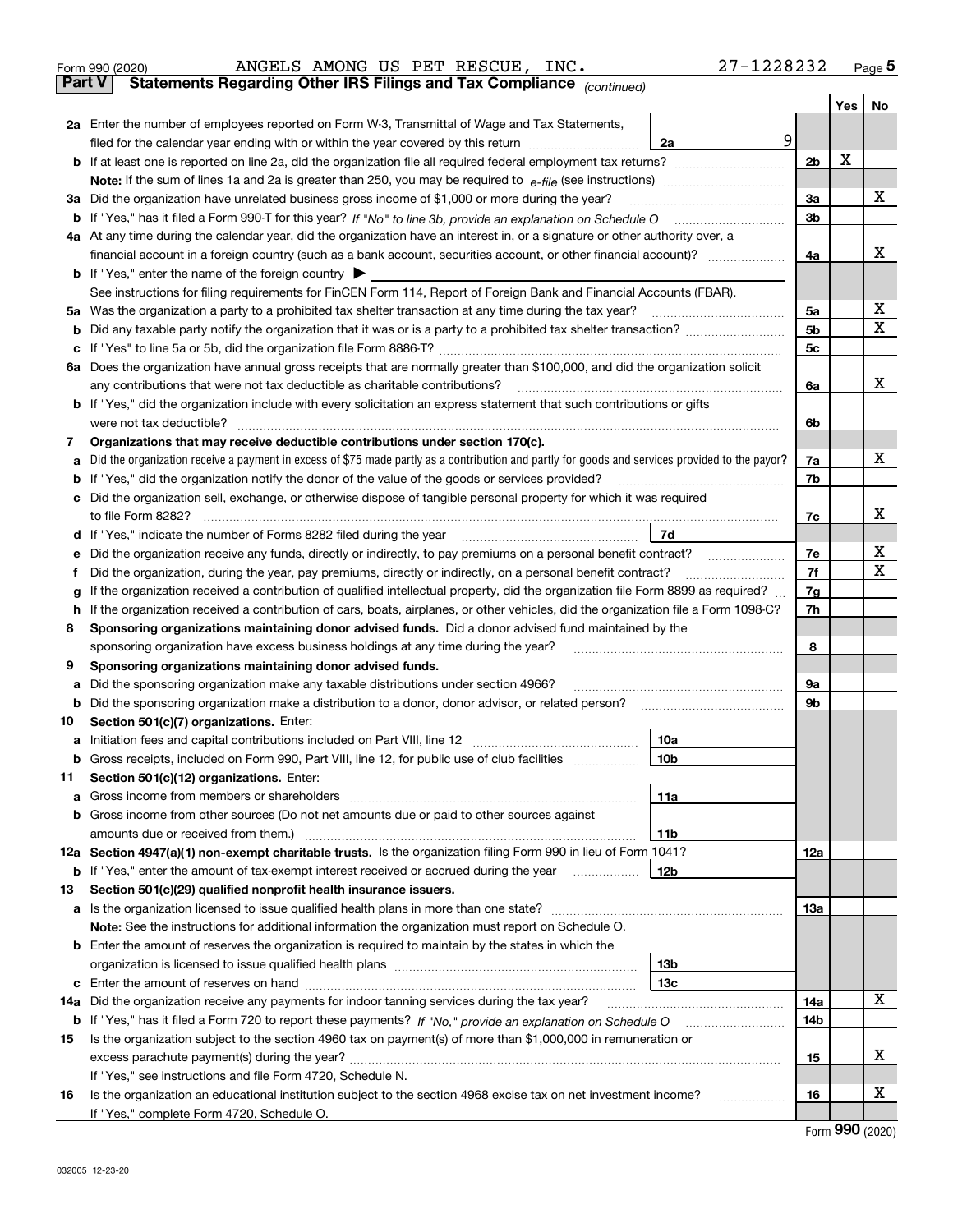|  | Form 990 (2020) |
|--|-----------------|
|  |                 |

ANGELS AMONG US PET RESCUE, INC. 27-1228232

*For each "Yes" response to lines 2 through 7b below, and for a "No" response to line 8a, 8b, or 10b below, describe the circumstances, processes, or changes on Schedule O. See instructions.* Form 990 (2020) **ANGELS AMONG US PET RESCUE, INC.** 27-1228232 Page 6<br>**Part VI Governance, Management, and Disclosure** For each "Yes" response to lines 2 through 7b below, and for a "No" response Check if Schedule O contains a response or note to any line in this Part VI

|    | Check if Schedule O contains a response or note to any line in this Part VI                                                                                                   |    |  |   |                 |                  | $\overline{\mathbf{X}}$ $\overline{\mathbf{X}}$ |
|----|-------------------------------------------------------------------------------------------------------------------------------------------------------------------------------|----|--|---|-----------------|------------------|-------------------------------------------------|
|    | Section A. Governing Body and Management                                                                                                                                      |    |  |   |                 |                  |                                                 |
|    |                                                                                                                                                                               |    |  |   |                 | Yes <sub>1</sub> | No                                              |
|    | 1a Enter the number of voting members of the governing body at the end of the tax year                                                                                        | 1a |  | 4 |                 |                  |                                                 |
|    | If there are material differences in voting rights among members of the governing body, or if the governing                                                                   |    |  |   |                 |                  |                                                 |
|    | body delegated broad authority to an executive committee or similar committee, explain on Schedule O.                                                                         |    |  |   |                 |                  |                                                 |
| b  | Enter the number of voting members included on line 1a, above, who are independent                                                                                            | 1b |  | 4 |                 |                  |                                                 |
| 2  | Did any officer, director, trustee, or key employee have a family relationship or a business relationship with any other                                                      |    |  |   |                 |                  |                                                 |
|    | officer, director, trustee, or key employee?                                                                                                                                  |    |  |   | 2               |                  | х                                               |
| 3  | Did the organization delegate control over management duties customarily performed by or under the direct supervision                                                         |    |  |   |                 |                  |                                                 |
|    | of officers, directors, trustees, or key employees to a management company or other person?                                                                                   |    |  |   | 3               |                  | х                                               |
| 4  | Did the organization make any significant changes to its governing documents since the prior Form 990 was filed?                                                              |    |  |   | 4               |                  | $\mathbf X$                                     |
| 5  |                                                                                                                                                                               |    |  |   | 5               |                  | X                                               |
| 6  | Did the organization have members or stockholders?                                                                                                                            |    |  |   | 6               |                  | $\mathbf X$                                     |
| 7a | Did the organization have members, stockholders, or other persons who had the power to elect or appoint one or                                                                |    |  |   |                 |                  |                                                 |
|    | more members of the governing body?                                                                                                                                           |    |  |   | 7a              |                  | х                                               |
|    | <b>b</b> Are any governance decisions of the organization reserved to (or subject to approval by) members, stockholders, or                                                   |    |  |   |                 |                  |                                                 |
|    | persons other than the governing body?                                                                                                                                        |    |  |   |                 |                  | х                                               |
|    |                                                                                                                                                                               |    |  |   | 7b              |                  |                                                 |
| 8  | Did the organization contemporaneously document the meetings held or written actions undertaken during the year by the following:                                             |    |  |   |                 |                  |                                                 |
| a  |                                                                                                                                                                               |    |  |   | 8a              | Х<br>X           |                                                 |
| b  | Each committee with authority to act on behalf of the governing body?                                                                                                         |    |  |   | 8b              |                  |                                                 |
| 9  | Is there any officer, director, trustee, or key employee listed in Part VII, Section A, who cannot be reached at the                                                          |    |  |   |                 |                  | x                                               |
|    |                                                                                                                                                                               |    |  |   | 9               |                  |                                                 |
|    | <b>Section B. Policies</b> (This Section B requests information about policies not required by the Internal Revenue Code.)                                                    |    |  |   |                 |                  |                                                 |
|    |                                                                                                                                                                               |    |  |   |                 | Yes              | No<br>X                                         |
|    |                                                                                                                                                                               |    |  |   | 10a             |                  |                                                 |
|    | <b>b</b> If "Yes," did the organization have written policies and procedures governing the activities of such chapters, affiliates,                                           |    |  |   |                 |                  |                                                 |
|    | and branches to ensure their operations are consistent with the organization's exempt purposes?                                                                               |    |  |   | 10 <sub>b</sub> |                  |                                                 |
|    | 11a Has the organization provided a complete copy of this Form 990 to all members of its governing body before filing the form?                                               |    |  |   | 11a             | X                |                                                 |
| b  | Describe in Schedule O the process, if any, used by the organization to review this Form 990.                                                                                 |    |  |   |                 |                  |                                                 |
|    |                                                                                                                                                                               |    |  |   | 12a             | X                |                                                 |
| b  |                                                                                                                                                                               |    |  |   | 12 <sub>b</sub> |                  | $\mathbf X$                                     |
| c  | Did the organization regularly and consistently monitor and enforce compliance with the policy? If "Yes." describe                                                            |    |  |   |                 |                  |                                                 |
|    | in Schedule O how this was done measured and contained a state of the state of the state of the state of the s                                                                |    |  |   | 12c             |                  | X                                               |
| 13 | Did the organization have a written whistleblower policy?                                                                                                                     |    |  |   | 13              |                  | $\mathbf X$                                     |
| 14 | Did the organization have a written document retention and destruction policy?                                                                                                |    |  |   | 14              |                  | Χ                                               |
| 15 | Did the process for determining compensation of the following persons include a review and approval by independent                                                            |    |  |   |                 |                  |                                                 |
|    | persons, comparability data, and contemporaneous substantiation of the deliberation and decision?                                                                             |    |  |   |                 |                  |                                                 |
| a  | The organization's CEO, Executive Director, or top management official manufactured content content of the organization's CEO, Executive Director, or top management official |    |  |   | 15a             | X                |                                                 |
|    | <b>b</b> Other officers or key employees of the organization                                                                                                                  |    |  |   | 15b             |                  | х                                               |
|    | If "Yes" to line 15a or 15b, describe the process in Schedule O (see instructions).                                                                                           |    |  |   |                 |                  |                                                 |
|    | 16a Did the organization invest in, contribute assets to, or participate in a joint venture or similar arrangement with a                                                     |    |  |   |                 |                  |                                                 |
|    | taxable entity during the year?                                                                                                                                               |    |  |   | 16a             |                  | х                                               |
|    | b If "Yes," did the organization follow a written policy or procedure requiring the organization to evaluate its participation                                                |    |  |   |                 |                  |                                                 |
|    | in joint venture arrangements under applicable federal tax law, and take steps to safeguard the organization's                                                                |    |  |   |                 |                  |                                                 |
|    | exempt status with respect to such arrangements?                                                                                                                              |    |  |   | 16b             |                  |                                                 |
|    | Section C. Disclosure                                                                                                                                                         |    |  |   |                 |                  |                                                 |
| 17 | List the states with which a copy of this Form 990 is required to be filed $\blacktriangleright$ AL, AK, CA, CO, CT, FL, GA, HI, IL, KS, KY, MD                               |    |  |   |                 |                  |                                                 |
| 18 | Section 6104 requires an organization to make its Forms 1023 (1024 or 1024-A, if applicable), 990, and 990-T (Section 501(c)(3)s only) available                              |    |  |   |                 |                  |                                                 |
|    | for public inspection. Indicate how you made these available. Check all that apply.                                                                                           |    |  |   |                 |                  |                                                 |
|    | $X$ Own website<br>$X$ Upon request<br>Another's website<br>Other (explain on Schedule O)                                                                                     |    |  |   |                 |                  |                                                 |
| 19 | Describe on Schedule O whether (and if so, how) the organization made its governing documents, conflict of interest policy, and financial                                     |    |  |   |                 |                  |                                                 |
|    | statements available to the public during the tax year.                                                                                                                       |    |  |   |                 |                  |                                                 |
| 20 | State the name, address, and telephone number of the person who possesses the organization's books and records                                                                |    |  |   |                 |                  |                                                 |
|    | KRYSTA M. CANNON - 404-376-4039                                                                                                                                               |    |  |   |                 |                  |                                                 |
|    | PO BOX 821, ALPHARETTA, GA<br>30009                                                                                                                                           |    |  |   |                 |                  |                                                 |
|    | SEE SCHEDULE O FOR FULL LIST OF STATES<br>032006 12-23-20                                                                                                                     |    |  |   |                 |                  | Form 990 (2020)                                 |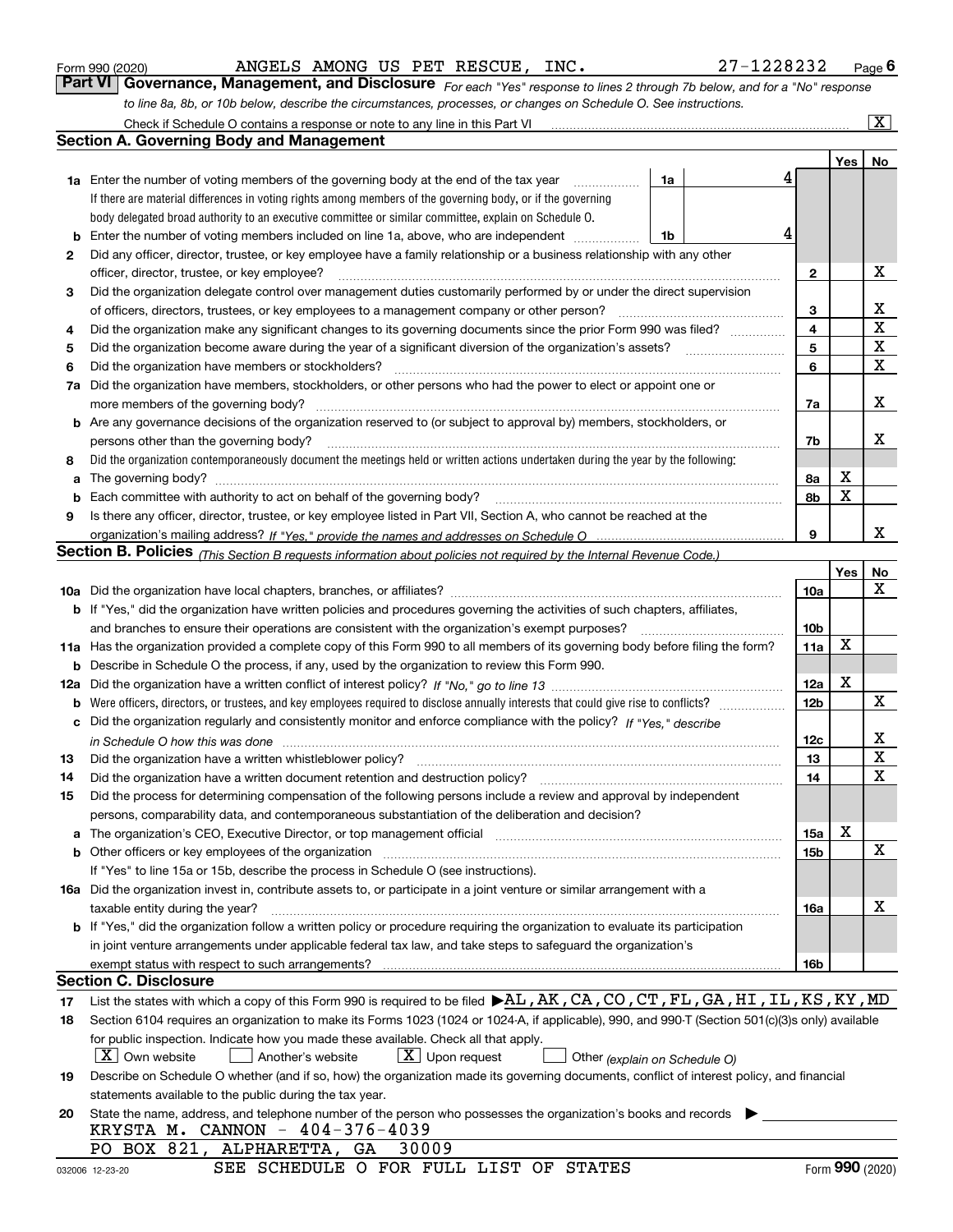$\mathcal{L}^{\text{max}}$ 

## **7Part VII Compensation of Officers, Directors, Trustees, Key Employees, Highest Compensated Employees, and Independent Contractors**

Check if Schedule O contains a response or note to any line in this Part VII

**Section A. Officers, Directors, Trustees, Key Employees, and Highest Compensated Employees**

**1a**  Complete this table for all persons required to be listed. Report compensation for the calendar year ending with or within the organization's tax year. **•** List all of the organization's current officers, directors, trustees (whether individuals or organizations), regardless of amount of compensation.

Enter -0- in columns (D), (E), and (F) if no compensation was paid.

 $\bullet$  List all of the organization's  $\,$ current key employees, if any. See instructions for definition of "key employee."

**•** List the organization's five current highest compensated employees (other than an officer, director, trustee, or key employee) who received reportable compensation (Box 5 of Form W-2 and/or Box 7 of Form 1099-MISC) of more than \$100,000 from the organization and any related organizations.

**•** List all of the organization's former officers, key employees, and highest compensated employees who received more than \$100,000 of reportable compensation from the organization and any related organizations.

**former directors or trustees**  ¥ List all of the organization's that received, in the capacity as a former director or trustee of the organization, more than \$10,000 of reportable compensation from the organization and any related organizations.

See instructions for the order in which to list the persons above.

 $\boxed{\textbf{X}}$  Check this box if neither the organization nor any related organization compensated any current officer, director, or trustee.

| (A)                    | (B)                | (C)                                     |                       |             |              |                                                                  |        | (D)             | (E)                           | (F)                   |  |  |
|------------------------|--------------------|-----------------------------------------|-----------------------|-------------|--------------|------------------------------------------------------------------|--------|-----------------|-------------------------------|-----------------------|--|--|
| Name and title         | Average            | Position<br>(do not check more than one |                       |             |              |                                                                  |        | Reportable      | Reportable                    | Estimated             |  |  |
|                        | hours per          |                                         |                       |             |              | box, unless person is both an<br>officer and a director/trustee) |        | compensation    | compensation                  | amount of             |  |  |
|                        | week<br>(list any  |                                         |                       |             |              |                                                                  |        | from<br>the     | from related<br>organizations | other<br>compensation |  |  |
|                        | hours for          |                                         |                       |             |              |                                                                  |        | organization    | (W-2/1099-MISC)               | from the              |  |  |
|                        | related            |                                         |                       |             |              |                                                                  |        | (W-2/1099-MISC) |                               | organization          |  |  |
|                        | organizations      |                                         |                       |             |              |                                                                  |        |                 |                               | and related           |  |  |
|                        | below              | Individual trustee or director          | Institutional trustee |             | Key employee |                                                                  |        |                 |                               | organizations         |  |  |
|                        | line)              |                                         |                       | Officer     |              | Highest compensated<br>  employee                                | Former |                 |                               |                       |  |  |
| (1) TIFFANY POWERS     | $\overline{20.00}$ |                                         |                       |             |              |                                                                  |        |                 |                               |                       |  |  |
| <b>BOARD CHAIR</b>     |                    | $\mathbf X$                             |                       | $\mathbf X$ |              |                                                                  |        | 0.              | 0.                            | $0_{\cdot}$           |  |  |
| (2) PAM RICHARD        | 20.00              |                                         |                       |             |              |                                                                  |        |                 |                               |                       |  |  |
| SECRETARY              |                    | $\mathbf x$                             |                       | $\mathbf X$ |              |                                                                  |        | $\mathbf 0$ .   | $0$ .                         | 0.                    |  |  |
| (3) ELLEN STANLEY      | 20.00              |                                         |                       |             |              |                                                                  |        |                 |                               |                       |  |  |
| BOARD MEMBER/SECRETARY |                    | $\mathbf x$                             |                       | $\mathbf X$ |              |                                                                  |        | 0.              | 0.                            | 0.                    |  |  |
| (4) TINA WALDEN        | 20.00              |                                         |                       |             |              |                                                                  |        |                 |                               |                       |  |  |
| BOARD MEMBER           |                    | $\mathbf x$                             |                       |             |              |                                                                  |        | $0$ .           | $0$ .                         | 0.                    |  |  |
| (5) LISA ZAMBACCA      | 20.00              |                                         |                       |             |              |                                                                  |        |                 |                               |                       |  |  |
| BOARD MEMBER           |                    | $\mathbf X$                             |                       |             |              |                                                                  |        | $0$ .           | $0$ .                         | 0.                    |  |  |
|                        |                    |                                         |                       |             |              |                                                                  |        |                 |                               |                       |  |  |
|                        |                    |                                         |                       |             |              |                                                                  |        |                 |                               |                       |  |  |
|                        |                    |                                         |                       |             |              |                                                                  |        |                 |                               |                       |  |  |
|                        |                    |                                         |                       |             |              |                                                                  |        |                 |                               |                       |  |  |
|                        |                    |                                         |                       |             |              |                                                                  |        |                 |                               |                       |  |  |
|                        |                    |                                         |                       |             |              |                                                                  |        |                 |                               |                       |  |  |
|                        |                    |                                         |                       |             |              |                                                                  |        |                 |                               |                       |  |  |
|                        |                    |                                         |                       |             |              |                                                                  |        |                 |                               |                       |  |  |
|                        |                    |                                         |                       |             |              |                                                                  |        |                 |                               |                       |  |  |
|                        |                    |                                         |                       |             |              |                                                                  |        |                 |                               |                       |  |  |
|                        |                    |                                         |                       |             |              |                                                                  |        |                 |                               |                       |  |  |
|                        |                    |                                         |                       |             |              |                                                                  |        |                 |                               |                       |  |  |
|                        |                    |                                         |                       |             |              |                                                                  |        |                 |                               |                       |  |  |
|                        |                    |                                         |                       |             |              |                                                                  |        |                 |                               |                       |  |  |
|                        |                    |                                         |                       |             |              |                                                                  |        |                 |                               |                       |  |  |
|                        |                    |                                         |                       |             |              |                                                                  |        |                 |                               |                       |  |  |
|                        |                    |                                         |                       |             |              |                                                                  |        |                 |                               |                       |  |  |
|                        |                    |                                         |                       |             |              |                                                                  |        |                 |                               |                       |  |  |
|                        |                    |                                         |                       |             |              |                                                                  |        |                 |                               |                       |  |  |
|                        |                    |                                         |                       |             |              |                                                                  |        |                 |                               |                       |  |  |
|                        |                    |                                         |                       |             |              |                                                                  |        |                 |                               |                       |  |  |
|                        |                    |                                         |                       |             |              |                                                                  |        |                 |                               |                       |  |  |
|                        |                    |                                         |                       |             |              |                                                                  |        |                 |                               |                       |  |  |
|                        |                    |                                         |                       |             |              |                                                                  |        |                 |                               |                       |  |  |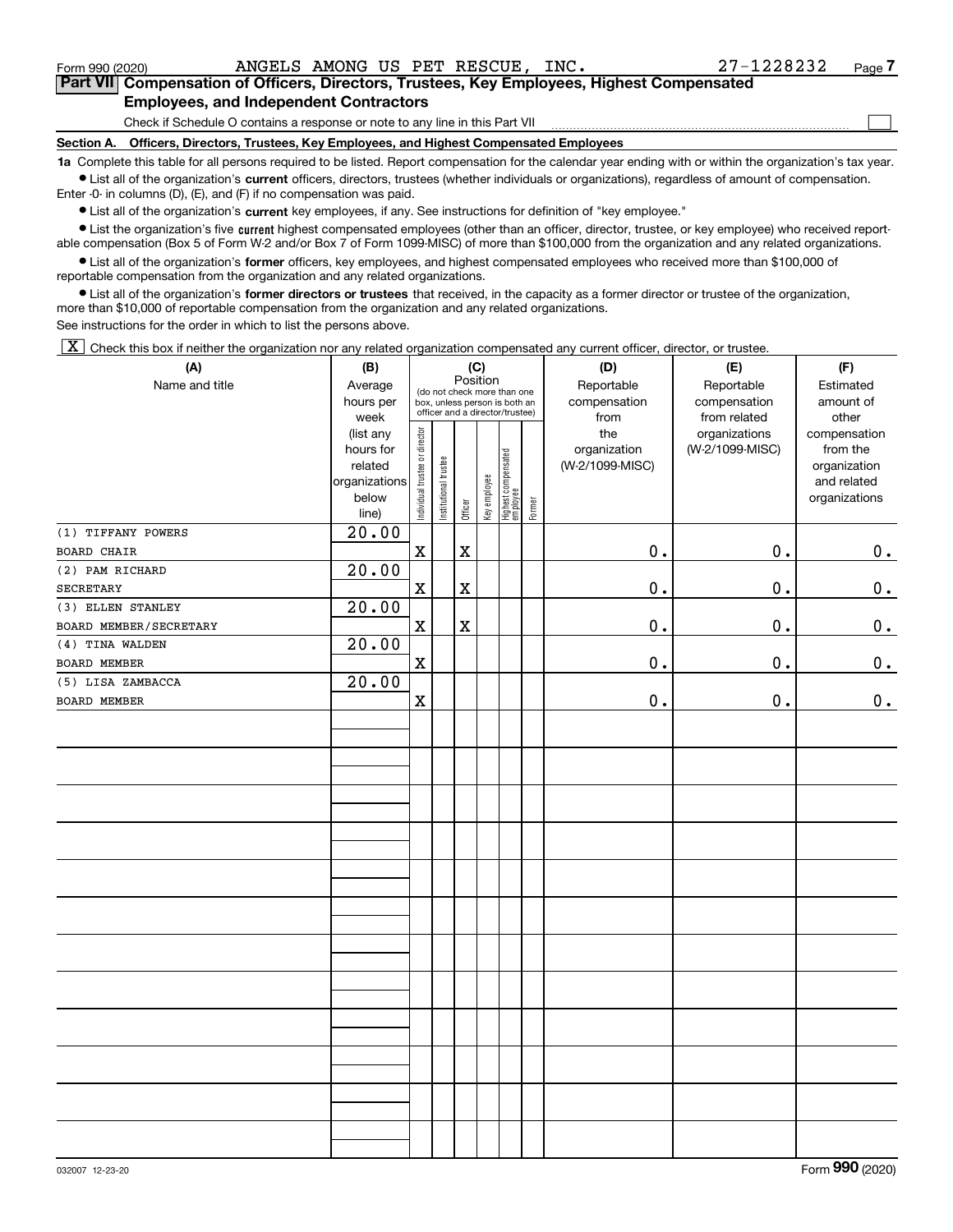| ANGELS AMONG US PET RESCUE,<br>Form 990 (2020)                                                                                                                                                                                                                            |                                                                      |                                |                       |                 |              |                                                                                                 |        | INC.                                      | 27-1228232                                        |          |     |                                                                          | Page 8           |
|---------------------------------------------------------------------------------------------------------------------------------------------------------------------------------------------------------------------------------------------------------------------------|----------------------------------------------------------------------|--------------------------------|-----------------------|-----------------|--------------|-------------------------------------------------------------------------------------------------|--------|-------------------------------------------|---------------------------------------------------|----------|-----|--------------------------------------------------------------------------|------------------|
| <b>Part VII</b><br>Section A. Officers, Directors, Trustees, Key Employees, and Highest Compensated Employees (continued)                                                                                                                                                 |                                                                      |                                |                       |                 |              |                                                                                                 |        |                                           |                                                   |          |     |                                                                          |                  |
| (A)<br>Name and title                                                                                                                                                                                                                                                     | (B)<br>Average<br>hours per<br>week                                  |                                |                       | (C)<br>Position |              | (do not check more than one<br>box, unless person is both an<br>officer and a director/trustee) |        | (D)<br>Reportable<br>compensation<br>from | (E)<br>Reportable<br>compensation<br>from related |          |     | (F)<br>Estimated<br>amount of<br>other                                   |                  |
|                                                                                                                                                                                                                                                                           | (list any<br>hours for<br>related<br>organizations<br>below<br>line) | Individual trustee or director | Institutional trustee | Officer         | Key employee | Highest compensated<br>employee                                                                 | Former | the<br>organization<br>(W-2/1099-MISC)    | organizations<br>(W-2/1099-MISC)                  |          |     | compensation<br>from the<br>organization<br>and related<br>organizations |                  |
|                                                                                                                                                                                                                                                                           |                                                                      |                                |                       |                 |              |                                                                                                 |        |                                           |                                                   |          |     |                                                                          |                  |
|                                                                                                                                                                                                                                                                           |                                                                      |                                |                       |                 |              |                                                                                                 |        |                                           |                                                   |          |     |                                                                          |                  |
|                                                                                                                                                                                                                                                                           |                                                                      |                                |                       |                 |              |                                                                                                 |        |                                           |                                                   |          |     |                                                                          |                  |
|                                                                                                                                                                                                                                                                           |                                                                      |                                |                       |                 |              |                                                                                                 |        |                                           |                                                   |          |     |                                                                          |                  |
|                                                                                                                                                                                                                                                                           |                                                                      |                                |                       |                 |              |                                                                                                 |        |                                           |                                                   |          |     |                                                                          |                  |
|                                                                                                                                                                                                                                                                           |                                                                      |                                |                       |                 |              |                                                                                                 |        |                                           |                                                   |          |     |                                                                          |                  |
|                                                                                                                                                                                                                                                                           |                                                                      |                                |                       |                 |              |                                                                                                 |        |                                           |                                                   |          |     |                                                                          |                  |
|                                                                                                                                                                                                                                                                           |                                                                      |                                |                       |                 |              |                                                                                                 |        |                                           |                                                   |          |     |                                                                          |                  |
|                                                                                                                                                                                                                                                                           |                                                                      |                                |                       |                 |              |                                                                                                 |        |                                           |                                                   |          |     |                                                                          |                  |
|                                                                                                                                                                                                                                                                           |                                                                      |                                |                       |                 |              |                                                                                                 |        | 0.<br>0.                                  |                                                   | 0.<br>0. |     |                                                                          | $0$ .<br>0.      |
| c Total from continuation sheets to Part VII, Section A manufactured by                                                                                                                                                                                                   |                                                                      |                                |                       |                 |              |                                                                                                 |        | $\mathbf 0$ .                             |                                                   | 0.       |     |                                                                          | $\overline{0}$ . |
| Total number of individuals (including but not limited to those listed above) who received more than \$100,000 of reportable<br>2<br>compensation from the organization $\blacktriangleright$                                                                             |                                                                      |                                |                       |                 |              |                                                                                                 |        |                                           |                                                   |          |     |                                                                          | 0                |
|                                                                                                                                                                                                                                                                           |                                                                      |                                |                       |                 |              |                                                                                                 |        |                                           |                                                   |          |     | Yes                                                                      | No               |
| Did the organization list any former officer, director, trustee, key employee, or highest compensated employee on<br>3<br>line 1a? If "Yes," complete Schedule J for such individual manufactured contained and the 1a? If "Yes," complete Schedule J for such individual |                                                                      |                                |                       |                 |              |                                                                                                 |        |                                           |                                                   |          | 3   |                                                                          | х                |
| For any individual listed on line 1a, is the sum of reportable compensation and other compensation from the organization                                                                                                                                                  |                                                                      |                                |                       |                 |              |                                                                                                 |        |                                           |                                                   |          |     |                                                                          | х                |
| Did any person listed on line 1a receive or accrue compensation from any unrelated organization or individual for services<br>5                                                                                                                                           |                                                                      |                                |                       |                 |              |                                                                                                 |        |                                           |                                                   |          | 4   |                                                                          |                  |
| <b>Section B. Independent Contractors</b>                                                                                                                                                                                                                                 |                                                                      |                                |                       |                 |              |                                                                                                 |        |                                           |                                                   |          | 5   |                                                                          | х                |
| Complete this table for your five highest compensated independent contractors that received more than \$100,000 of compensation from<br>1                                                                                                                                 |                                                                      |                                |                       |                 |              |                                                                                                 |        |                                           |                                                   |          |     |                                                                          |                  |
| the organization. Report compensation for the calendar year ending with or within the organization's tax year.<br>(A)                                                                                                                                                     |                                                                      |                                |                       |                 |              |                                                                                                 |        | (B)                                       |                                                   |          | (C) |                                                                          |                  |
| Name and business address                                                                                                                                                                                                                                                 |                                                                      |                                |                       |                 |              |                                                                                                 |        | Description of services                   |                                                   |          |     | Compensation                                                             |                  |
| BLUEPEARL GA VET SPECIALISTS<br>455 ABERNATHY ROAD, SANDY SPRINGS, GA 30328                                                                                                                                                                                               |                                                                      |                                |                       |                 |              |                                                                                                 |        | VETERINARY SERVICES                       |                                                   |          |     |                                                                          | 272,950.         |
| PAW PATCH ANIMAL CLINIC, 1150 UPPER<br>HEMBREE RD.<br>ALPHARETTA,<br>$\overline{a}$                                                                                                                                                                                       | GA 30076                                                             |                                |                       |                 |              |                                                                                                 |        | VETERINARY SERVICES                       |                                                   |          |     |                                                                          | 123, 213.        |
| ROSE ANIMAL HOSPITAL<br>362 S. ATLANTA ST.,                                                                                                                                                                                                                               | ROSWELL,<br>GA 30075                                                 |                                |                       |                 |              |                                                                                                 |        | VETERINARY SERVICES                       |                                                   | 112,960. |     |                                                                          |                  |
|                                                                                                                                                                                                                                                                           |                                                                      |                                |                       |                 |              |                                                                                                 |        |                                           |                                                   |          |     |                                                                          |                  |
|                                                                                                                                                                                                                                                                           |                                                                      |                                |                       |                 |              |                                                                                                 |        |                                           |                                                   |          |     |                                                                          |                  |
| Total number of independent contractors (including but not limited to those listed above) who received more than<br>2<br>\$100,000 of compensation from the organization                                                                                                  |                                                                      |                                |                       |                 | 3            |                                                                                                 |        |                                           |                                                   |          |     |                                                                          |                  |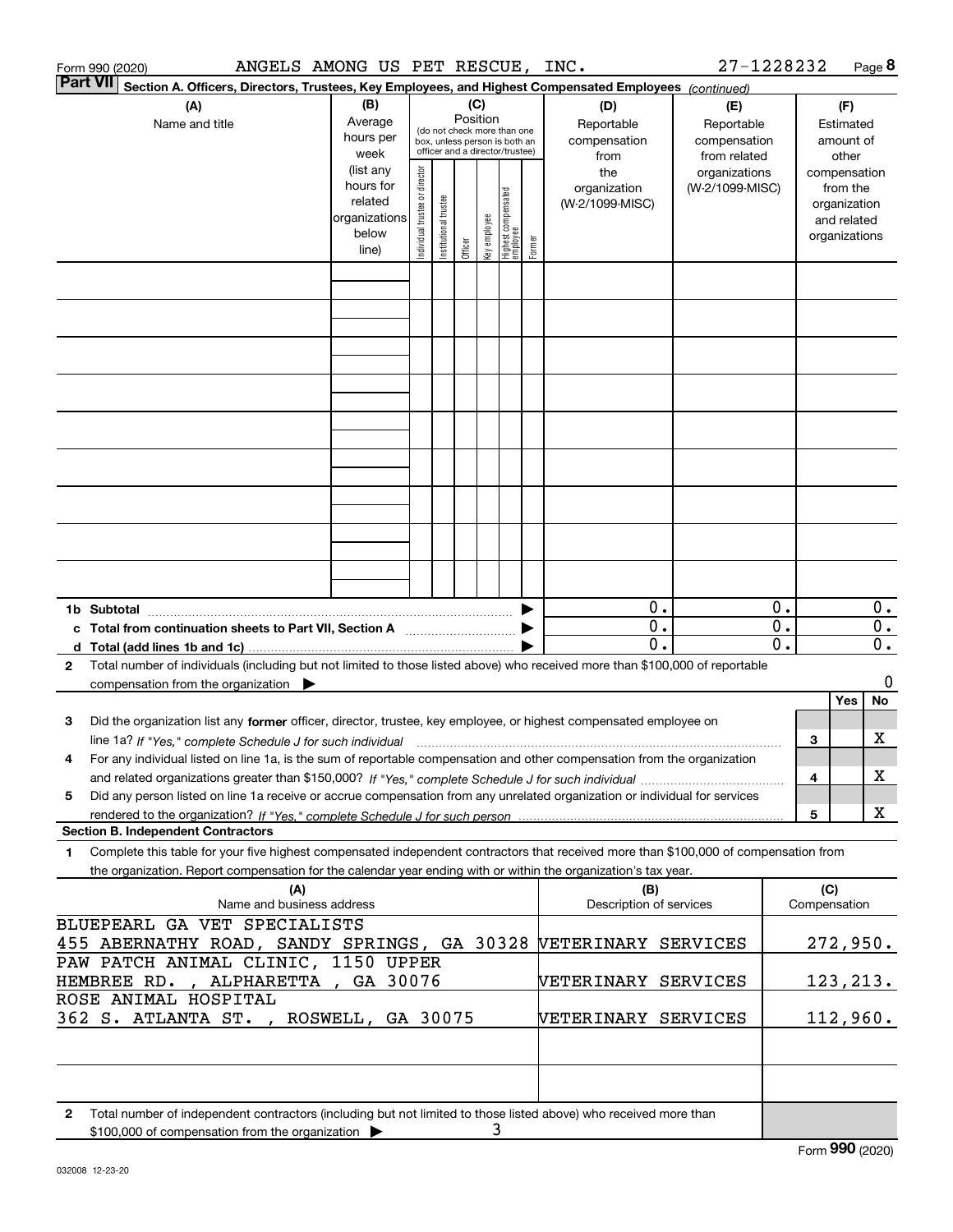|                                                           |                  |        | Form 990 (2020)                                                                                                       |          |                |                |                                | ANGELS AMONG US PET RESCUE, INC. |                                                      | 27-1228232                    | Page 9                                                          |
|-----------------------------------------------------------|------------------|--------|-----------------------------------------------------------------------------------------------------------------------|----------|----------------|----------------|--------------------------------|----------------------------------|------------------------------------------------------|-------------------------------|-----------------------------------------------------------------|
|                                                           | <b>Part VIII</b> |        | <b>Statement of Revenue</b>                                                                                           |          |                |                |                                |                                  |                                                      |                               |                                                                 |
|                                                           |                  |        | Check if Schedule O contains a response or note to any line in this Part VIII                                         |          |                |                |                                |                                  | $\overline{)}$ (B) $\overline{)}$ (C) $\overline{)}$ |                               |                                                                 |
|                                                           |                  |        |                                                                                                                       |          |                |                |                                | (A)<br>Total revenue             | Related or exempt<br>function revenue                | Unrelated<br>business revenue | (D)<br>Revenue excluded<br>from tax under<br>sections 512 - 514 |
|                                                           |                  |        | 1 a Federated campaigns                                                                                               |          | 1a             |                |                                |                                  |                                                      |                               |                                                                 |
| Contributions, Gifts, Grants<br>and Other Similar Amounts |                  | b      | Membership dues<br>$\ldots \ldots \ldots \ldots \ldots$                                                               |          | 1 <sub>b</sub> |                |                                |                                  |                                                      |                               |                                                                 |
|                                                           |                  | c      | Fundraising events                                                                                                    |          | 1 <sub>c</sub> |                | 29,546.                        |                                  |                                                      |                               |                                                                 |
|                                                           |                  |        | d Related organizations                                                                                               |          | 1 <sub>d</sub> |                |                                |                                  |                                                      |                               |                                                                 |
|                                                           |                  |        | Government grants (contributions)                                                                                     |          | 1e             |                | 77,808.                        |                                  |                                                      |                               |                                                                 |
|                                                           |                  |        | f All other contributions, gifts, grants, and                                                                         |          |                |                |                                |                                  |                                                      |                               |                                                                 |
|                                                           |                  |        | similar amounts not included above                                                                                    |          | 1f             |                | 1,854,266.                     |                                  |                                                      |                               |                                                                 |
|                                                           |                  | a      | Noncash contributions included in lines 1a-1f                                                                         |          | $ 1g $ \$      |                | 33,083.                        |                                  |                                                      |                               |                                                                 |
|                                                           |                  |        |                                                                                                                       |          |                |                |                                | $1,961,620$ .                    |                                                      |                               |                                                                 |
|                                                           |                  |        |                                                                                                                       |          |                |                | <b>Business Code</b><br>900099 | 408,526.                         |                                                      |                               |                                                                 |
|                                                           |                  |        | 2 a ADOPTION FEES                                                                                                     |          |                |                |                                |                                  | 408,526.                                             |                               |                                                                 |
|                                                           |                  | b      | <u> 1980 - Johann Barn, fransk politik (d. 1980)</u>                                                                  |          |                |                |                                |                                  |                                                      |                               |                                                                 |
|                                                           |                  | c<br>d | <u> 1989 - Johann Stein, marwolaethau a bhann an t-Amhair an t-Amhair an t-Amhair an t-Amhair an t-Amhair an t-A</u>  |          |                |                |                                |                                  |                                                      |                               |                                                                 |
| Program Service<br>Revenue                                |                  | е      | the control of the control of the control of the control of the control of the control of                             |          |                |                |                                |                                  |                                                      |                               |                                                                 |
|                                                           |                  |        | f All other program service revenue                                                                                   |          |                |                |                                |                                  |                                                      |                               |                                                                 |
|                                                           |                  | a      |                                                                                                                       |          |                |                |                                | 408,526.                         |                                                      |                               |                                                                 |
|                                                           | 3                |        | Investment income (including dividends, interest, and                                                                 |          |                |                |                                |                                  |                                                      |                               |                                                                 |
|                                                           |                  |        |                                                                                                                       |          |                |                |                                | 418.                             |                                                      |                               | 418.                                                            |
|                                                           | 4                |        | Income from investment of tax-exempt bond proceeds                                                                    |          |                |                |                                |                                  |                                                      |                               |                                                                 |
|                                                           | 5                |        |                                                                                                                       |          |                |                |                                |                                  |                                                      |                               |                                                                 |
|                                                           |                  |        |                                                                                                                       |          | (i) Real       |                | (ii) Personal                  |                                  |                                                      |                               |                                                                 |
|                                                           | 6а               |        | Gross rents                                                                                                           | 6а       |                |                |                                |                                  |                                                      |                               |                                                                 |
|                                                           |                  | b      | Less: rental expenses                                                                                                 | 6b       |                |                |                                |                                  |                                                      |                               |                                                                 |
|                                                           |                  | c      | Rental income or (loss)                                                                                               | 6с       |                |                |                                |                                  |                                                      |                               |                                                                 |
|                                                           |                  |        | d Net rental income or (loss)                                                                                         |          |                |                |                                |                                  |                                                      |                               |                                                                 |
|                                                           |                  |        | 7 a Gross amount from sales of                                                                                        |          | (i) Securities |                | (ii) Other                     |                                  |                                                      |                               |                                                                 |
|                                                           |                  |        | assets other than inventory                                                                                           | 7a       |                |                |                                |                                  |                                                      |                               |                                                                 |
|                                                           |                  |        | <b>b</b> Less: cost or other basis                                                                                    |          |                |                |                                |                                  |                                                      |                               |                                                                 |
| evenue                                                    |                  |        | and sales expenses                                                                                                    | 7b<br>7c |                |                |                                |                                  |                                                      |                               |                                                                 |
|                                                           |                  |        | c Gain or (loss)                                                                                                      |          |                |                |                                |                                  |                                                      |                               |                                                                 |
| Œ                                                         |                  |        | 8 a Gross income from fundraising events (not                                                                         |          |                |                |                                |                                  |                                                      |                               |                                                                 |
| Other                                                     |                  |        | including $$29,546.$ of                                                                                               |          |                |                |                                |                                  |                                                      |                               |                                                                 |
|                                                           |                  |        | contributions reported on line 1c). See                                                                               |          |                |                |                                |                                  |                                                      |                               |                                                                 |
|                                                           |                  |        |                                                                                                                       |          |                | 8a             | 32, 233.                       |                                  |                                                      |                               |                                                                 |
|                                                           |                  |        | <b>b</b> Less: direct expenses                                                                                        |          |                | 8 <sub>b</sub> | 40, 107.                       |                                  |                                                      |                               |                                                                 |
|                                                           |                  |        |                                                                                                                       |          |                |                |                                | $-7,874.$                        |                                                      |                               | $-7,874.$                                                       |
|                                                           |                  |        | 9 a Gross income from gaming activities. See                                                                          |          |                |                |                                |                                  |                                                      |                               |                                                                 |
|                                                           |                  |        |                                                                                                                       |          |                | 9a             |                                |                                  |                                                      |                               |                                                                 |
|                                                           |                  |        | <b>b</b> Less: direct expenses                                                                                        |          |                | 9 <sub>b</sub> |                                |                                  |                                                      |                               |                                                                 |
|                                                           |                  |        | c Net income or (loss) from gaming activities                                                                         |          |                |                | .                              |                                  |                                                      |                               |                                                                 |
|                                                           |                  |        | 10 a Gross sales of inventory, less returns                                                                           |          |                |                |                                |                                  |                                                      |                               |                                                                 |
|                                                           |                  |        |                                                                                                                       |          |                | 10a            | 285.                           |                                  |                                                      |                               |                                                                 |
|                                                           |                  |        | <b>b</b> Less: cost of goods sold                                                                                     |          |                |                | $\overline{10b}$ 17, 166.      |                                  |                                                      |                               |                                                                 |
|                                                           |                  |        | c Net income or (loss) from sales of inventory                                                                        |          |                |                |                                | $-16,881.$                       |                                                      |                               | $-16,881.$                                                      |
|                                                           |                  |        |                                                                                                                       |          |                |                | <b>Business Code</b>           |                                  |                                                      |                               |                                                                 |
|                                                           | 11a              |        | <u> 1989 - Johann Stein, marwolaethau a bhann an t-Amhainn an t-Amhainn an t-Amhainn an t-Amhainn an t-Amhainn an</u> |          |                |                |                                |                                  |                                                      |                               |                                                                 |
| Revenue                                                   |                  | b      | the control of the control of the control of the control of the control of the control of                             |          |                |                |                                |                                  |                                                      |                               |                                                                 |
| Miscellaneous                                             |                  | c      | the contract of the contract of the contract of the contract of the contract of                                       |          |                |                |                                |                                  |                                                      |                               |                                                                 |
|                                                           |                  |        |                                                                                                                       |          |                |                |                                |                                  |                                                      |                               |                                                                 |
|                                                           | 12               |        |                                                                                                                       |          |                |                |                                | $\blacktriangleright$ 2,345,809. | 408,526.                                             | 0.1                           | $-24,337.$                                                      |
|                                                           |                  |        |                                                                                                                       |          |                |                |                                |                                  |                                                      |                               |                                                                 |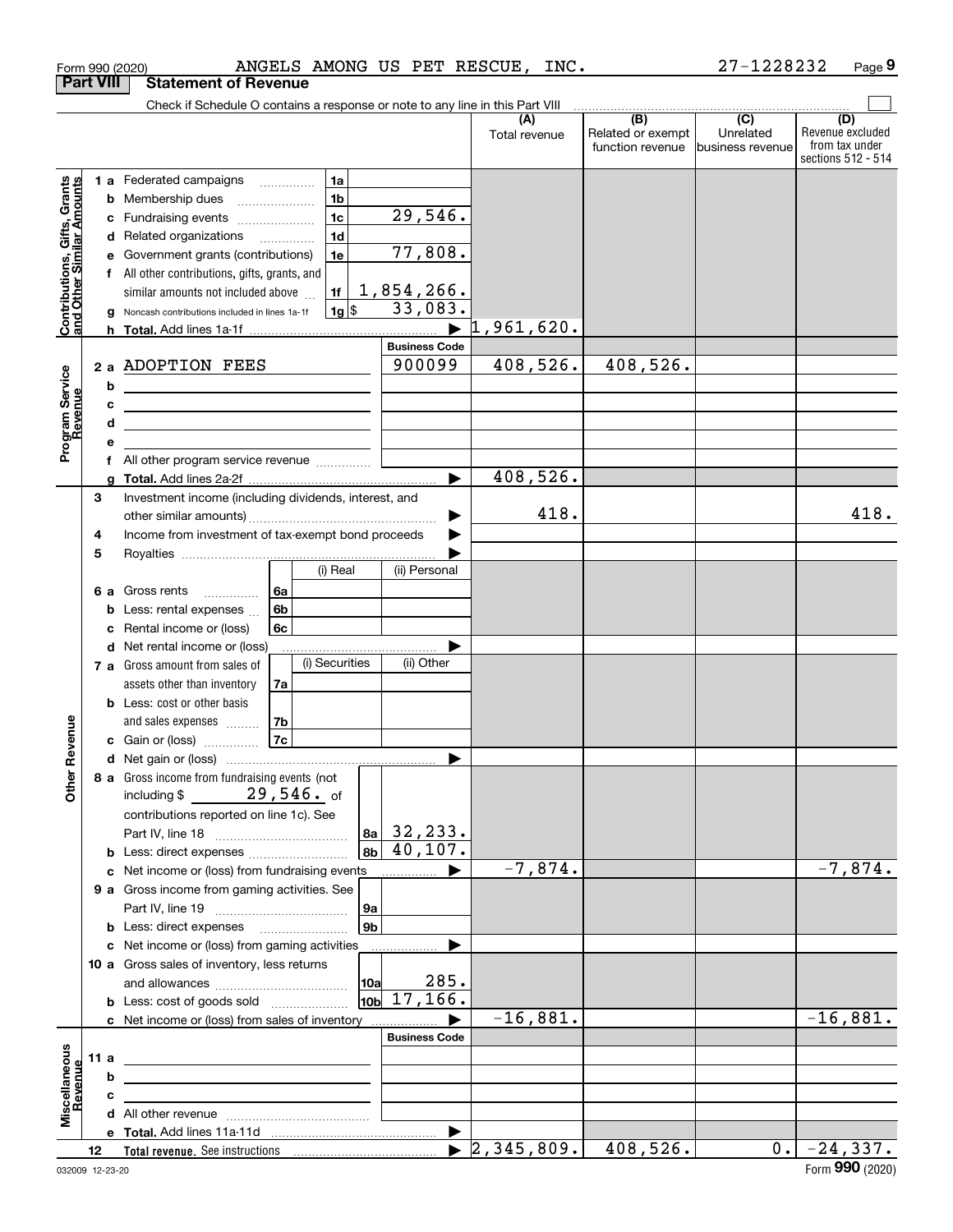$\mathcal{L}^{\text{max}}$ 

Form (2020) **990**

|              | Do not include amounts reported on lines 6b,<br>7b, 8b, 9b, and 10b of Part VIII.                    | (A)<br>Total expenses | (B)<br>Program service<br>expenses | (C)<br>Management and<br>general expenses | (D)<br>Fundraising<br>expenses |  |
|--------------|------------------------------------------------------------------------------------------------------|-----------------------|------------------------------------|-------------------------------------------|--------------------------------|--|
| 1            | Grants and other assistance to domestic organizations                                                |                       |                                    |                                           |                                |  |
|              | and domestic governments. See Part IV, line 21                                                       |                       |                                    |                                           |                                |  |
| 2            | Grants and other assistance to domestic                                                              |                       |                                    |                                           |                                |  |
|              | individuals. See Part IV, line 22                                                                    |                       |                                    |                                           |                                |  |
| 3            | Grants and other assistance to foreign                                                               |                       |                                    |                                           |                                |  |
|              | organizations, foreign governments, and foreign                                                      |                       |                                    |                                           |                                |  |
|              | individuals. See Part IV, lines 15 and 16                                                            |                       |                                    |                                           |                                |  |
| 4            | Benefits paid to or for members                                                                      |                       |                                    |                                           |                                |  |
| 5            | Compensation of current officers, directors,                                                         |                       |                                    |                                           |                                |  |
|              |                                                                                                      |                       |                                    |                                           |                                |  |
| 6            | Compensation not included above to disqualified                                                      |                       |                                    |                                           |                                |  |
|              | persons (as defined under section 4958(f)(1)) and                                                    |                       |                                    |                                           |                                |  |
|              | persons described in section 4958(c)(3)(B)                                                           |                       |                                    |                                           |                                |  |
| 7            |                                                                                                      | 379,921.              | 189,961.                           | 170,964.                                  | 18,996.                        |  |
| 8            | Pension plan accruals and contributions (include                                                     |                       |                                    |                                           |                                |  |
|              | section 401(k) and 403(b) employer contributions)                                                    |                       |                                    |                                           |                                |  |
| 9            |                                                                                                      |                       |                                    |                                           |                                |  |
| 10           |                                                                                                      | 30,406.               | 15, 203.                           | 13,683.                                   | 1,520.                         |  |
| 11           | Fees for services (nonemployees):                                                                    |                       |                                    |                                           |                                |  |
| a            |                                                                                                      |                       |                                    |                                           |                                |  |
| b            |                                                                                                      | 42,181.               |                                    | 42,181.                                   |                                |  |
| c            |                                                                                                      | 16,000.               |                                    | 16,000.                                   |                                |  |
| d            |                                                                                                      |                       |                                    |                                           |                                |  |
| е            | Professional fundraising services. See Part IV, line 17                                              |                       |                                    |                                           |                                |  |
| f            | Investment management fees                                                                           |                       |                                    |                                           |                                |  |
| $\mathbf{q}$ | Other. (If line 11g amount exceeds 10% of line 25,                                                   |                       |                                    |                                           |                                |  |
|              | column (A) amount, list line 11g expenses on Sch O.)                                                 | 36,575.               | 1,537.                             | 4,883.                                    | 30, 155.                       |  |
| 12           |                                                                                                      | 15,660.               |                                    | 15,660.                                   |                                |  |
| 13           |                                                                                                      | 41,840.               |                                    | 16, 281.                                  | 25,559.                        |  |
| 14           |                                                                                                      | 15,976.               | 15,976.                            |                                           |                                |  |
| 15           |                                                                                                      | 13,200.               |                                    | 13,200.                                   |                                |  |
| 16           |                                                                                                      | 1,524.                | 1,524.                             |                                           |                                |  |
| 17           | Travel                                                                                               |                       |                                    |                                           |                                |  |
| 18           | Payments of travel or entertainment expenses                                                         |                       |                                    |                                           |                                |  |
|              | for any federal, state, or local public officials                                                    |                       |                                    |                                           |                                |  |
| 19<br>20     | Conferences, conventions, and meetings<br>Interest                                                   |                       |                                    |                                           |                                |  |
| 21           |                                                                                                      |                       |                                    |                                           |                                |  |
| 22           | Depreciation, depletion, and amortization                                                            |                       |                                    |                                           |                                |  |
| 23           | Insurance                                                                                            | 29,345.               |                                    | 29,345.                                   |                                |  |
| 24           | Other expenses. Itemize expenses not covered                                                         |                       |                                    |                                           |                                |  |
|              | above (List miscellaneous expenses on line 24e. If                                                   |                       |                                    |                                           |                                |  |
|              | line 24e amount exceeds 10% of line 25, column (A)<br>amount, list line 24e expenses on Schedule O.) |                       |                                    |                                           |                                |  |
| a            | VETERINARIAN CARE                                                                                    | 1,548,809.            | 1,548,809.                         |                                           |                                |  |
| b            | BOARDING AND TRAINING                                                                                | 40,202.               | 40,202.                            |                                           |                                |  |
|              | TAXES AND LICENSES                                                                                   | 19,100.               |                                    | 19,100.                                   |                                |  |
| d            | <b>BANK CHARGES</b>                                                                                  | 3,027.                |                                    | 3,027.                                    |                                |  |
| е            | All other expenses                                                                                   |                       |                                    |                                           |                                |  |
| 25           | Total functional expenses. Add lines 1 through 24e                                                   | 2,233,766.            | 1,813,212.                         | 344,324.                                  | 76, 230.                       |  |
| 26           | Joint costs. Complete this line only if the organization                                             |                       |                                    |                                           |                                |  |
|              | reported in column (B) joint costs from a combined                                                   |                       |                                    |                                           |                                |  |
|              | educational campaign and fundraising solicitation.                                                   |                       |                                    |                                           |                                |  |
|              | Check here $\blacktriangleright$<br>if following SOP 98-2 (ASC 958-720)                              |                       |                                    |                                           |                                |  |

*Section 501(c)(3) and 501(c)(4) organizations must complete all columns. All other organizations must complete column (A).* Check if Schedule O contains a response or note to any line in this Part IX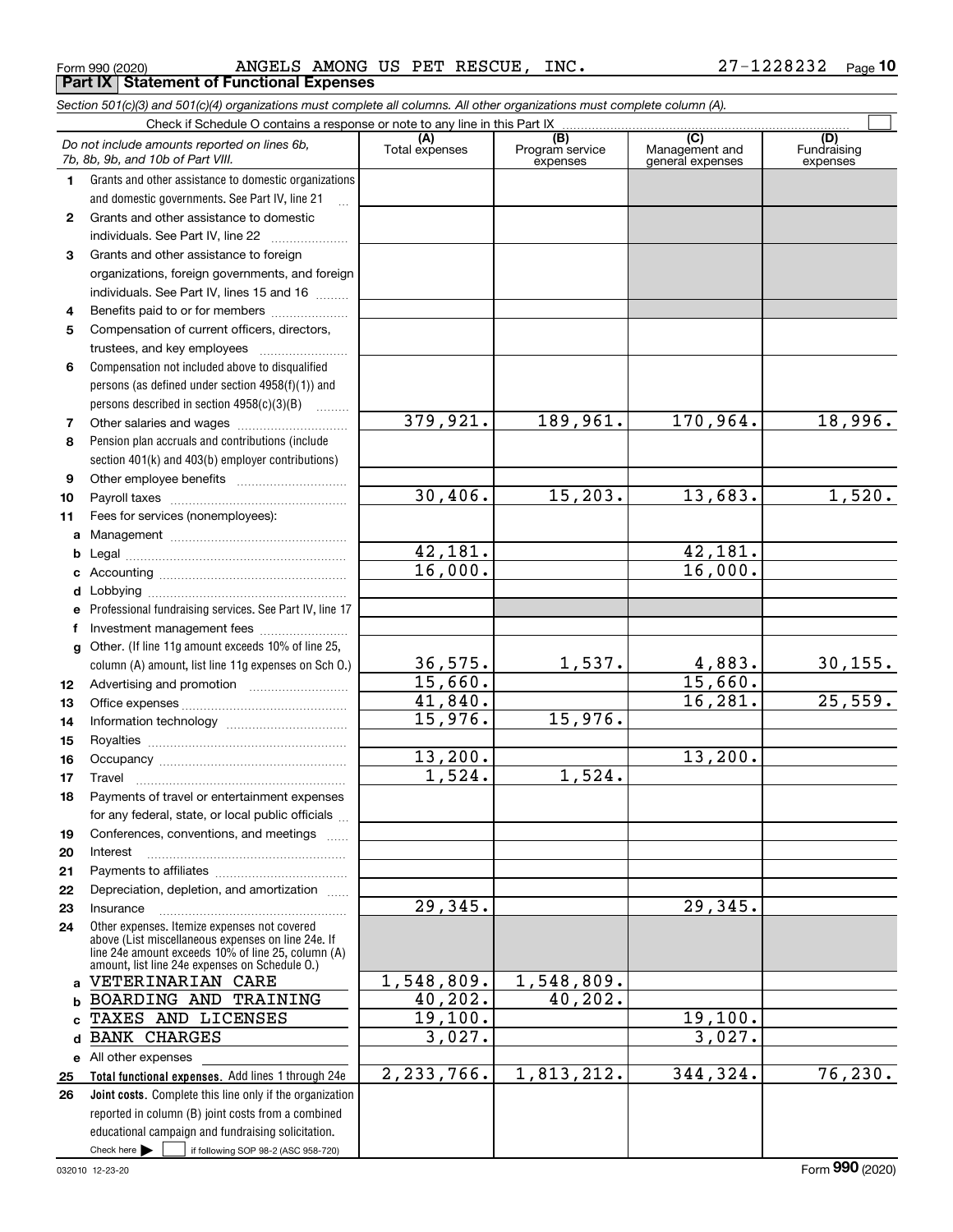| .228232<br>RESCUE,<br><b>AMONG</b><br>US<br>ANGELS<br>INC.<br>PET<br>Form 990 (2020) | Page |
|--------------------------------------------------------------------------------------|------|
|--------------------------------------------------------------------------------------|------|

|                             |                         | Check if Schedule O contains a response or note to any line in this Part X         |          |                         |                          |                |                    |
|-----------------------------|-------------------------|------------------------------------------------------------------------------------|----------|-------------------------|--------------------------|----------------|--------------------|
|                             |                         |                                                                                    |          |                         | (A)<br>Beginning of year |                | (B)<br>End of year |
|                             | 1.                      |                                                                                    |          |                         | 848,473.                 | $\blacksquare$ | 874,701.           |
|                             | 2                       |                                                                                    |          |                         | 661,209.                 | $\mathbf{2}$   | 717,560.           |
|                             | 3                       |                                                                                    |          |                         |                          | 3              |                    |
|                             | 4                       |                                                                                    |          |                         |                          | 4              |                    |
|                             | 5                       | Loans and other receivables from any current or former officer, director,          |          |                         |                          |                |                    |
|                             |                         | trustee, key employee, creator or founder, substantial contributor, or 35%         |          |                         |                          |                |                    |
|                             |                         | controlled entity or family member of any of these persons                         |          |                         |                          | 5              |                    |
|                             | 6                       | Loans and other receivables from other disqualified persons (as defined            |          |                         |                          |                |                    |
|                             |                         | under section $4958(f)(1)$ , and persons described in section $4958(c)(3)(B)$      |          |                         |                          | 6              |                    |
|                             | $\overline{\mathbf{r}}$ |                                                                                    |          |                         |                          | $\overline{7}$ |                    |
| Assets                      | 8                       |                                                                                    |          |                         |                          | 8              |                    |
|                             | 9                       |                                                                                    |          |                         | 28,767.                  | 9              | 23,650.            |
|                             |                         | 10a Land, buildings, and equipment: cost or other                                  |          |                         |                          |                |                    |
|                             |                         | basis. Complete Part VI of Schedule D  10a                                         |          | $\frac{94,424}{21,999}$ |                          |                |                    |
|                             |                         |                                                                                    |          |                         | $0$ .                    | 10c            | 72,425.            |
|                             | 11                      |                                                                                    |          |                         |                          | 11             |                    |
|                             | 12                      |                                                                                    |          |                         |                          | 12             |                    |
|                             | 13                      |                                                                                    |          |                         |                          | 13             |                    |
|                             | 14                      |                                                                                    |          |                         |                          | 14             |                    |
|                             | 15                      |                                                                                    |          |                         |                          | 15             |                    |
|                             | 16                      |                                                                                    |          |                         | $\overline{1,538,449}$ . | 16             | 1,688,336.         |
|                             | 17                      |                                                                                    | 142,016. | 17                      | 157, 160.                |                |                    |
|                             | 18                      |                                                                                    |          | 18                      |                          |                |                    |
|                             | 19                      |                                                                                    |          | 19                      | 22,700.                  |                |                    |
|                             | 20                      |                                                                                    |          |                         | 20                       |                |                    |
|                             | 21                      | Escrow or custodial account liability. Complete Part IV of Schedule D              |          |                         |                          | 21             |                    |
|                             | 22                      | Loans and other payables to any current or former officer, director,               |          |                         |                          |                |                    |
|                             |                         | trustee, key employee, creator or founder, substantial contributor, or 35%         |          |                         |                          |                |                    |
| Liabilities                 |                         | controlled entity or family member of any of these persons                         |          |                         |                          | 22             |                    |
|                             | 23                      |                                                                                    |          |                         |                          | 23             |                    |
|                             | 24                      |                                                                                    |          |                         |                          | 24             |                    |
|                             | 25                      | Other liabilities (including federal income tax, payables to related third         |          |                         |                          |                |                    |
|                             |                         | parties, and other liabilities not included on lines 17-24). Complete Part X       |          |                         |                          |                |                    |
|                             |                         | of Schedule D                                                                      |          |                         |                          | 25             |                    |
|                             | 26                      | Total liabilities. Add lines 17 through 25                                         |          |                         | 142,016.                 | 26             | 179,860.           |
|                             |                         | Organizations that follow FASB ASC 958, check here $\blacktriangleright \boxed{X}$ |          |                         |                          |                |                    |
|                             |                         | and complete lines 27, 28, 32, and 33.                                             |          |                         |                          |                |                    |
|                             | 27                      |                                                                                    |          |                         | 1,396,433.               | 27             | 1,508,476.         |
|                             | 28                      |                                                                                    |          | 28                      |                          |                |                    |
|                             |                         | Organizations that do not follow FASB ASC 958, check here $\blacktriangleright$    |          |                         |                          |                |                    |
| Net Assets or Fund Balances |                         | and complete lines 29 through 33.                                                  |          |                         |                          |                |                    |
|                             | 29                      |                                                                                    |          |                         |                          | 29             |                    |
|                             | 30                      | Paid-in or capital surplus, or land, building, or equipment fund                   |          |                         |                          | 30             |                    |
|                             | 31                      | Retained earnings, endowment, accumulated income, or other funds                   |          |                         |                          | 31             |                    |
|                             | 32                      |                                                                                    |          |                         | 1,396,433.               | 32             | 1,508,476.         |
|                             | 33                      |                                                                                    |          |                         | 1,538,449.               | 33             | 1,688,336.         |

Form (2020) **990**

#### **Part X Balance Sheet**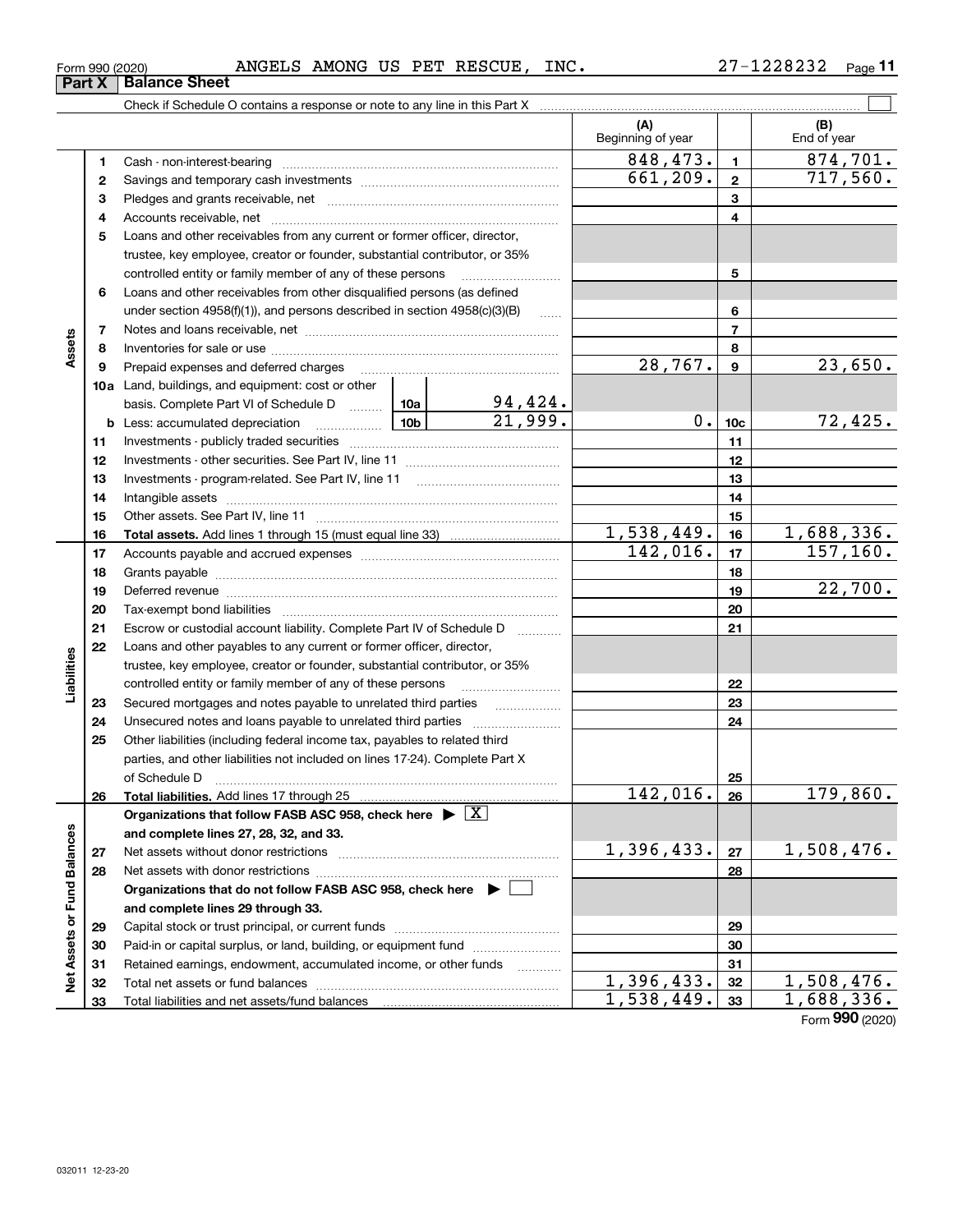| Part XI<br><b>Reconciliation of Net Assets</b><br>1.<br>1<br>Total expenses (must equal Part IX, column (A), line 25)<br>$\mathbf{2}$<br>2 | 2,345,809.<br>2, 233, 766.<br>112,043.<br>1,396,433. |     |                    |
|--------------------------------------------------------------------------------------------------------------------------------------------|------------------------------------------------------|-----|--------------------|
|                                                                                                                                            |                                                      |     |                    |
|                                                                                                                                            |                                                      |     |                    |
|                                                                                                                                            |                                                      |     |                    |
|                                                                                                                                            |                                                      |     |                    |
|                                                                                                                                            |                                                      |     |                    |
| 3<br>Revenue less expenses. Subtract line 2 from line 1<br>З                                                                               |                                                      |     |                    |
| $\overline{4}$<br>Net assets or fund balances at beginning of year (must equal Part X, line 32, column (A)) <i></i><br>4                   |                                                      |     |                    |
| 5<br>Net unrealized gains (losses) on investments<br>5                                                                                     |                                                      |     |                    |
| 6<br>6                                                                                                                                     |                                                      |     |                    |
| $\overline{7}$<br>7                                                                                                                        |                                                      |     |                    |
| 8<br>Prior period adjustments<br>8                                                                                                         |                                                      |     |                    |
| 9<br>Other changes in net assets or fund balances (explain on Schedule O)<br>9                                                             |                                                      |     | 0.                 |
| Net assets or fund balances at end of year. Combine lines 3 through 9 (must equal Part X, line 32,<br>10                                   |                                                      |     |                    |
| 10                                                                                                                                         | 1,508,476.                                           |     |                    |
| Part XII Financial Statements and Reporting                                                                                                |                                                      |     |                    |
|                                                                                                                                            |                                                      |     | $\boxed{\text{X}}$ |
|                                                                                                                                            |                                                      | Yes | <b>No</b>          |
| $\boxed{\text{X}}$ Accrual<br>Accounting method used to prepare the Form 990: <u>June</u> Cash<br>Other<br>1                               |                                                      |     |                    |
| If the organization changed its method of accounting from a prior year or checked "Other," explain in Schedule O.                          |                                                      |     |                    |
| 2a Were the organization's financial statements compiled or reviewed by an independent accountant?                                         | 2a                                                   |     | X                  |
| If "Yes," check a box below to indicate whether the financial statements for the year were compiled or reviewed on a                       |                                                      |     |                    |
| separate basis, consolidated basis, or both:                                                                                               |                                                      |     |                    |
| Separate basis<br>Consolidated basis<br>Both consolidated and separate basis                                                               |                                                      |     |                    |
| Were the organization's financial statements audited by an independent accountant?<br>b                                                    | 2 <sub>b</sub>                                       | Х   |                    |
| If "Yes," check a box below to indicate whether the financial statements for the year were audited on a separate basis,                    |                                                      |     |                    |
| consolidated basis, or both:                                                                                                               |                                                      |     |                    |
| $X$ Separate basis<br><b>Consolidated basis</b><br>Both consolidated and separate basis                                                    |                                                      |     |                    |
| c If "Yes" to line 2a or 2b, does the organization have a committee that assumes responsibility for oversight of the audit,                |                                                      |     |                    |
|                                                                                                                                            | 2c                                                   | x   |                    |
| If the organization changed either its oversight process or selection process during the tax year, explain on Schedule O.                  |                                                      |     |                    |
| 3a As a result of a federal award, was the organization required to undergo an audit or audits as set forth in the Single Audit            |                                                      |     |                    |
|                                                                                                                                            | За                                                   |     | Χ                  |
| <b>b</b> If "Yes," did the organization undergo the required audit or audits? If the organization did not undergo the required audit       |                                                      |     |                    |
| or audits, explain why on Schedule O and describe any steps taken to undergo such audits matures and the content                           | 3b                                                   |     |                    |

Form (2020) **990**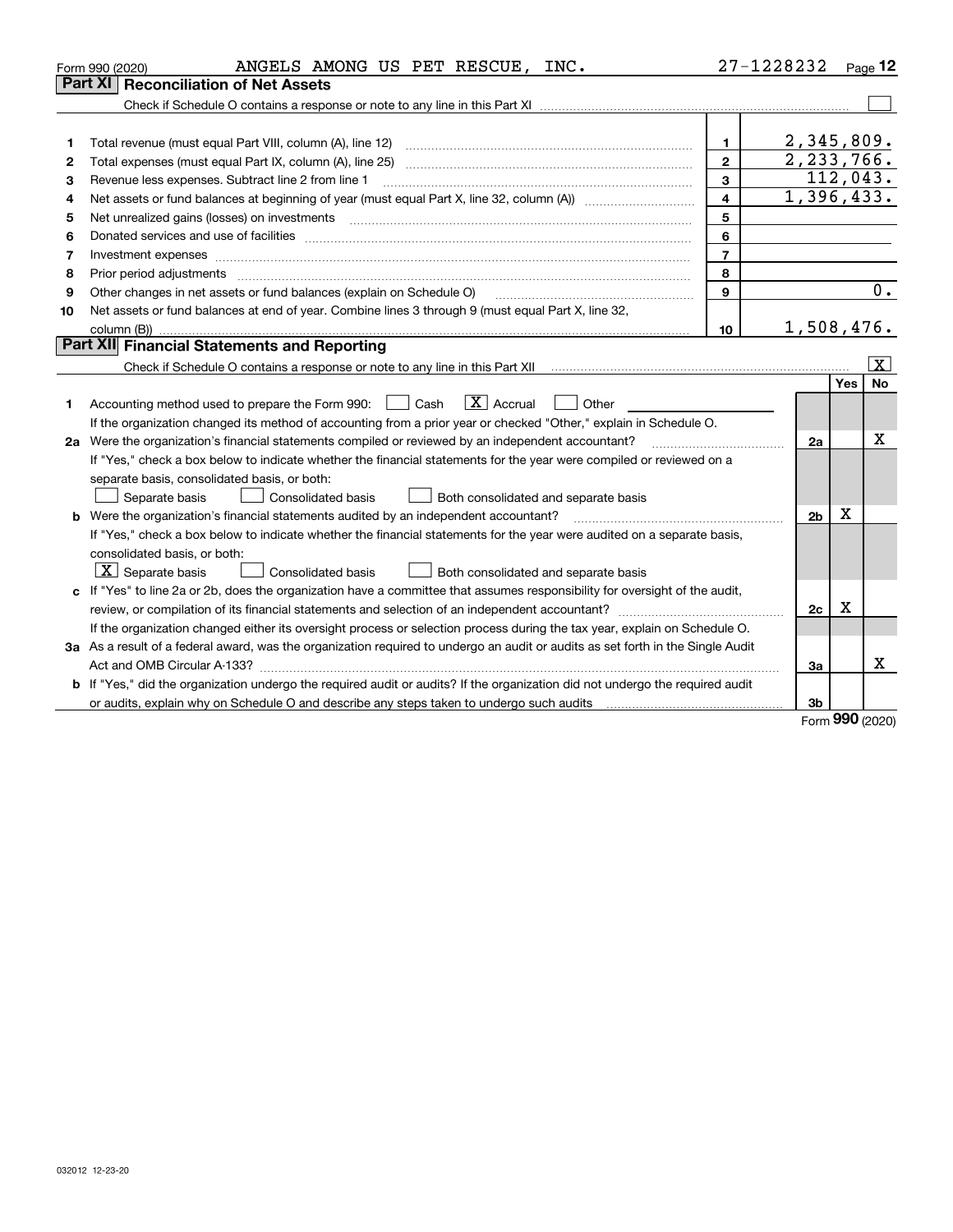|  | <b>SCHEDULE A</b> |
|--|-------------------|
|--|-------------------|

**(Form 990 or 990-EZ)**

## **Public Charity Status and Public Support**

**Complete if the organization is a section 501(c)(3) organization or a section 4947(a)(1) nonexempt charitable trust. | Attach to Form 990 or Form 990-EZ.** 

|  | $\blacktriangleright$ Attuon to Form over or Form over EE. |                                                                |
|--|------------------------------------------------------------|----------------------------------------------------------------|
|  |                                                            | www.irs.gov/Eorm990 for.instructions.and the latest informatio |

| <b>Inspection</b>                                                                                              |
|----------------------------------------------------------------------------------------------------------------|
| ina a baile i controla della controla controla del mondo del mondo del mondo del mondo del mondo del mondo del |

OMB No. 1545-0047

**Open to Public**

**2020**

|    |                                                                                                                                                                                                                                                                                  | Department of the Treasury<br>Internal Revenue Service                                                                    |  |                                                                                    | ▶ Attach to Form 990 or Form 990-EZ.                                                                                                         |                                    |                                 |                            |  | <b>Open to Public</b><br><b>Inspection</b> |  |  |
|----|----------------------------------------------------------------------------------------------------------------------------------------------------------------------------------------------------------------------------------------------------------------------------------|---------------------------------------------------------------------------------------------------------------------------|--|------------------------------------------------------------------------------------|----------------------------------------------------------------------------------------------------------------------------------------------|------------------------------------|---------------------------------|----------------------------|--|--------------------------------------------|--|--|
|    |                                                                                                                                                                                                                                                                                  | Name of the organization                                                                                                  |  |                                                                                    | Go to www.irs.gov/Form990 for instructions and the latest information.                                                                       |                                    |                                 |                            |  | <b>Employer identification number</b>      |  |  |
|    |                                                                                                                                                                                                                                                                                  |                                                                                                                           |  |                                                                                    |                                                                                                                                              |                                    |                                 |                            |  |                                            |  |  |
|    | Part I                                                                                                                                                                                                                                                                           |                                                                                                                           |  |                                                                                    | ANGELS AMONG US PET RESCUE, INC.                                                                                                             |                                    |                                 |                            |  | 27-1228232                                 |  |  |
|    |                                                                                                                                                                                                                                                                                  |                                                                                                                           |  |                                                                                    | Reason for Public Charity Status. (All organizations must complete this part.) See instructions.                                             |                                    |                                 |                            |  |                                            |  |  |
|    |                                                                                                                                                                                                                                                                                  |                                                                                                                           |  |                                                                                    | The organization is not a private foundation because it is: (For lines 1 through 12, check only one box.)                                    |                                    |                                 |                            |  |                                            |  |  |
| 1  |                                                                                                                                                                                                                                                                                  |                                                                                                                           |  |                                                                                    | A church, convention of churches, or association of churches described in section 170(b)(1)(A)(i).                                           |                                    |                                 |                            |  |                                            |  |  |
| 2  |                                                                                                                                                                                                                                                                                  |                                                                                                                           |  |                                                                                    | A school described in section 170(b)(1)(A)(ii). (Attach Schedule E (Form 990 or 990-EZ).)                                                    |                                    |                                 |                            |  |                                            |  |  |
| з  |                                                                                                                                                                                                                                                                                  |                                                                                                                           |  |                                                                                    | A hospital or a cooperative hospital service organization described in section 170(b)(1)(A)(iii).                                            |                                    |                                 |                            |  |                                            |  |  |
| 4  |                                                                                                                                                                                                                                                                                  |                                                                                                                           |  |                                                                                    | A medical research organization operated in conjunction with a hospital described in section 170(b)(1)(A)(iii). Enter the hospital's name,   |                                    |                                 |                            |  |                                            |  |  |
|    |                                                                                                                                                                                                                                                                                  | city, and state:                                                                                                          |  |                                                                                    |                                                                                                                                              |                                    |                                 |                            |  |                                            |  |  |
| 5  |                                                                                                                                                                                                                                                                                  | An organization operated for the benefit of a college or university owned or operated by a governmental unit described in |  |                                                                                    |                                                                                                                                              |                                    |                                 |                            |  |                                            |  |  |
|    |                                                                                                                                                                                                                                                                                  | section 170(b)(1)(A)(iv). (Complete Part II.)                                                                             |  |                                                                                    |                                                                                                                                              |                                    |                                 |                            |  |                                            |  |  |
| 6  |                                                                                                                                                                                                                                                                                  | A federal, state, or local government or governmental unit described in section 170(b)(1)(A)(v).                          |  |                                                                                    |                                                                                                                                              |                                    |                                 |                            |  |                                            |  |  |
|    | $7 \mid X \mid$                                                                                                                                                                                                                                                                  |                                                                                                                           |  |                                                                                    | An organization that normally receives a substantial part of its support from a governmental unit or from the general public described in    |                                    |                                 |                            |  |                                            |  |  |
|    |                                                                                                                                                                                                                                                                                  |                                                                                                                           |  | section 170(b)(1)(A)(vi). (Complete Part II.)                                      |                                                                                                                                              |                                    |                                 |                            |  |                                            |  |  |
| 8  |                                                                                                                                                                                                                                                                                  |                                                                                                                           |  |                                                                                    | A community trust described in section 170(b)(1)(A)(vi). (Complete Part II.)                                                                 |                                    |                                 |                            |  |                                            |  |  |
| 9  |                                                                                                                                                                                                                                                                                  |                                                                                                                           |  |                                                                                    | An agricultural research organization described in section 170(b)(1)(A)(ix) operated in conjunction with a land-grant college                |                                    |                                 |                            |  |                                            |  |  |
|    |                                                                                                                                                                                                                                                                                  |                                                                                                                           |  |                                                                                    | or university or a non-land-grant college of agriculture (see instructions). Enter the name, city, and state of the college or               |                                    |                                 |                            |  |                                            |  |  |
|    |                                                                                                                                                                                                                                                                                  | university:                                                                                                               |  |                                                                                    |                                                                                                                                              |                                    |                                 |                            |  |                                            |  |  |
| 10 |                                                                                                                                                                                                                                                                                  |                                                                                                                           |  |                                                                                    | An organization that normally receives (1) more than 33 1/3% of its support from contributions, membership fees, and gross receipts from     |                                    |                                 |                            |  |                                            |  |  |
|    |                                                                                                                                                                                                                                                                                  |                                                                                                                           |  |                                                                                    | activities related to its exempt functions, subject to certain exceptions; and (2) no more than 33 1/3% of its support from gross investment |                                    |                                 |                            |  |                                            |  |  |
|    |                                                                                                                                                                                                                                                                                  |                                                                                                                           |  |                                                                                    | income and unrelated business taxable income (less section 511 tax) from businesses acquired by the organization after June 30, 1975.        |                                    |                                 |                            |  |                                            |  |  |
|    |                                                                                                                                                                                                                                                                                  |                                                                                                                           |  | See section 509(a)(2). (Complete Part III.)                                        |                                                                                                                                              |                                    |                                 |                            |  |                                            |  |  |
| 11 |                                                                                                                                                                                                                                                                                  |                                                                                                                           |  |                                                                                    | An organization organized and operated exclusively to test for public safety. See section 509(a)(4).                                         |                                    |                                 |                            |  |                                            |  |  |
| 12 |                                                                                                                                                                                                                                                                                  |                                                                                                                           |  |                                                                                    |                                                                                                                                              |                                    |                                 |                            |  |                                            |  |  |
|    | An organization organized and operated exclusively for the benefit of, to perform the functions of, or to carry out the purposes of one or<br>more publicly supported organizations described in section 509(a)(1) or section 509(a)(2). See section 509(a)(3). Check the box in |                                                                                                                           |  |                                                                                    |                                                                                                                                              |                                    |                                 |                            |  |                                            |  |  |
|    |                                                                                                                                                                                                                                                                                  |                                                                                                                           |  |                                                                                    | lines 12a through 12d that describes the type of supporting organization and complete lines 12e, 12f, and 12g.                               |                                    |                                 |                            |  |                                            |  |  |
| а  |                                                                                                                                                                                                                                                                                  |                                                                                                                           |  |                                                                                    | Type I. A supporting organization operated, supervised, or controlled by its supported organization(s), typically by giving                  |                                    |                                 |                            |  |                                            |  |  |
|    |                                                                                                                                                                                                                                                                                  |                                                                                                                           |  |                                                                                    | the supported organization(s) the power to regularly appoint or elect a majority of the directors or trustees of the supporting              |                                    |                                 |                            |  |                                            |  |  |
|    |                                                                                                                                                                                                                                                                                  |                                                                                                                           |  | organization. You must complete Part IV, Sections A and B.                         |                                                                                                                                              |                                    |                                 |                            |  |                                            |  |  |
| b  |                                                                                                                                                                                                                                                                                  |                                                                                                                           |  |                                                                                    | Type II. A supporting organization supervised or controlled in connection with its supported organization(s), by having                      |                                    |                                 |                            |  |                                            |  |  |
|    |                                                                                                                                                                                                                                                                                  |                                                                                                                           |  |                                                                                    | control or management of the supporting organization vested in the same persons that control or manage the supported                         |                                    |                                 |                            |  |                                            |  |  |
|    |                                                                                                                                                                                                                                                                                  |                                                                                                                           |  | organization(s). You must complete Part IV, Sections A and C.                      |                                                                                                                                              |                                    |                                 |                            |  |                                            |  |  |
| c  |                                                                                                                                                                                                                                                                                  |                                                                                                                           |  |                                                                                    | Type III functionally integrated. A supporting organization operated in connection with, and functionally integrated with,                   |                                    |                                 |                            |  |                                            |  |  |
|    |                                                                                                                                                                                                                                                                                  |                                                                                                                           |  |                                                                                    | its supported organization(s) (see instructions). You must complete Part IV, Sections A, D, and E.                                           |                                    |                                 |                            |  |                                            |  |  |
| d  |                                                                                                                                                                                                                                                                                  |                                                                                                                           |  |                                                                                    | Type III non-functionally integrated. A supporting organization operated in connection with its supported organization(s)                    |                                    |                                 |                            |  |                                            |  |  |
|    |                                                                                                                                                                                                                                                                                  |                                                                                                                           |  |                                                                                    | that is not functionally integrated. The organization generally must satisfy a distribution requirement and an attentiveness                 |                                    |                                 |                            |  |                                            |  |  |
|    |                                                                                                                                                                                                                                                                                  |                                                                                                                           |  |                                                                                    | requirement (see instructions). You must complete Part IV, Sections A and D, and Part V.                                                     |                                    |                                 |                            |  |                                            |  |  |
|    |                                                                                                                                                                                                                                                                                  |                                                                                                                           |  |                                                                                    | Check this box if the organization received a written determination from the IRS that it is a Type I, Type II, Type III                      |                                    |                                 |                            |  |                                            |  |  |
| е  |                                                                                                                                                                                                                                                                                  |                                                                                                                           |  |                                                                                    |                                                                                                                                              |                                    |                                 |                            |  |                                            |  |  |
|    |                                                                                                                                                                                                                                                                                  | Enter the number of supported organizations                                                                               |  |                                                                                    | functionally integrated, or Type III non-functionally integrated supporting organization.                                                    |                                    |                                 |                            |  |                                            |  |  |
|    |                                                                                                                                                                                                                                                                                  |                                                                                                                           |  |                                                                                    |                                                                                                                                              |                                    |                                 |                            |  |                                            |  |  |
|    |                                                                                                                                                                                                                                                                                  | (i) Name of supported                                                                                                     |  | Provide the following information about the supported organization(s).<br>(ii) EIN | (iii) Type of organization                                                                                                                   |                                    | (iv) Is the organization listed | (v) Amount of monetary     |  | (vi) Amount of other                       |  |  |
|    |                                                                                                                                                                                                                                                                                  | organization                                                                                                              |  |                                                                                    | (described on lines 1-10                                                                                                                     | in your governing document?<br>Yes | No                              | support (see instructions) |  | support (see instructions)                 |  |  |
|    |                                                                                                                                                                                                                                                                                  |                                                                                                                           |  |                                                                                    | above (see instructions))                                                                                                                    |                                    |                                 |                            |  |                                            |  |  |
|    |                                                                                                                                                                                                                                                                                  |                                                                                                                           |  |                                                                                    |                                                                                                                                              |                                    |                                 |                            |  |                                            |  |  |
|    |                                                                                                                                                                                                                                                                                  |                                                                                                                           |  |                                                                                    |                                                                                                                                              |                                    |                                 |                            |  |                                            |  |  |
|    |                                                                                                                                                                                                                                                                                  |                                                                                                                           |  |                                                                                    |                                                                                                                                              |                                    |                                 |                            |  |                                            |  |  |
|    |                                                                                                                                                                                                                                                                                  |                                                                                                                           |  |                                                                                    |                                                                                                                                              |                                    |                                 |                            |  |                                            |  |  |
|    |                                                                                                                                                                                                                                                                                  |                                                                                                                           |  |                                                                                    |                                                                                                                                              |                                    |                                 |                            |  |                                            |  |  |
|    |                                                                                                                                                                                                                                                                                  |                                                                                                                           |  |                                                                                    |                                                                                                                                              |                                    |                                 |                            |  |                                            |  |  |
|    |                                                                                                                                                                                                                                                                                  |                                                                                                                           |  |                                                                                    |                                                                                                                                              |                                    |                                 |                            |  |                                            |  |  |
|    |                                                                                                                                                                                                                                                                                  |                                                                                                                           |  |                                                                                    |                                                                                                                                              |                                    |                                 |                            |  |                                            |  |  |
|    |                                                                                                                                                                                                                                                                                  |                                                                                                                           |  |                                                                                    |                                                                                                                                              |                                    |                                 |                            |  |                                            |  |  |
|    |                                                                                                                                                                                                                                                                                  |                                                                                                                           |  |                                                                                    |                                                                                                                                              |                                    |                                 |                            |  |                                            |  |  |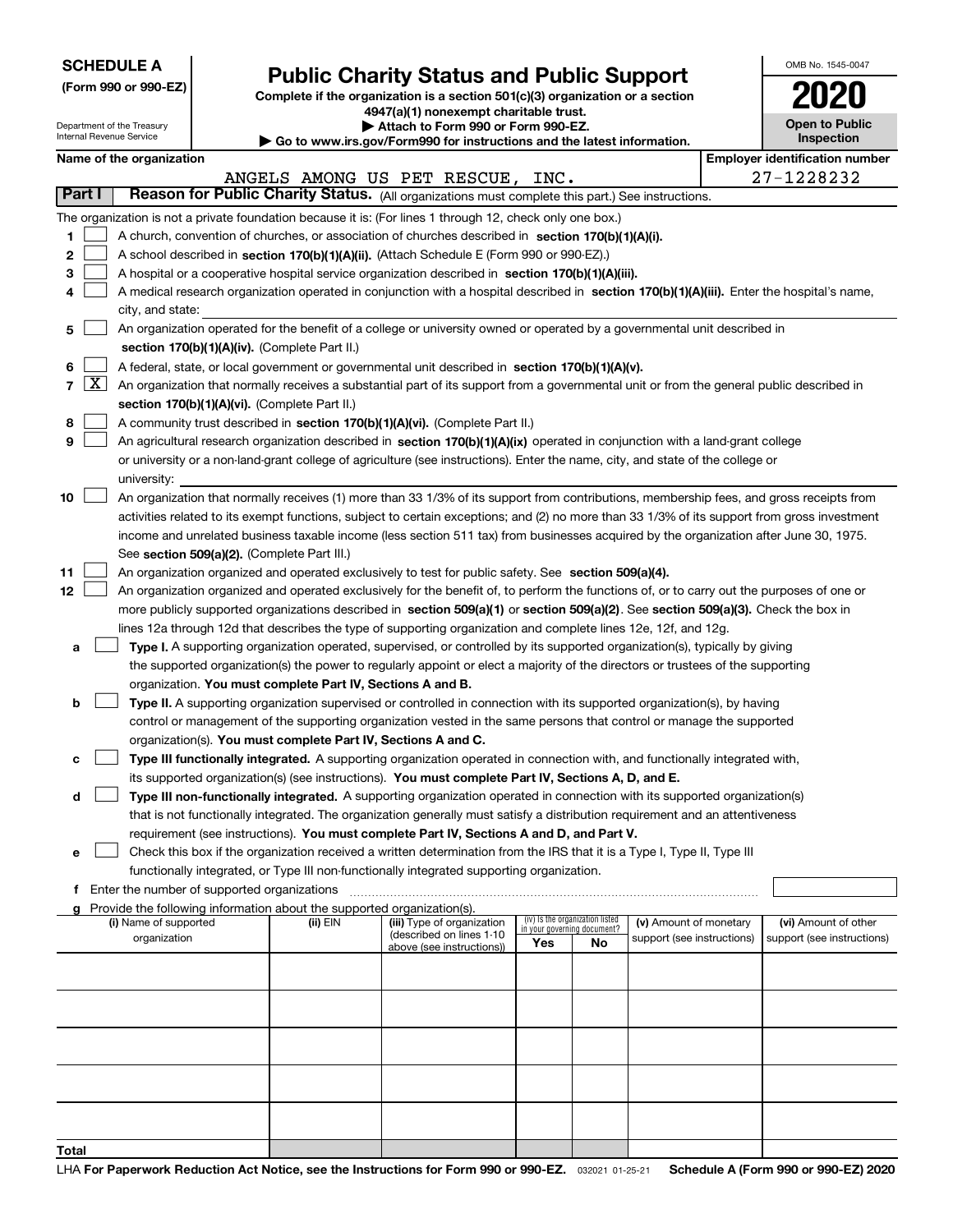#### Schedule A (Form 990 or 990-EZ) 2020 ANGELLS AMONG US PETF RESCUE, INC 。 2.7-I.2.28.2.3.2 Page **Part II Support Schedule for Organizations Described in Sections 170(b)(1)(A)(iv) and 170(b)(1)(A)(vi)** ANGELS AMONG US PET RESCUE, INC. 27-1228232

**2**

(Complete only if you checked the box on line 5, 7, or 8 of Part I or if the organization failed to qualify under Part III. If the organization fails to qualify under the tests listed below, please complete Part III.)

|    | <b>Section A. Public Support</b>                                                                                                               |          |          |            |                        |          |                                          |  |  |  |  |
|----|------------------------------------------------------------------------------------------------------------------------------------------------|----------|----------|------------|------------------------|----------|------------------------------------------|--|--|--|--|
|    | Calendar year (or fiscal year beginning in) $\blacktriangleright$                                                                              | (a) 2016 | (b) 2017 | $(c)$ 2018 | $(d)$ 2019             | (e) 2020 | (f) Total                                |  |  |  |  |
|    | 1 Gifts, grants, contributions, and                                                                                                            |          |          |            |                        |          |                                          |  |  |  |  |
|    | membership fees received. (Do not                                                                                                              |          |          |            |                        |          |                                          |  |  |  |  |
|    | include any "unusual grants.")                                                                                                                 | 2263514. | 2535569. | 1969123.   | 2024543.               |          | 1961620.10754369.                        |  |  |  |  |
|    | 2 Tax revenues levied for the organ-                                                                                                           |          |          |            |                        |          |                                          |  |  |  |  |
|    | ization's benefit and either paid to                                                                                                           |          |          |            |                        |          |                                          |  |  |  |  |
|    | or expended on its behalf                                                                                                                      |          |          |            |                        |          |                                          |  |  |  |  |
|    | 3 The value of services or facilities                                                                                                          |          |          |            |                        |          |                                          |  |  |  |  |
|    | furnished by a governmental unit to                                                                                                            |          |          |            |                        |          |                                          |  |  |  |  |
|    | the organization without charge                                                                                                                |          |          |            |                        |          |                                          |  |  |  |  |
|    | 4 Total. Add lines 1 through 3                                                                                                                 | 2263514. | 2535569. | 1969123.   | $\overline{20}$ 24543. |          | 1961620.10754369.                        |  |  |  |  |
| 5. | The portion of total contributions                                                                                                             |          |          |            |                        |          |                                          |  |  |  |  |
|    | by each person (other than a                                                                                                                   |          |          |            |                        |          |                                          |  |  |  |  |
|    | governmental unit or publicly                                                                                                                  |          |          |            |                        |          |                                          |  |  |  |  |
|    |                                                                                                                                                |          |          |            |                        |          |                                          |  |  |  |  |
|    | supported organization) included                                                                                                               |          |          |            |                        |          |                                          |  |  |  |  |
|    | on line 1 that exceeds 2% of the                                                                                                               |          |          |            |                        |          |                                          |  |  |  |  |
|    | amount shown on line 11,                                                                                                                       |          |          |            |                        |          |                                          |  |  |  |  |
|    | column (f)                                                                                                                                     |          |          |            |                        |          |                                          |  |  |  |  |
|    | 6 Public support. Subtract line 5 from line 4.                                                                                                 |          |          |            |                        |          | 10754369.                                |  |  |  |  |
|    | <b>Section B. Total Support</b>                                                                                                                |          |          |            |                        |          |                                          |  |  |  |  |
|    | Calendar year (or fiscal year beginning in)                                                                                                    | (a) 2016 | (b) 2017 | $(c)$ 2018 | $(d)$ 2019             | (e) 2020 | (f) Total                                |  |  |  |  |
|    | <b>7</b> Amounts from line 4                                                                                                                   | 2263514. | 2535569. | 1969123.   | 2024543.               |          | 1961620.10754369.                        |  |  |  |  |
|    | 8 Gross income from interest,                                                                                                                  |          |          |            |                        |          |                                          |  |  |  |  |
|    | dividends, payments received on                                                                                                                |          |          |            |                        |          |                                          |  |  |  |  |
|    | securities loans, rents, royalties,                                                                                                            |          |          |            |                        |          |                                          |  |  |  |  |
|    | and income from similar sources                                                                                                                | 202.     | 536.     | 793.       | 870.                   | 418.     | 2,819.                                   |  |  |  |  |
|    | <b>9</b> Net income from unrelated business                                                                                                    |          |          |            |                        |          |                                          |  |  |  |  |
|    | activities, whether or not the                                                                                                                 |          |          |            |                        |          |                                          |  |  |  |  |
|    | business is regularly carried on                                                                                                               |          |          |            |                        |          |                                          |  |  |  |  |
|    | 10 Other income. Do not include gain                                                                                                           |          |          |            |                        |          |                                          |  |  |  |  |
|    | or loss from the sale of capital                                                                                                               |          |          |            |                        |          |                                          |  |  |  |  |
|    | assets (Explain in Part VI.)                                                                                                                   |          |          |            |                        |          |                                          |  |  |  |  |
|    | <b>11 Total support.</b> Add lines 7 through 10                                                                                                |          |          |            |                        |          | 10757188.                                |  |  |  |  |
|    | 12 Gross receipts from related activities, etc. (see instructions)                                                                             |          |          |            |                        | 12       | $\overline{2,100,738}$ .                 |  |  |  |  |
|    | 13 First 5 years. If the Form 990 is for the organization's first, second, third, fourth, or fifth tax year as a section 501(c)(3)             |          |          |            |                        |          |                                          |  |  |  |  |
|    | organization, check this box and stop here                                                                                                     |          |          |            |                        |          |                                          |  |  |  |  |
|    | <b>Section C. Computation of Public Support Percentage</b>                                                                                     |          |          |            |                        |          |                                          |  |  |  |  |
|    | 14 Public support percentage for 2020 (line 6, column (f), divided by line 11, column (f) <i>mummumumum</i>                                    |          |          |            |                        | 14       | 99.97<br>%                               |  |  |  |  |
|    |                                                                                                                                                |          |          |            |                        | 15       | 99.17<br>%                               |  |  |  |  |
|    | 16a 33 1/3% support test - 2020. If the organization did not check the box on line 13, and line 14 is 33 1/3% or more, check this box and      |          |          |            |                        |          |                                          |  |  |  |  |
|    | stop here. The organization qualifies as a publicly supported organization                                                                     |          |          |            |                        |          | $\blacktriangleright$ $\boxed{\text{X}}$ |  |  |  |  |
|    | b 33 1/3% support test - 2019. If the organization did not check a box on line 13 or 16a, and line 15 is 33 1/3% or more, check this box       |          |          |            |                        |          |                                          |  |  |  |  |
|    | and stop here. The organization qualifies as a publicly supported organization                                                                 |          |          |            |                        |          |                                          |  |  |  |  |
|    | 17a 10% -facts-and-circumstances test - 2020. If the organization did not check a box on line 13, 16a, or 16b, and line 14 is 10% or more,     |          |          |            |                        |          |                                          |  |  |  |  |
|    | and if the organization meets the facts-and-circumstances test, check this box and stop here. Explain in Part VI how the organization          |          |          |            |                        |          |                                          |  |  |  |  |
|    | meets the facts-and-circumstances test. The organization qualifies as a publicly supported organization                                        |          |          |            |                        |          |                                          |  |  |  |  |
|    |                                                                                                                                                |          |          |            |                        |          |                                          |  |  |  |  |
|    | <b>b 10% -facts-and-circumstances test - 2019.</b> If the organization did not check a box on line 13, 16a, 16b, or 17a, and line 15 is 10% or |          |          |            |                        |          |                                          |  |  |  |  |
|    | more, and if the organization meets the facts-and-circumstances test, check this box and stop here. Explain in Part VI how the                 |          |          |            |                        |          |                                          |  |  |  |  |
|    | organization meets the facts-and-circumstances test. The organization qualifies as a publicly supported organization                           |          |          |            |                        |          |                                          |  |  |  |  |
|    | 18 Private foundation. If the organization did not check a box on line 13, 16a, 16b, 17a, or 17b, check this box and see instructions          |          |          |            |                        |          |                                          |  |  |  |  |

**Schedule A (Form 990 or 990-EZ) 2020**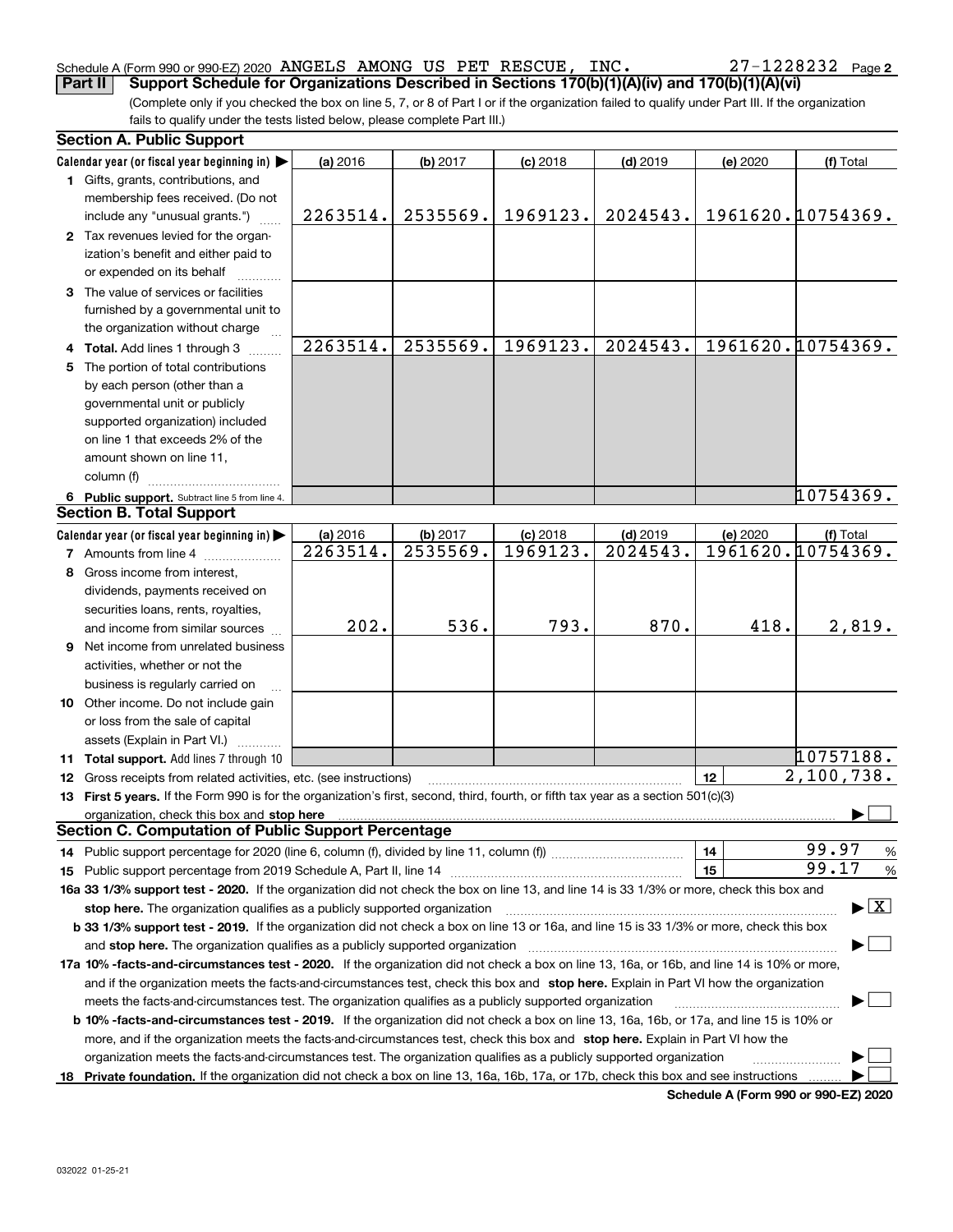#### Schedule A (Form 990 or 990-EZ) 2020 Page ANGELS AMONG US PET RESCUE, INC. 27-1228232**Part III Support Schedule for Organizations Described in Section 509(a)(2)**

(Complete only if you checked the box on line 10 of Part I or if the organization failed to qualify under Part II. If the organization fails to qualify under the tests listed below, please complete Part II.)

|    | <b>Section A. Public Support</b>                                                                                                                 |          |          |            |            |          |           |
|----|--------------------------------------------------------------------------------------------------------------------------------------------------|----------|----------|------------|------------|----------|-----------|
|    | Calendar year (or fiscal year beginning in) $\blacktriangleright$                                                                                | (a) 2016 | (b) 2017 | $(c)$ 2018 | $(d)$ 2019 | (e) 2020 | (f) Total |
|    | 1 Gifts, grants, contributions, and                                                                                                              |          |          |            |            |          |           |
|    | membership fees received. (Do not                                                                                                                |          |          |            |            |          |           |
|    | include any "unusual grants.")                                                                                                                   |          |          |            |            |          |           |
|    | <b>2</b> Gross receipts from admissions,                                                                                                         |          |          |            |            |          |           |
|    | merchandise sold or services per-                                                                                                                |          |          |            |            |          |           |
|    | formed, or facilities furnished in                                                                                                               |          |          |            |            |          |           |
|    | any activity that is related to the<br>organization's tax-exempt purpose                                                                         |          |          |            |            |          |           |
|    | 3 Gross receipts from activities that                                                                                                            |          |          |            |            |          |           |
|    | are not an unrelated trade or bus-                                                                                                               |          |          |            |            |          |           |
|    | iness under section 513                                                                                                                          |          |          |            |            |          |           |
|    | 4 Tax revenues levied for the organ-                                                                                                             |          |          |            |            |          |           |
|    | ization's benefit and either paid to                                                                                                             |          |          |            |            |          |           |
|    | or expended on its behalf<br>.                                                                                                                   |          |          |            |            |          |           |
|    | 5 The value of services or facilities                                                                                                            |          |          |            |            |          |           |
|    | furnished by a governmental unit to                                                                                                              |          |          |            |            |          |           |
|    | the organization without charge                                                                                                                  |          |          |            |            |          |           |
|    | <b>6 Total.</b> Add lines 1 through 5 $\dots$                                                                                                    |          |          |            |            |          |           |
|    | 7a Amounts included on lines 1, 2, and                                                                                                           |          |          |            |            |          |           |
|    | 3 received from disqualified persons                                                                                                             |          |          |            |            |          |           |
|    | <b>b</b> Amounts included on lines 2 and 3 received                                                                                              |          |          |            |            |          |           |
|    | from other than disqualified persons that                                                                                                        |          |          |            |            |          |           |
|    | exceed the greater of \$5,000 or 1% of the<br>amount on line 13 for the year                                                                     |          |          |            |            |          |           |
|    | c Add lines 7a and 7b                                                                                                                            |          |          |            |            |          |           |
|    | 8 Public support. (Subtract line 7c from line 6.)                                                                                                |          |          |            |            |          |           |
|    | <b>Section B. Total Support</b>                                                                                                                  |          |          |            |            |          |           |
|    | Calendar year (or fiscal year beginning in)                                                                                                      | (a) 2016 | (b) 2017 | $(c)$ 2018 | $(d)$ 2019 | (e) 2020 | (f) Total |
|    | 9 Amounts from line 6                                                                                                                            |          |          |            |            |          |           |
|    | 10a Gross income from interest,                                                                                                                  |          |          |            |            |          |           |
|    | dividends, payments received on                                                                                                                  |          |          |            |            |          |           |
|    | securities loans, rents, royalties,<br>and income from similar sources                                                                           |          |          |            |            |          |           |
|    | <b>b</b> Unrelated business taxable income                                                                                                       |          |          |            |            |          |           |
|    | (less section 511 taxes) from businesses                                                                                                         |          |          |            |            |          |           |
|    | acquired after June 30, 1975 [10001]                                                                                                             |          |          |            |            |          |           |
|    | c Add lines 10a and 10b                                                                                                                          |          |          |            |            |          |           |
|    | 11 Net income from unrelated business                                                                                                            |          |          |            |            |          |           |
|    | activities not included in line 10b,                                                                                                             |          |          |            |            |          |           |
|    | whether or not the business is<br>regularly carried on                                                                                           |          |          |            |            |          |           |
|    | <b>12</b> Other income. Do not include gain                                                                                                      |          |          |            |            |          |           |
|    | or loss from the sale of capital                                                                                                                 |          |          |            |            |          |           |
|    | assets (Explain in Part VI.)<br>13 Total support. (Add lines 9, 10c, 11, and 12.)                                                                |          |          |            |            |          |           |
|    | 14 First 5 years. If the Form 990 is for the organization's first, second, third, fourth, or fifth tax year as a section 501(c)(3) organization, |          |          |            |            |          |           |
|    |                                                                                                                                                  |          |          |            |            |          |           |
|    | <b>Section C. Computation of Public Support Percentage</b>                                                                                       |          |          |            |            |          |           |
|    | 15 Public support percentage for 2020 (line 8, column (f), divided by line 13, column (f))                                                       |          |          |            |            | 15       | %         |
| 16 | Public support percentage from 2019 Schedule A, Part III, line 15                                                                                |          |          |            |            | 16       | %         |
|    | Section D. Computation of Investment Income Percentage                                                                                           |          |          |            |            |          |           |
|    | 17 Investment income percentage for 2020 (line 10c, column (f), divided by line 13, column (f))                                                  |          |          |            |            | 17       | %         |
|    | 18 Investment income percentage from 2019 Schedule A, Part III, line 17                                                                          |          |          |            |            | 18       | %         |
|    | 19a 33 1/3% support tests - 2020. If the organization did not check the box on line 14, and line 15 is more than 33 1/3%, and line 17 is not     |          |          |            |            |          |           |
|    | more than 33 1/3%, check this box and stop here. The organization qualifies as a publicly supported organization                                 |          |          |            |            |          | $\sim$    |
|    |                                                                                                                                                  |          |          |            |            |          |           |
|    | b 33 1/3% support tests - 2019. If the organization did not check a box on line 14 or line 19a, and line 16 is more than 33 1/3%, and            |          |          |            |            |          |           |
|    | line 18 is not more than 33 1/3%, check this box and stop here. The organization qualifies as a publicly supported organization                  |          |          |            |            |          |           |
| 20 |                                                                                                                                                  |          |          |            |            |          |           |

**Schedule A (Form 990 or 990-EZ) 2020**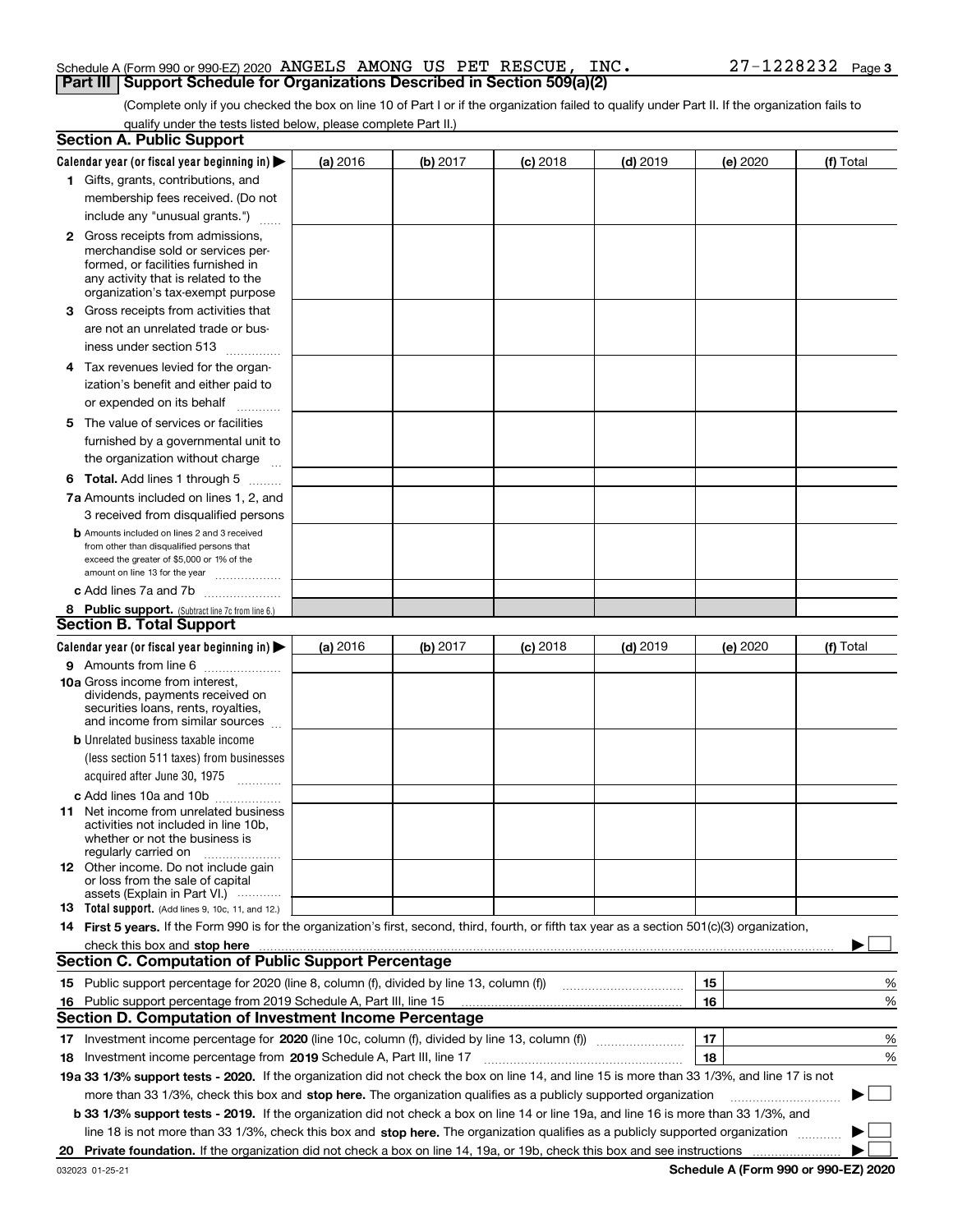**1**

**YesNo**

## **Part IV Supporting Organizations**

(Complete only if you checked a box in line 12 on Part I. If you checked box 12a, Part I, complete Sections A and B. If you checked box 12b, Part I, complete Sections A and C. If you checked box 12c, Part I, complete Sections A, D, and E. If you checked box 12d, Part I, complete Sections A and D, and complete Part V.)

#### **Section A. All Supporting Organizations**

- **1** Are all of the organization's supported organizations listed by name in the organization's governing documents? If "No," describe in **Part VI** how the supported organizations are designated. If designated by *class or purpose, describe the designation. If historic and continuing relationship, explain.*
- **2** Did the organization have any supported organization that does not have an IRS determination of status under section 509(a)(1) or (2)? If "Yes," explain in Part VI how the organization determined that the supported *organization was described in section 509(a)(1) or (2).*
- **3a** Did the organization have a supported organization described in section 501(c)(4), (5), or (6)? If "Yes," answer *lines 3b and 3c below.*
- **b** Did the organization confirm that each supported organization qualified under section 501(c)(4), (5), or (6) and satisfied the public support tests under section 509(a)(2)? If "Yes," describe in **Part VI** when and how the *organization made the determination.*
- **c**Did the organization ensure that all support to such organizations was used exclusively for section 170(c)(2)(B) purposes? If "Yes," explain in **Part VI** what controls the organization put in place to ensure such use.
- **4a***If* Was any supported organization not organized in the United States ("foreign supported organization")? *"Yes," and if you checked box 12a or 12b in Part I, answer lines 4b and 4c below.*
- **b** Did the organization have ultimate control and discretion in deciding whether to make grants to the foreign supported organization? If "Yes," describe in **Part VI** how the organization had such control and discretion *despite being controlled or supervised by or in connection with its supported organizations.*
- **c** Did the organization support any foreign supported organization that does not have an IRS determination under sections 501(c)(3) and 509(a)(1) or (2)? If "Yes," explain in **Part VI** what controls the organization used *to ensure that all support to the foreign supported organization was used exclusively for section 170(c)(2)(B) purposes.*
- **5a***If "Yes,"* Did the organization add, substitute, or remove any supported organizations during the tax year? answer lines 5b and 5c below (if applicable). Also, provide detail in **Part VI,** including (i) the names and EIN *numbers of the supported organizations added, substituted, or removed; (ii) the reasons for each such action; (iii) the authority under the organization's organizing document authorizing such action; and (iv) how the action was accomplished (such as by amendment to the organizing document).*
- **b** Type I or Type II only. Was any added or substituted supported organization part of a class already designated in the organization's organizing document?
- **cSubstitutions only.**  Was the substitution the result of an event beyond the organization's control?
- **6** Did the organization provide support (whether in the form of grants or the provision of services or facilities) to **Part VI.** *If "Yes," provide detail in* support or benefit one or more of the filing organization's supported organizations? anyone other than (i) its supported organizations, (ii) individuals that are part of the charitable class benefited by one or more of its supported organizations, or (iii) other supporting organizations that also
- **7**Did the organization provide a grant, loan, compensation, or other similar payment to a substantial contributor *If "Yes," complete Part I of Schedule L (Form 990 or 990-EZ).* regard to a substantial contributor? (as defined in section 4958(c)(3)(C)), a family member of a substantial contributor, or a 35% controlled entity with
- **8** Did the organization make a loan to a disqualified person (as defined in section 4958) not described in line 7? *If "Yes," complete Part I of Schedule L (Form 990 or 990-EZ).*
- **9a** Was the organization controlled directly or indirectly at any time during the tax year by one or more in section 509(a)(1) or (2))? If "Yes," *provide detail in* <code>Part VI.</code> disqualified persons, as defined in section 4946 (other than foundation managers and organizations described
- **b** Did one or more disqualified persons (as defined in line 9a) hold a controlling interest in any entity in which the supporting organization had an interest? If "Yes," provide detail in P**art VI**.
- **c**Did a disqualified person (as defined in line 9a) have an ownership interest in, or derive any personal benefit from, assets in which the supporting organization also had an interest? If "Yes," provide detail in P**art VI.**
- **10a** Was the organization subject to the excess business holdings rules of section 4943 because of section supporting organizations)? If "Yes," answer line 10b below. 4943(f) (regarding certain Type II supporting organizations, and all Type III non-functionally integrated
- **b** Did the organization have any excess business holdings in the tax year? (Use Schedule C, Form 4720, to *determine whether the organization had excess business holdings.)*

**10a**

**10b**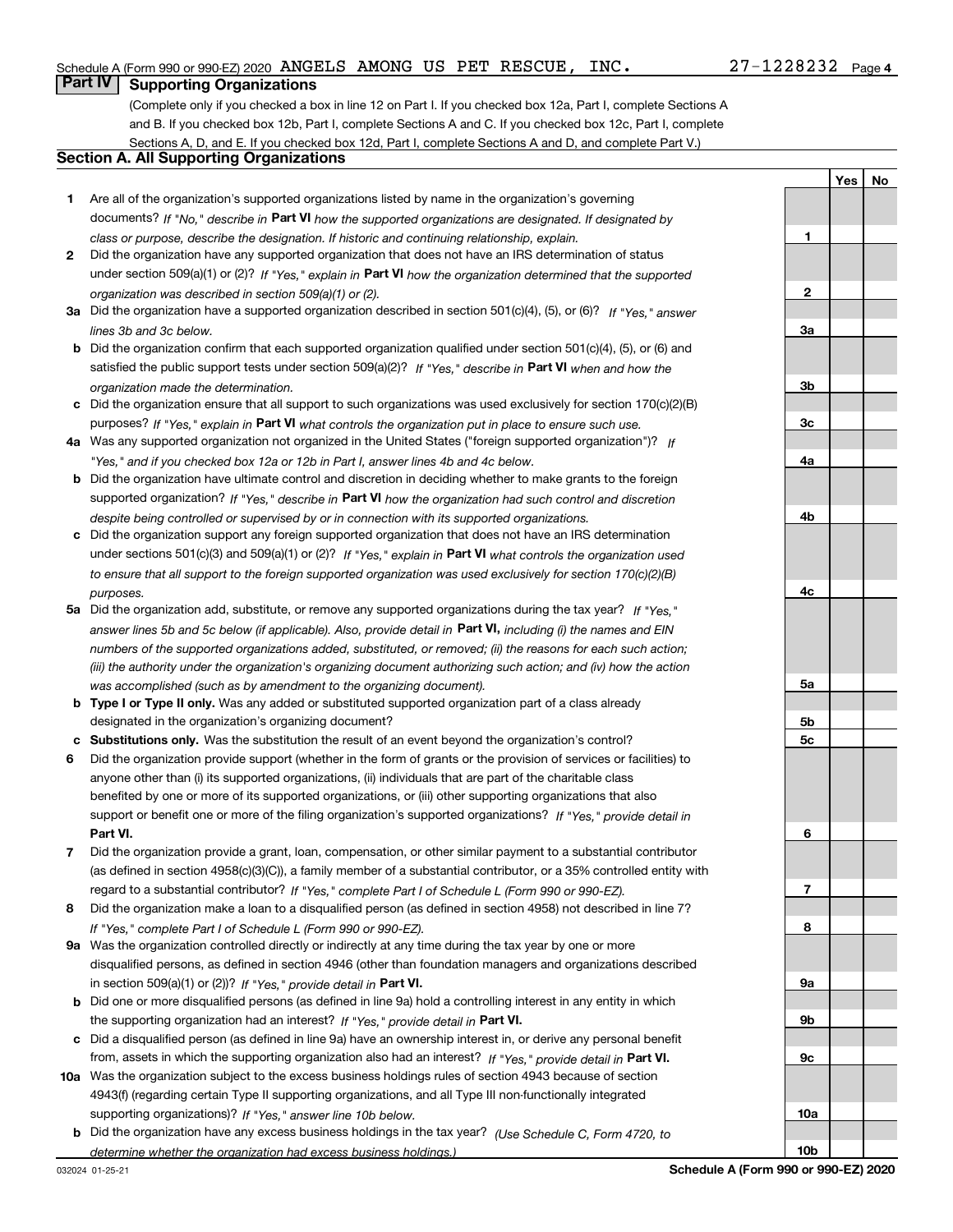#### Schedule A (Form 990 or 990-EZ) 2020 Page ANGELS AMONG US PET RESCUE, INC. 27-1228232**Part IV Supporting Organizations** *(continued)*

|        |                                                                                                                                                                                                                                                           |                 |     | No |
|--------|-----------------------------------------------------------------------------------------------------------------------------------------------------------------------------------------------------------------------------------------------------------|-----------------|-----|----|
| 11     | Has the organization accepted a gift or contribution from any of the following persons?                                                                                                                                                                   |                 |     |    |
|        | a A person who directly or indirectly controls, either alone or together with persons described in lines 11b and                                                                                                                                          |                 |     |    |
|        | 11c below, the governing body of a supported organization?                                                                                                                                                                                                | 11a             |     |    |
|        | <b>b</b> A family member of a person described in line 11a above?                                                                                                                                                                                         | 11 <sub>b</sub> |     |    |
|        | c A 35% controlled entity of a person described in line 11a or 11b above? If "Yes" to line 11a, 11b, or 11c, provide                                                                                                                                      |                 |     |    |
|        | detail in Part VI.                                                                                                                                                                                                                                        | 11c             |     |    |
|        | <b>Section B. Type I Supporting Organizations</b>                                                                                                                                                                                                         |                 |     |    |
|        |                                                                                                                                                                                                                                                           |                 | Yes | No |
| 1      | Did the governing body, members of the governing body, officers acting in their official capacity, or membership of one or                                                                                                                                |                 |     |    |
|        | more supported organizations have the power to regularly appoint or elect at least a majority of the organization's officers,                                                                                                                             |                 |     |    |
|        | directors, or trustees at all times during the tax year? If "No," describe in Part VI how the supported organization(s)<br>effectively operated, supervised, or controlled the organization's activities. If the organization had more than one supported |                 |     |    |
|        | organization, describe how the powers to appoint and/or remove officers, directors, or trustees were allocated among the                                                                                                                                  |                 |     |    |
|        | supported organizations and what conditions or restrictions, if any, applied to such powers during the tax year.                                                                                                                                          | 1               |     |    |
| 2      | Did the organization operate for the benefit of any supported organization other than the supported                                                                                                                                                       |                 |     |    |
|        | organization(s) that operated, supervised, or controlled the supporting organization? If "Yes," explain in                                                                                                                                                |                 |     |    |
|        | Part VI how providing such benefit carried out the purposes of the supported organization(s) that operated,                                                                                                                                               |                 |     |    |
|        | supervised, or controlled the supporting organization.                                                                                                                                                                                                    | 2               |     |    |
|        | <b>Section C. Type II Supporting Organizations</b>                                                                                                                                                                                                        |                 |     |    |
|        |                                                                                                                                                                                                                                                           |                 | Yes | No |
| 1      | Were a majority of the organization's directors or trustees during the tax year also a majority of the directors                                                                                                                                          |                 |     |    |
|        | or trustees of each of the organization's supported organization(s)? If "No," describe in Part VI how control                                                                                                                                             |                 |     |    |
|        | or management of the supporting organization was vested in the same persons that controlled or managed                                                                                                                                                    |                 |     |    |
|        | the supported organization(s).                                                                                                                                                                                                                            | 1               |     |    |
|        | Section D. All Type III Supporting Organizations                                                                                                                                                                                                          |                 |     |    |
|        |                                                                                                                                                                                                                                                           |                 | Yes | No |
| 1      | Did the organization provide to each of its supported organizations, by the last day of the fifth month of the                                                                                                                                            |                 |     |    |
|        | organization's tax year, (i) a written notice describing the type and amount of support provided during the prior tax                                                                                                                                     |                 |     |    |
|        | year, (ii) a copy of the Form 990 that was most recently filed as of the date of notification, and (iii) copies of the                                                                                                                                    |                 |     |    |
|        | organization's governing documents in effect on the date of notification, to the extent not previously provided?                                                                                                                                          | 1               |     |    |
| 2      | Were any of the organization's officers, directors, or trustees either (i) appointed or elected by the supported                                                                                                                                          |                 |     |    |
|        | organization(s) or (ii) serving on the governing body of a supported organization? If "No," explain in Part VI how                                                                                                                                        |                 |     |    |
|        | the organization maintained a close and continuous working relationship with the supported organization(s).                                                                                                                                               | $\mathbf{2}$    |     |    |
| 3      | By reason of the relationship described in line 2, above, did the organization's supported organizations have a                                                                                                                                           |                 |     |    |
|        | significant voice in the organization's investment policies and in directing the use of the organization's                                                                                                                                                |                 |     |    |
|        | income or assets at all times during the tax year? If "Yes," describe in Part VI the role the organization's                                                                                                                                              |                 |     |    |
|        | supported organizations played in this regard.<br>Section E. Type III Functionally Integrated Supporting Organizations                                                                                                                                    | з               |     |    |
|        |                                                                                                                                                                                                                                                           |                 |     |    |
| 1      | Check the box next to the method that the organization used to satisfy the Integral Part Test during the year (see instructions).<br>The organization satisfied the Activities Test. Complete line 2 below.                                               |                 |     |    |
| a<br>b | The organization is the parent of each of its supported organizations. Complete line 3 below.                                                                                                                                                             |                 |     |    |
| c      |                                                                                                                                                                                                                                                           |                 |     |    |
| 2      | The organization supported a governmental entity. Describe in Part VI how you supported a governmental entity (see instructions)<br>Activities Test. Answer lines 2a and 2b below.                                                                        |                 | Yes | No |
|        | Did substantially all of the organization's activities during the tax year directly further the exempt purposes of                                                                                                                                        |                 |     |    |
| а      | the supported organization(s) to which the organization was responsive? If "Yes," then in Part VI identify                                                                                                                                                |                 |     |    |
|        | those supported organizations and explain how these activities directly furthered their exempt purposes,                                                                                                                                                  |                 |     |    |
|        |                                                                                                                                                                                                                                                           |                 |     |    |
|        | how the organization was responsive to those supported organizations, and how the organization determined                                                                                                                                                 | 2a              |     |    |
| b      | that these activities constituted substantially all of its activities.<br>Did the activities described in line 2a, above, constitute activities that, but for the organization's involvement,                                                             |                 |     |    |
|        | one or more of the organization's supported organization(s) would have been engaged in? If "Yes," explain in                                                                                                                                              |                 |     |    |
|        |                                                                                                                                                                                                                                                           |                 |     |    |

**Part VI**  *the reasons for the organization's position that its supported organization(s) would have engaged in these activities but for the organization's involvement.*

**3** Parent of Supported Organizations. Answer lines 3a and 3b below.

**a** Did the organization have the power to regularly appoint or elect a majority of the officers, directors, or trustees of each of the supported organizations? If "Yes" or "No" provide details in **Part VI.** 

**b** Did the organization exercise a substantial degree of direction over the policies, programs, and activities of each of its supported organizations? If "Yes," describe in Part VI the role played by the organization in this regard.

**2b**

**3a**

**3b**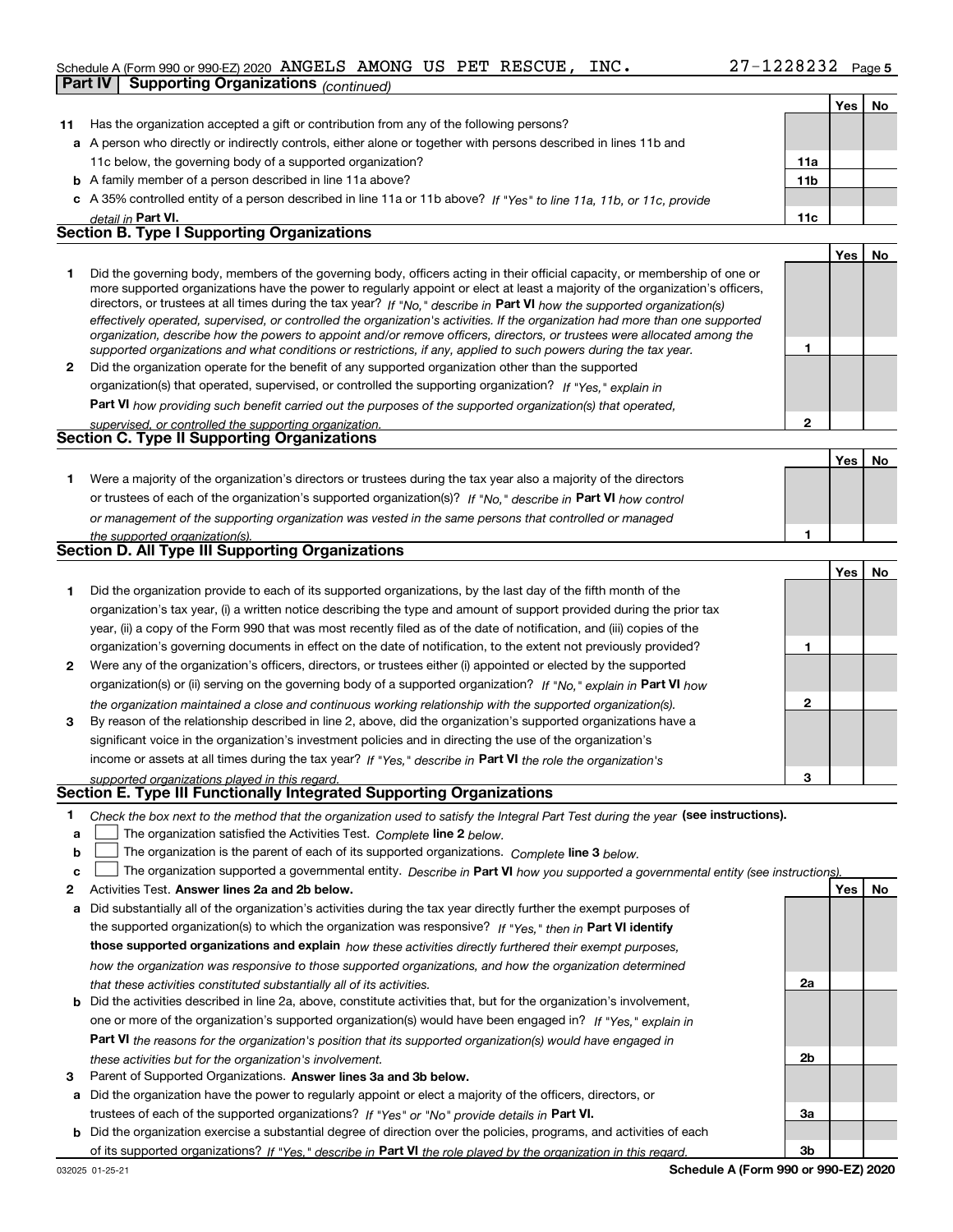| <b>Part V</b>  | Type III Non-Functionally Integrated 509(a)(3) Supporting Organizations                                                                        |                |                |                                |
|----------------|------------------------------------------------------------------------------------------------------------------------------------------------|----------------|----------------|--------------------------------|
| 1.             | Check here if the organization satisfied the Integral Part Test as a qualifying trust on Nov. 20, 1970 (explain in Part VI). See instructions. |                |                |                                |
|                | All other Type III non-functionally integrated supporting organizations must complete Sections A through E.                                    |                |                |                                |
|                | Section A - Adjusted Net Income                                                                                                                |                | (A) Prior Year | (B) Current Year<br>(optional) |
| 1              | Net short-term capital gain                                                                                                                    | 1              |                |                                |
| 2              | Recoveries of prior-year distributions                                                                                                         | $\mathbf{2}$   |                |                                |
| 3              | Other gross income (see instructions)                                                                                                          | 3              |                |                                |
| 4              | Add lines 1 through 3.                                                                                                                         | 4              |                |                                |
| 5              | Depreciation and depletion                                                                                                                     | 5              |                |                                |
| 6              | Portion of operating expenses paid or incurred for production or                                                                               |                |                |                                |
|                | collection of gross income or for management, conservation, or                                                                                 |                |                |                                |
|                | maintenance of property held for production of income (see instructions)                                                                       | 6              |                |                                |
| 7              | Other expenses (see instructions)                                                                                                              | $\overline{7}$ |                |                                |
| 8              | Adjusted Net Income (subtract lines 5, 6, and 7 from line 4)                                                                                   | 8              |                |                                |
|                | <b>Section B - Minimum Asset Amount</b>                                                                                                        |                | (A) Prior Year | (B) Current Year<br>(optional) |
| 1              | Aggregate fair market value of all non-exempt-use assets (see                                                                                  |                |                |                                |
|                | instructions for short tax year or assets held for part of year):                                                                              |                |                |                                |
|                | a Average monthly value of securities                                                                                                          | 1a             |                |                                |
|                | <b>b</b> Average monthly cash balances                                                                                                         | 1 <sub>b</sub> |                |                                |
|                | c Fair market value of other non-exempt-use assets                                                                                             | 1 <sub>c</sub> |                |                                |
|                | <b>d</b> Total (add lines 1a, 1b, and 1c)                                                                                                      | 1d             |                |                                |
|                | <b>e</b> Discount claimed for blockage or other factors                                                                                        |                |                |                                |
|                | (explain in detail in Part VI):                                                                                                                |                |                |                                |
| $\mathbf{2}$   | Acquisition indebtedness applicable to non-exempt-use assets                                                                                   | $\mathbf{2}$   |                |                                |
| 3              | Subtract line 2 from line 1d.                                                                                                                  | 3              |                |                                |
| 4              | Cash deemed held for exempt use. Enter 0.015 of line 3 (for greater amount,                                                                    |                |                |                                |
|                | see instructions)                                                                                                                              | 4              |                |                                |
| 5              | Net value of non-exempt-use assets (subtract line 4 from line 3)                                                                               | 5              |                |                                |
| 6              | Multiply line 5 by 0.035.                                                                                                                      | 6              |                |                                |
| 7              | Recoveries of prior-year distributions                                                                                                         | $\overline{7}$ |                |                                |
| 8              | <b>Minimum Asset Amount</b> (add line 7 to line 6)                                                                                             | 8              |                |                                |
|                | <b>Section C - Distributable Amount</b>                                                                                                        |                |                | <b>Current Year</b>            |
| 1              | Adjusted net income for prior year (from Section A, line 8, column A)                                                                          | 1              |                |                                |
| $\mathbf{2}$   | Enter 0.85 of line 1.                                                                                                                          | $\mathbf{2}$   |                |                                |
| 3              | Minimum asset amount for prior year (from Section B, line 8, column A)                                                                         | 3              |                |                                |
| 4              | Enter greater of line 2 or line 3.                                                                                                             | 4              |                |                                |
| 5              | Income tax imposed in prior year                                                                                                               | 5              |                |                                |
| 6              | <b>Distributable Amount.</b> Subtract line 5 from line 4, unless subject to                                                                    |                |                |                                |
|                | emergency temporary reduction (see instructions).                                                                                              | 6              |                |                                |
| $\overline{7}$ | Check here if the current year is the organization's first as a non-functionally integrated Type III supporting organization (see              |                |                |                                |

Schedule A (Form 990 or 990-EZ) 2020 Page ANGELS AMONG US PET RESCUE, INC. 27-1228232

instructions).

**Schedule A (Form 990 or 990-EZ) 2020**

**6**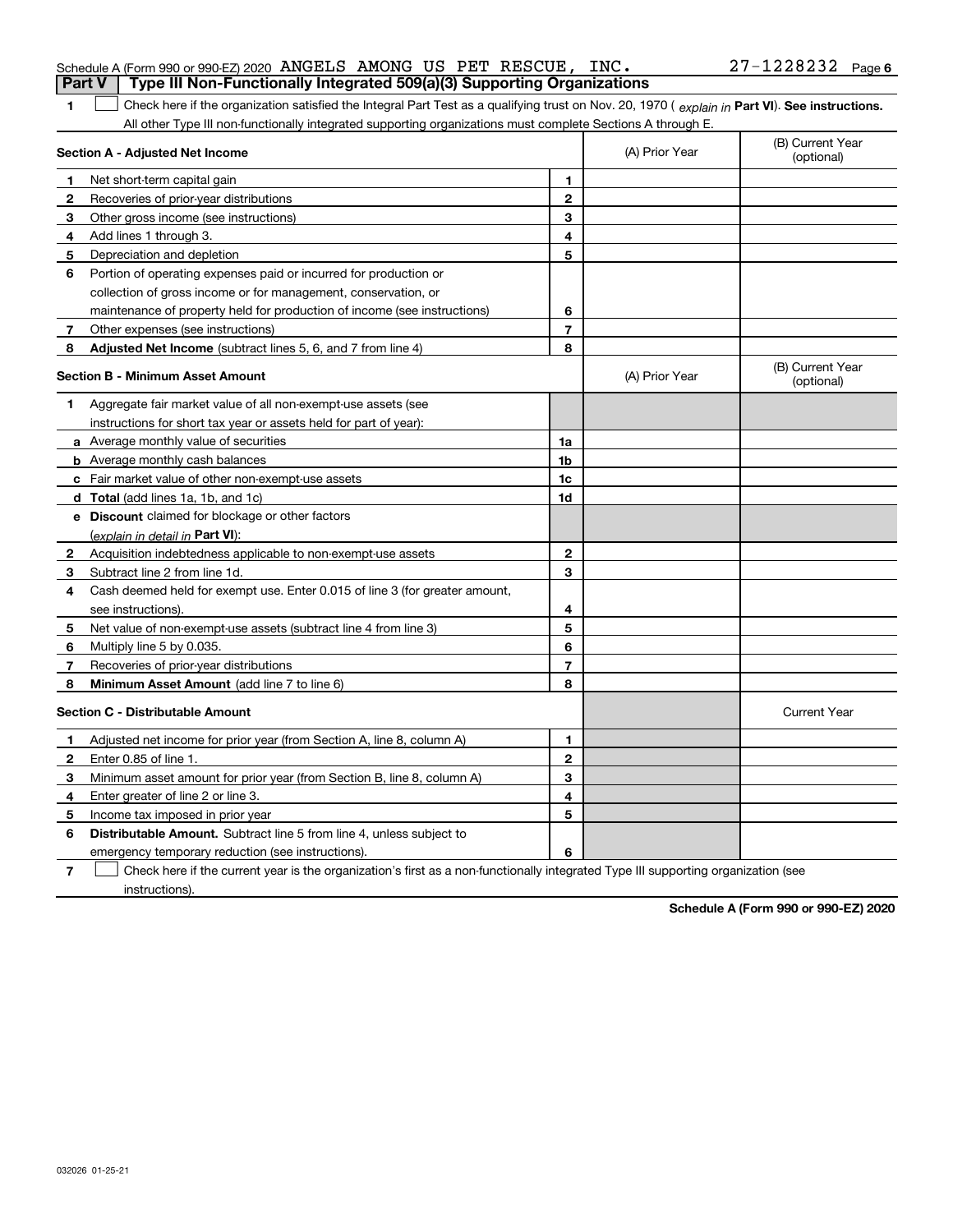| Schedule A (Form 990 or 990-EZ) 2020 ANGELS AMONG US PET |  | RESCUE. | INC. | 820232 | Page |
|----------------------------------------------------------|--|---------|------|--------|------|
|                                                          |  |         |      |        |      |

|    | Type III Non-Functionally Integrated 509(a)(3) Supporting Organizations<br>Part V<br>(continued) |                             |                                       |                                         |  |  |  |  |
|----|--------------------------------------------------------------------------------------------------|-----------------------------|---------------------------------------|-----------------------------------------|--|--|--|--|
|    | <b>Section D - Distributions</b>                                                                 |                             |                                       | <b>Current Year</b>                     |  |  |  |  |
|    | Amounts paid to supported organizations to accomplish exempt purposes                            | 1                           |                                       |                                         |  |  |  |  |
| 2  | Amounts paid to perform activity that directly furthers exempt purposes of supported             |                             |                                       |                                         |  |  |  |  |
|    | organizations, in excess of income from activity                                                 | 2                           |                                       |                                         |  |  |  |  |
| 3  | Administrative expenses paid to accomplish exempt purposes of supported organizations            | 3                           |                                       |                                         |  |  |  |  |
| 4  | Amounts paid to acquire exempt-use assets                                                        |                             | 4                                     |                                         |  |  |  |  |
| 5  | Qualified set aside amounts (prior IRS approval required - provide details in Part VI)           |                             | 5                                     |                                         |  |  |  |  |
| 6  | Other distributions ( <i>describe in</i> Part VI). See instructions.                             |                             | 6                                     |                                         |  |  |  |  |
| 7  | Total annual distributions. Add lines 1 through 6.                                               |                             | 7                                     |                                         |  |  |  |  |
| 8  | Distributions to attentive supported organizations to which the organization is responsive       |                             |                                       |                                         |  |  |  |  |
|    | (provide details in Part VI). See instructions.                                                  |                             | 8                                     |                                         |  |  |  |  |
| 9  | Distributable amount for 2020 from Section C, line 6                                             |                             | 9                                     |                                         |  |  |  |  |
| 10 | Line 8 amount divided by line 9 amount                                                           |                             | 10                                    |                                         |  |  |  |  |
|    |                                                                                                  | (i)                         | (ii)                                  | (iii)                                   |  |  |  |  |
|    | <b>Section E - Distribution Allocations</b> (see instructions)                                   | <b>Excess Distributions</b> | <b>Underdistributions</b><br>Pre-2020 | <b>Distributable</b><br>Amount for 2020 |  |  |  |  |
| 1  | Distributable amount for 2020 from Section C, line 6                                             |                             |                                       |                                         |  |  |  |  |
| 2  | Underdistributions, if any, for years prior to 2020 (reason-                                     |                             |                                       |                                         |  |  |  |  |
|    | able cause required - explain in Part VI). See instructions.                                     |                             |                                       |                                         |  |  |  |  |
| 3  | Excess distributions carryover, if any, to 2020                                                  |                             |                                       |                                         |  |  |  |  |
|    | a From 2015                                                                                      |                             |                                       |                                         |  |  |  |  |
|    | $b$ From 2016                                                                                    |                             |                                       |                                         |  |  |  |  |
|    | c From $2017$                                                                                    |                             |                                       |                                         |  |  |  |  |
|    | <b>d</b> From 2018                                                                               |                             |                                       |                                         |  |  |  |  |
|    | e From 2019                                                                                      |                             |                                       |                                         |  |  |  |  |
|    | f Total of lines 3a through 3e                                                                   |                             |                                       |                                         |  |  |  |  |
|    | g Applied to underdistributions of prior years                                                   |                             |                                       |                                         |  |  |  |  |
|    | <b>h</b> Applied to 2020 distributable amount                                                    |                             |                                       |                                         |  |  |  |  |
|    | Carryover from 2015 not applied (see instructions)                                               |                             |                                       |                                         |  |  |  |  |
|    | Remainder. Subtract lines 3g, 3h, and 3i from line 3f.                                           |                             |                                       |                                         |  |  |  |  |
| 4  | Distributions for 2020 from Section D.                                                           |                             |                                       |                                         |  |  |  |  |
|    | line $7:$                                                                                        |                             |                                       |                                         |  |  |  |  |
|    | a Applied to underdistributions of prior years                                                   |                             |                                       |                                         |  |  |  |  |
|    | <b>b</b> Applied to 2020 distributable amount                                                    |                             |                                       |                                         |  |  |  |  |
|    | <b>c</b> Remainder. Subtract lines 4a and 4b from line 4.                                        |                             |                                       |                                         |  |  |  |  |
| 5  | Remaining underdistributions for years prior to 2020, if                                         |                             |                                       |                                         |  |  |  |  |
|    | any. Subtract lines 3g and 4a from line 2. For result greater                                    |                             |                                       |                                         |  |  |  |  |
|    | than zero, explain in Part VI. See instructions.                                                 |                             |                                       |                                         |  |  |  |  |
| 6  | Remaining underdistributions for 2020. Subtract lines 3h                                         |                             |                                       |                                         |  |  |  |  |
|    | and 4b from line 1. For result greater than zero, explain in                                     |                             |                                       |                                         |  |  |  |  |
|    | <b>Part VI.</b> See instructions.                                                                |                             |                                       |                                         |  |  |  |  |
| 7  | Excess distributions carryover to 2021. Add lines 3j                                             |                             |                                       |                                         |  |  |  |  |
|    | and 4c.                                                                                          |                             |                                       |                                         |  |  |  |  |
| 8  | Breakdown of line 7:                                                                             |                             |                                       |                                         |  |  |  |  |
|    | a Excess from 2016                                                                               |                             |                                       |                                         |  |  |  |  |
|    | <b>b</b> Excess from 2017                                                                        |                             |                                       |                                         |  |  |  |  |
|    | c Excess from 2018                                                                               |                             |                                       |                                         |  |  |  |  |
|    | d Excess from 2019                                                                               |                             |                                       |                                         |  |  |  |  |
|    | e Excess from 2020                                                                               |                             |                                       |                                         |  |  |  |  |

**Schedule A (Form 990 or 990-EZ) 2020**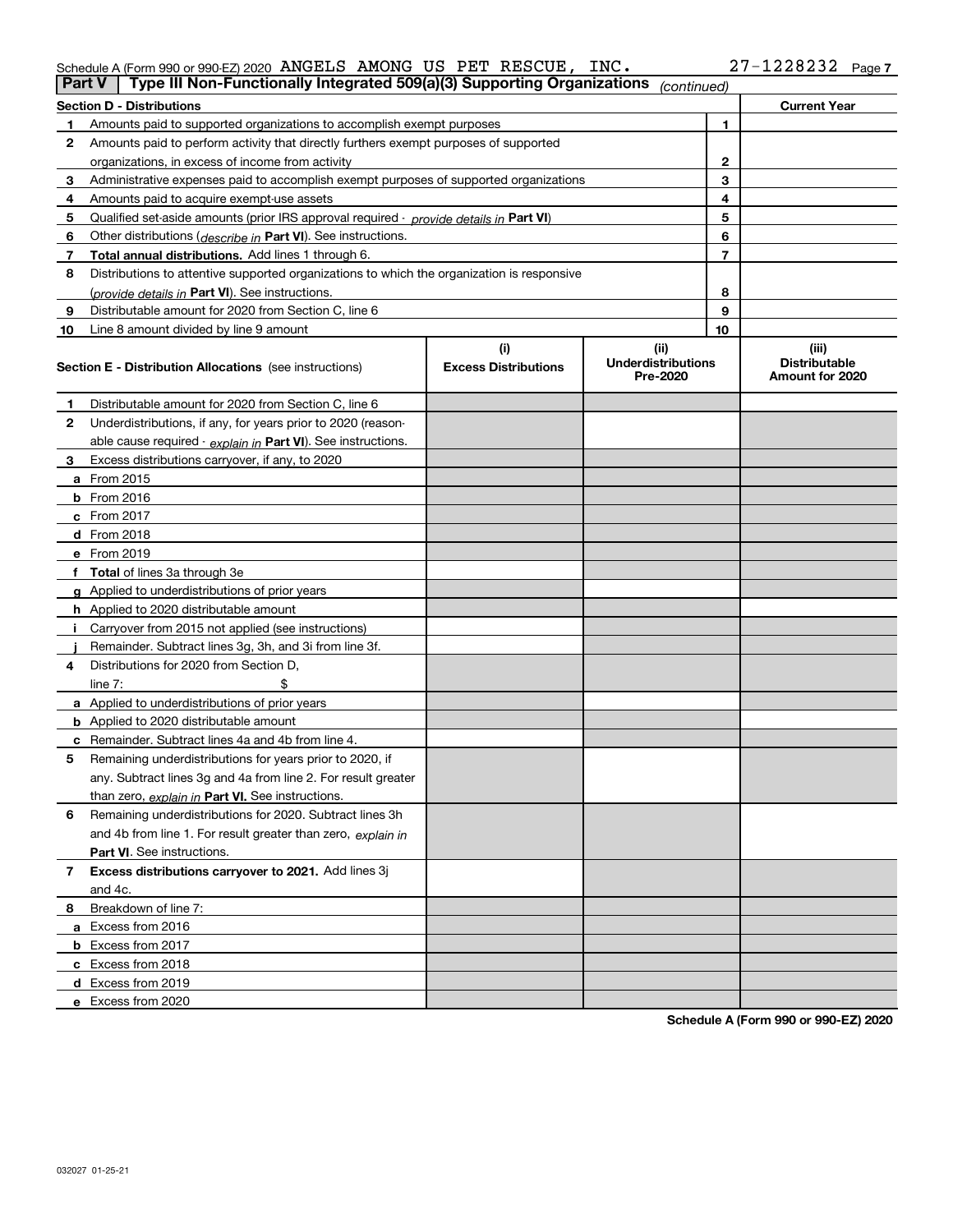|                | Schedule A (Form 990 or 990-EZ) 2020 ANGELS AMONG US PET RESCUE, INC.                                                                                                                                                                                                                                                                                                                                                                                                                                                                                                                       | $27 - 1228232$ Page 8 |
|----------------|---------------------------------------------------------------------------------------------------------------------------------------------------------------------------------------------------------------------------------------------------------------------------------------------------------------------------------------------------------------------------------------------------------------------------------------------------------------------------------------------------------------------------------------------------------------------------------------------|-----------------------|
| <b>Part VI</b> | Supplemental Information. Provide the explanations required by Part II, line 10; Part II, line 17a or 17b; Part III, line 12;<br>Part IV, Section A, lines 1, 2, 3b, 3c, 4b, 4c, 5a, 6, 9a, 9b, 9c, 11a, 11b, and 11c; Part IV, Section B, lines 1 and 2; Part IV, Section C,<br>line 1; Part IV, Section D, lines 2 and 3; Part IV, Section E, lines 1c, 2a, 2b, 3a, and 3b; Part V, line 1; Part V, Section B, line 1e; Part V,<br>Section D, lines 5, 6, and 8; and Part V, Section E, lines 2, 5, and 6. Also complete this part for any additional information.<br>(See instructions.) |                       |
|                |                                                                                                                                                                                                                                                                                                                                                                                                                                                                                                                                                                                             |                       |
|                |                                                                                                                                                                                                                                                                                                                                                                                                                                                                                                                                                                                             |                       |
|                |                                                                                                                                                                                                                                                                                                                                                                                                                                                                                                                                                                                             |                       |
|                |                                                                                                                                                                                                                                                                                                                                                                                                                                                                                                                                                                                             |                       |
|                |                                                                                                                                                                                                                                                                                                                                                                                                                                                                                                                                                                                             |                       |
|                |                                                                                                                                                                                                                                                                                                                                                                                                                                                                                                                                                                                             |                       |
|                |                                                                                                                                                                                                                                                                                                                                                                                                                                                                                                                                                                                             |                       |
|                |                                                                                                                                                                                                                                                                                                                                                                                                                                                                                                                                                                                             |                       |
|                |                                                                                                                                                                                                                                                                                                                                                                                                                                                                                                                                                                                             |                       |
|                |                                                                                                                                                                                                                                                                                                                                                                                                                                                                                                                                                                                             |                       |
|                |                                                                                                                                                                                                                                                                                                                                                                                                                                                                                                                                                                                             |                       |
|                |                                                                                                                                                                                                                                                                                                                                                                                                                                                                                                                                                                                             |                       |
|                |                                                                                                                                                                                                                                                                                                                                                                                                                                                                                                                                                                                             |                       |
|                |                                                                                                                                                                                                                                                                                                                                                                                                                                                                                                                                                                                             |                       |
|                |                                                                                                                                                                                                                                                                                                                                                                                                                                                                                                                                                                                             |                       |
|                |                                                                                                                                                                                                                                                                                                                                                                                                                                                                                                                                                                                             |                       |
|                |                                                                                                                                                                                                                                                                                                                                                                                                                                                                                                                                                                                             |                       |
|                |                                                                                                                                                                                                                                                                                                                                                                                                                                                                                                                                                                                             |                       |
|                |                                                                                                                                                                                                                                                                                                                                                                                                                                                                                                                                                                                             |                       |
|                |                                                                                                                                                                                                                                                                                                                                                                                                                                                                                                                                                                                             |                       |
|                |                                                                                                                                                                                                                                                                                                                                                                                                                                                                                                                                                                                             |                       |
|                |                                                                                                                                                                                                                                                                                                                                                                                                                                                                                                                                                                                             |                       |
|                |                                                                                                                                                                                                                                                                                                                                                                                                                                                                                                                                                                                             |                       |
|                |                                                                                                                                                                                                                                                                                                                                                                                                                                                                                                                                                                                             |                       |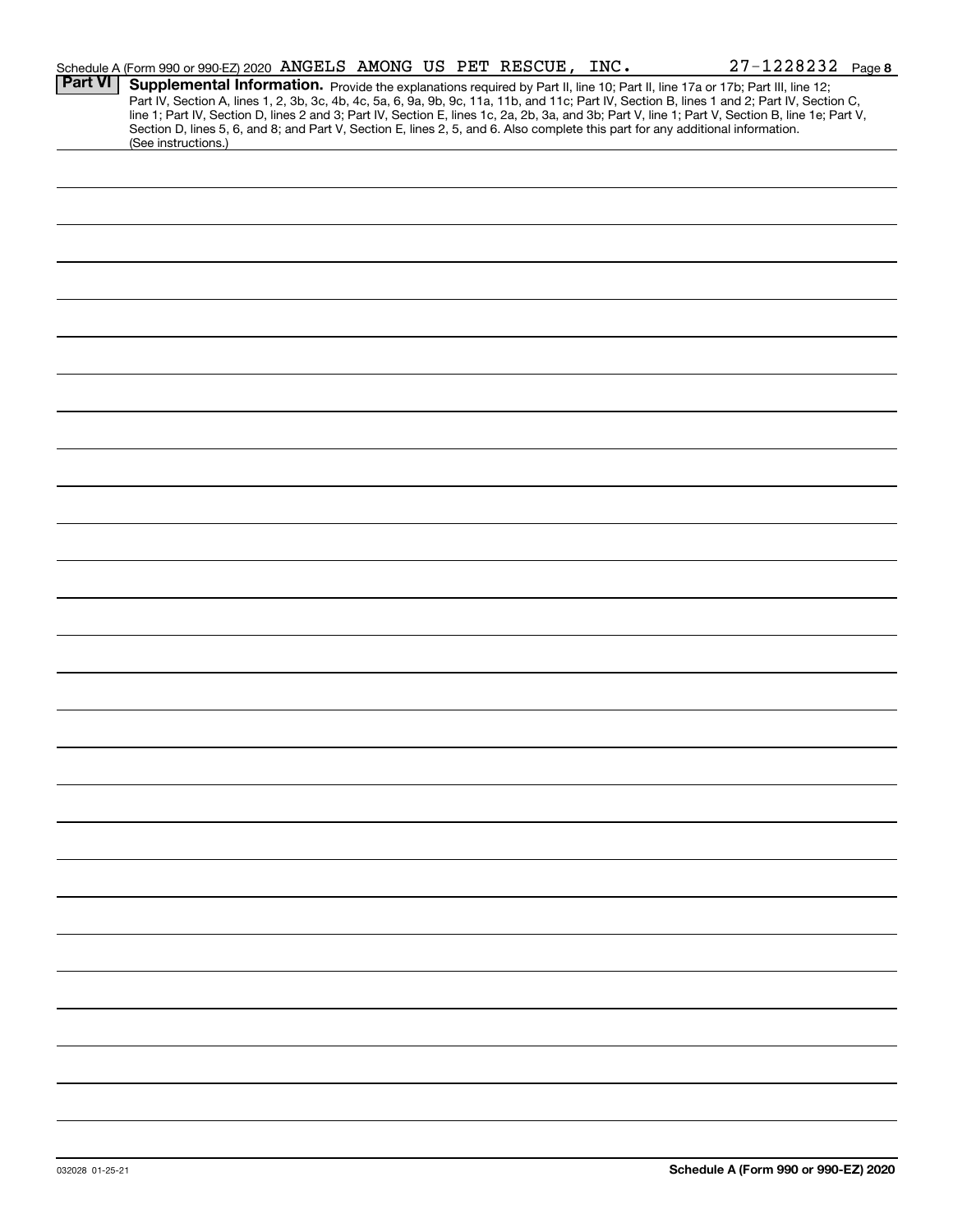Department of the Treasury Internal Revenue Service **(Form 990, 990-EZ, or 990-PF)**

Name of the organization

\*\* PUBLIC DISCLOSURE COPY \*\*

## **Schedule B Schedule of Contributors**

**| Attach to Form 990, Form 990-EZ, or Form 990-PF. | Go to www.irs.gov/Form990 for the latest information.** OMB No. 1545-0047

**2020**

**Employer identification number**

|                                                                                                                                                                                                                                                                                  | ANGELS AMONG US PET RESCUE,<br>INC.                                                | 27-1228232 |  |  |  |
|----------------------------------------------------------------------------------------------------------------------------------------------------------------------------------------------------------------------------------------------------------------------------------|------------------------------------------------------------------------------------|------------|--|--|--|
| Organization type (check one):                                                                                                                                                                                                                                                   |                                                                                    |            |  |  |  |
| Filers of:                                                                                                                                                                                                                                                                       | Section:                                                                           |            |  |  |  |
| Form 990 or 990-EZ                                                                                                                                                                                                                                                               | $\overline{X}$ 501(c)( 3) (enter number) organization                              |            |  |  |  |
|                                                                                                                                                                                                                                                                                  | $4947(a)(1)$ nonexempt charitable trust <b>not</b> treated as a private foundation |            |  |  |  |
|                                                                                                                                                                                                                                                                                  | 527 political organization                                                         |            |  |  |  |
| Form 990-PF                                                                                                                                                                                                                                                                      | 501(c)(3) exempt private foundation                                                |            |  |  |  |
|                                                                                                                                                                                                                                                                                  | 4947(a)(1) nonexempt charitable trust treated as a private foundation              |            |  |  |  |
|                                                                                                                                                                                                                                                                                  | 501(c)(3) taxable private foundation                                               |            |  |  |  |
|                                                                                                                                                                                                                                                                                  |                                                                                    |            |  |  |  |
| Check if your organization is covered by the General Rule or a Special Rule.<br>Note: Only a section 501(c)(7), (8), or (10) organization can check boxes for both the General Rule and a Special Rule. See instructions.                                                        |                                                                                    |            |  |  |  |
| <b>General Rule</b>                                                                                                                                                                                                                                                              |                                                                                    |            |  |  |  |
| For an organization filing Form 990, 990-EZ, or 990-PF that received, during the year, contributions totaling \$5,000 or more (in money or<br>property) from any one contributor. Complete Parts I and II. See instructions for determining a contributor's total contributions. |                                                                                    |            |  |  |  |

#### **Special Rules**

| $\boxed{\textbf{X}}$ For an organization described in section 501(c)(3) filing Form 990 or 990-EZ that met the 33 1/3% support test of the regulations under |
|--------------------------------------------------------------------------------------------------------------------------------------------------------------|
| sections 509(a)(1) and 170(b)(1)(A)(vi), that checked Schedule A (Form 990 or 990-EZ), Part II, line 13, 16a, or 16b, and that received from                 |
| any one contributor, during the year, total contributions of the greater of (1) \$5,000; or (2) 2% of the amount on (i) Form 990, Part VIII, line 1h;        |
| or (ii) Form 990-EZ, line 1. Complete Parts I and II.                                                                                                        |

For an organization described in section 501(c)(7), (8), or (10) filing Form 990 or 990-EZ that received from any one contributor, during the year, total contributions of more than \$1,000 exclusively for religious, charitable, scientific, literary, or educational purposes, or for the prevention of cruelty to children or animals. Complete Parts I (entering "N/A" in column (b) instead of the contributor name and address), II, and III.

purpose. Don't complete any of the parts unless the **General Rule** applies to this organization because it received *nonexclusively* year, contributions <sub>exclusively</sub> for religious, charitable, etc., purposes, but no such contributions totaled more than \$1,000. If this box is checked, enter here the total contributions that were received during the year for an  $\;$ exclusively religious, charitable, etc., For an organization described in section 501(c)(7), (8), or (10) filing Form 990 or 990-EZ that received from any one contributor, during the religious, charitable, etc., contributions totaling \$5,000 or more during the year  $\Box$ — $\Box$  =  $\Box$  $\mathcal{L}^{\text{max}}$ 

**Caution:**  An organization that isn't covered by the General Rule and/or the Special Rules doesn't file Schedule B (Form 990, 990-EZ, or 990-PF),  **must** but it answer "No" on Part IV, line 2, of its Form 990; or check the box on line H of its Form 990-EZ or on its Form 990-PF, Part I, line 2, to certify that it doesn't meet the filing requirements of Schedule B (Form 990, 990-EZ, or 990-PF).

**For Paperwork Reduction Act Notice, see the instructions for Form 990, 990-EZ, or 990-PF. Schedule B (Form 990, 990-EZ, or 990-PF) (2020)** LHA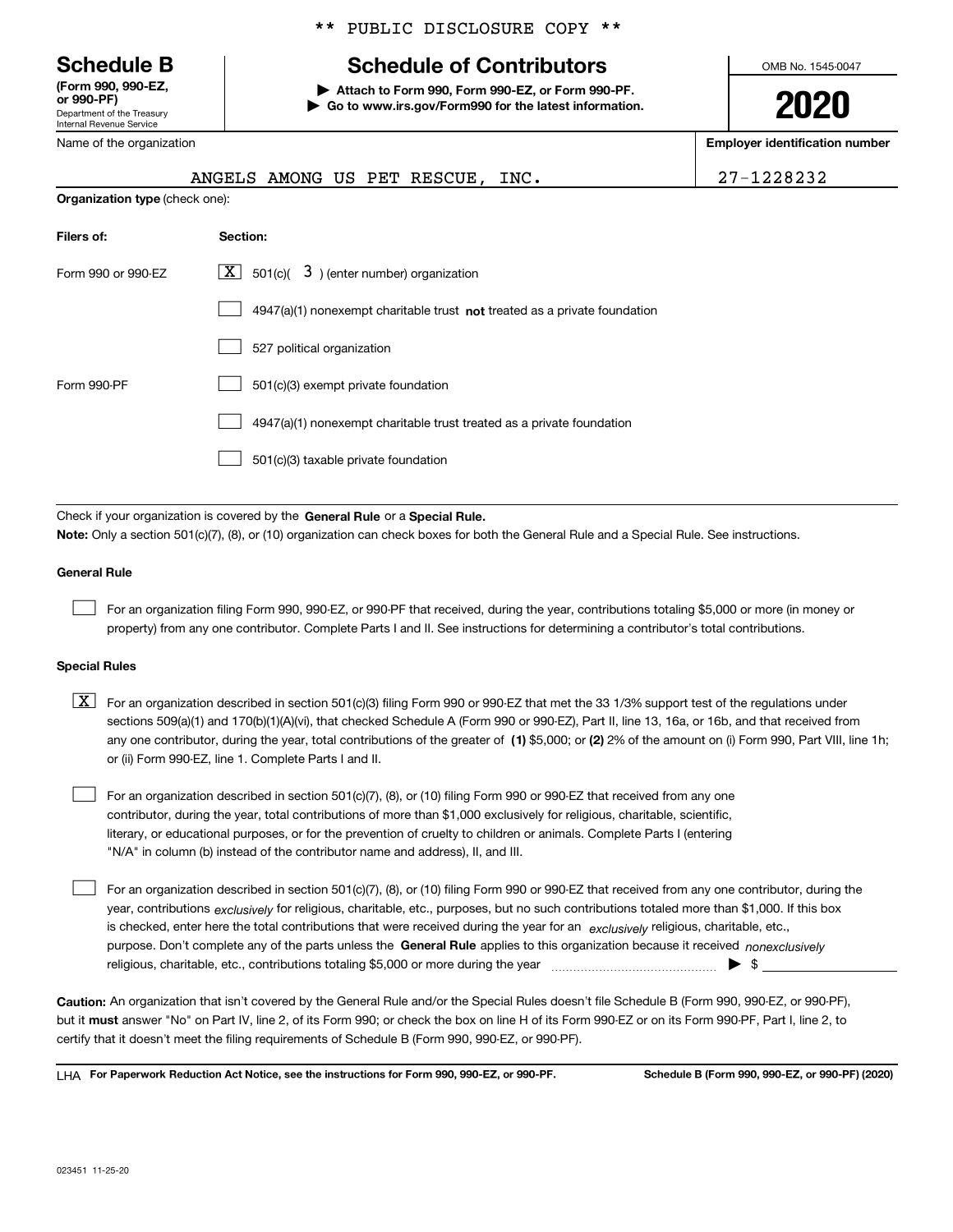**Employer identification number**

#### ANGELS AMONG US PET RESCUE, INC. 27-1228232

Chedule B (Form 990, 990-EZ, or 990-PF) (2020)<br>
lame of organization<br> **27-1228232**<br> **27-1228232**<br> **27-1228232**<br> **Part I Contributors** (see instructions). Use duplicate copies of Part I if additional space is needed.

| (a)<br>No. | (b)<br>Name, address, and ZIP + 4 | (c)<br><b>Total contributions</b>         | (d)<br>Type of contribution                                                                                 |
|------------|-----------------------------------|-------------------------------------------|-------------------------------------------------------------------------------------------------------------|
| 1          |                                   | 77,808.<br>\$                             | $\overline{\texttt{x}}$<br>Person<br>Payroll<br>Noncash<br>(Complete Part II for<br>noncash contributions.) |
| (a)<br>No. | (b)<br>Name, address, and ZIP + 4 | (c)<br><b>Total contributions</b>         | (d)<br>Type of contribution                                                                                 |
|            |                                   | \$                                        | Person<br>Payroll<br>Noncash<br>(Complete Part II for<br>noncash contributions.)                            |
| (a)<br>No. | (b)<br>Name, address, and ZIP + 4 | (c)<br><b>Total contributions</b>         | (d)<br>Type of contribution                                                                                 |
|            |                                   | \$                                        | Person<br>Payroll<br>Noncash<br>(Complete Part II for<br>noncash contributions.)                            |
| (a)<br>No. | (b)<br>Name, address, and ZIP + 4 | (c)<br><b>Total contributions</b>         | (d)<br>Type of contribution                                                                                 |
|            |                                   | \$                                        | Person<br>Payroll<br>Noncash<br>(Complete Part II for<br>noncash contributions.)                            |
| (a)<br>No. | (b)<br>Name, address, and ZIP + 4 | (c)<br><b>Total contributions</b>         | (d)<br>Type of contribution                                                                                 |
|            |                                   | $\, \, \raisebox{12pt}{$\scriptstyle \$}$ | Person<br>Payroll<br>Noncash<br>(Complete Part II for<br>noncash contributions.)                            |
| (a)<br>No. | (b)<br>Name, address, and ZIP + 4 | (c)<br><b>Total contributions</b>         | (d)<br>Type of contribution                                                                                 |
|            |                                   | \$                                        | Person<br>Payroll<br>Noncash<br>(Complete Part II for<br>noncash contributions.)                            |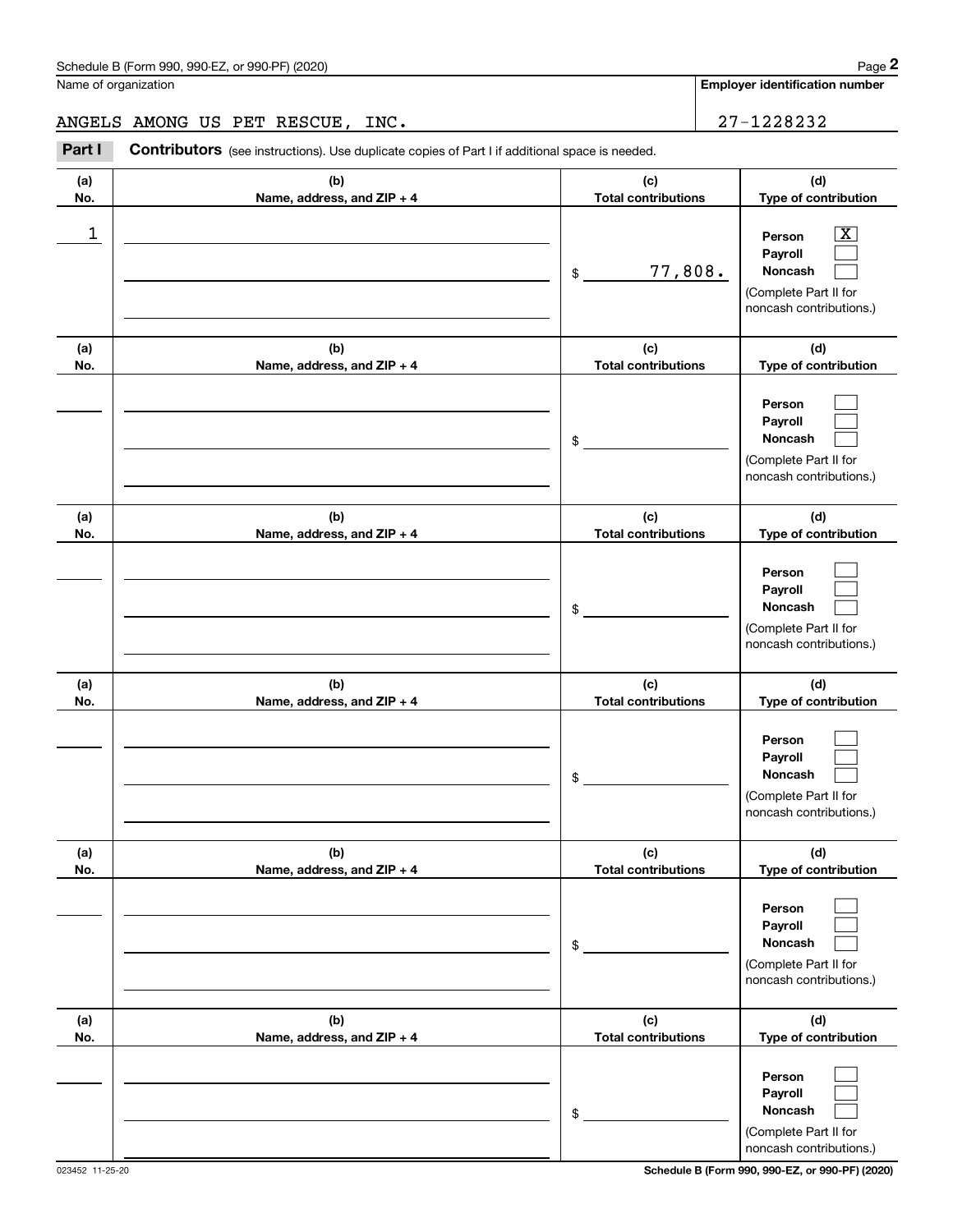Name of organization

**Employer identification number**

ANGELS AMONG US PET RESCUE, INC. 27-1228232

Chedule B (Form 990, 990-EZ, or 990-PF) (2020)<br>
lame of organization<br> **3Part II is AMONG US PET RESCUE, INC.**<br> **Part II Noncash Property** (see instructions). Use duplicate copies of Part II if additional space is needed.

| (a)<br>No.<br>from<br>Part I | (b)<br>Description of noncash property given | (c)<br>FMV (or estimate)<br>(See instructions.) | (d)<br>Date received |
|------------------------------|----------------------------------------------|-------------------------------------------------|----------------------|
|                              |                                              |                                                 |                      |
|                              |                                              |                                                 |                      |
|                              |                                              | $\frac{1}{2}$                                   |                      |
| (a)<br>No.<br>from<br>Part I | (b)<br>Description of noncash property given | (c)<br>FMV (or estimate)<br>(See instructions.) | (d)<br>Date received |
|                              |                                              |                                                 |                      |
|                              |                                              |                                                 |                      |
|                              |                                              | $\frac{1}{2}$                                   |                      |
| (a)<br>No.<br>from<br>Part I | (b)<br>Description of noncash property given | (c)<br>FMV (or estimate)<br>(See instructions.) | (d)<br>Date received |
|                              |                                              |                                                 |                      |
|                              |                                              |                                                 |                      |
|                              |                                              | \$                                              |                      |
| (a)<br>No.<br>from<br>Part I | (b)<br>Description of noncash property given | (c)<br>FMV (or estimate)<br>(See instructions.) | (d)<br>Date received |
|                              |                                              |                                                 |                      |
|                              |                                              |                                                 |                      |
|                              |                                              | \$                                              |                      |
| (a)<br>No.<br>from<br>Part I | (b)<br>Description of noncash property given | (c)<br>FMV (or estimate)<br>(See instructions.) | (d)<br>Date received |
|                              |                                              |                                                 |                      |
|                              |                                              |                                                 |                      |
|                              |                                              | \$                                              |                      |
| (a)<br>No.<br>from<br>Part I | (b)<br>Description of noncash property given | (c)<br>FMV (or estimate)<br>(See instructions.) | (d)<br>Date received |
|                              |                                              |                                                 |                      |
|                              |                                              |                                                 |                      |
|                              |                                              | \$                                              |                      |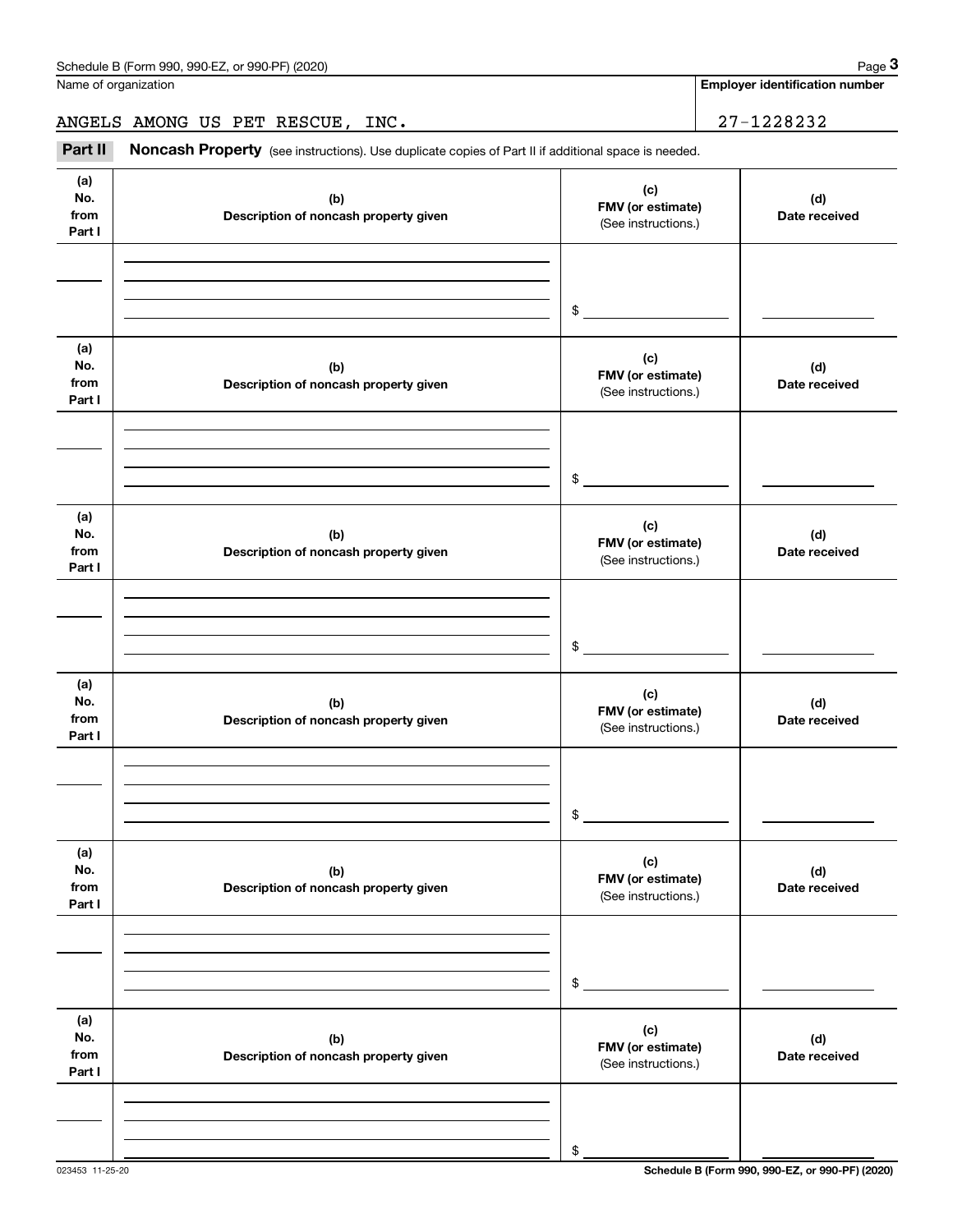|                   | Schedule B (Form 990, 990-EZ, or 990-PF) (2020)                                                                                                                                                                                                                                                 |                      | Page 4                                                                                                                                                         |  |  |  |  |  |
|-------------------|-------------------------------------------------------------------------------------------------------------------------------------------------------------------------------------------------------------------------------------------------------------------------------------------------|----------------------|----------------------------------------------------------------------------------------------------------------------------------------------------------------|--|--|--|--|--|
|                   | Name of organization                                                                                                                                                                                                                                                                            |                      | <b>Employer identification number</b>                                                                                                                          |  |  |  |  |  |
|                   | ANGELS AMONG US PET RESCUE, INC.                                                                                                                                                                                                                                                                |                      | 27-1228232                                                                                                                                                     |  |  |  |  |  |
| <b>Part III</b>   |                                                                                                                                                                                                                                                                                                 |                      | Exclusively religious, charitable, etc., contributions to organizations described in section 501(c)(7), (8), or (10) that total more than \$1,000 for the year |  |  |  |  |  |
|                   | from any one contributor. Complete columns (a) through (e) and the following line entry. For organizations<br>completing Part III, enter the total of exclusively religious, charitable, etc., contributions of \$1,000 or less for the year. (Enter this info. once.) $\blacktriangleright$ \$ |                      |                                                                                                                                                                |  |  |  |  |  |
|                   | Use duplicate copies of Part III if additional space is needed.                                                                                                                                                                                                                                 |                      |                                                                                                                                                                |  |  |  |  |  |
| (a) No.<br>from   | (b) Purpose of gift                                                                                                                                                                                                                                                                             | (c) Use of gift      | (d) Description of how gift is held                                                                                                                            |  |  |  |  |  |
| Part I            |                                                                                                                                                                                                                                                                                                 |                      |                                                                                                                                                                |  |  |  |  |  |
|                   |                                                                                                                                                                                                                                                                                                 |                      |                                                                                                                                                                |  |  |  |  |  |
|                   |                                                                                                                                                                                                                                                                                                 |                      |                                                                                                                                                                |  |  |  |  |  |
|                   |                                                                                                                                                                                                                                                                                                 |                      |                                                                                                                                                                |  |  |  |  |  |
|                   |                                                                                                                                                                                                                                                                                                 | (e) Transfer of gift |                                                                                                                                                                |  |  |  |  |  |
|                   | Transferee's name, address, and ZIP + 4                                                                                                                                                                                                                                                         |                      | Relationship of transferor to transferee                                                                                                                       |  |  |  |  |  |
|                   |                                                                                                                                                                                                                                                                                                 |                      |                                                                                                                                                                |  |  |  |  |  |
|                   |                                                                                                                                                                                                                                                                                                 |                      |                                                                                                                                                                |  |  |  |  |  |
|                   |                                                                                                                                                                                                                                                                                                 |                      |                                                                                                                                                                |  |  |  |  |  |
| (a) No.<br>from   | (b) Purpose of gift<br>(c) Use of gift                                                                                                                                                                                                                                                          |                      | (d) Description of how gift is held                                                                                                                            |  |  |  |  |  |
| Part I            |                                                                                                                                                                                                                                                                                                 |                      |                                                                                                                                                                |  |  |  |  |  |
|                   |                                                                                                                                                                                                                                                                                                 |                      |                                                                                                                                                                |  |  |  |  |  |
|                   |                                                                                                                                                                                                                                                                                                 |                      |                                                                                                                                                                |  |  |  |  |  |
|                   |                                                                                                                                                                                                                                                                                                 |                      |                                                                                                                                                                |  |  |  |  |  |
|                   | (e) Transfer of gift                                                                                                                                                                                                                                                                            |                      |                                                                                                                                                                |  |  |  |  |  |
|                   | Transferee's name, address, and ZIP + 4                                                                                                                                                                                                                                                         |                      | Relationship of transferor to transferee                                                                                                                       |  |  |  |  |  |
|                   |                                                                                                                                                                                                                                                                                                 |                      |                                                                                                                                                                |  |  |  |  |  |
|                   |                                                                                                                                                                                                                                                                                                 |                      |                                                                                                                                                                |  |  |  |  |  |
|                   |                                                                                                                                                                                                                                                                                                 |                      |                                                                                                                                                                |  |  |  |  |  |
| (a) No.<br>from   | (b) Purpose of gift                                                                                                                                                                                                                                                                             | (c) Use of gift      | (d) Description of how gift is held                                                                                                                            |  |  |  |  |  |
| Part I            |                                                                                                                                                                                                                                                                                                 |                      |                                                                                                                                                                |  |  |  |  |  |
|                   |                                                                                                                                                                                                                                                                                                 |                      |                                                                                                                                                                |  |  |  |  |  |
|                   |                                                                                                                                                                                                                                                                                                 |                      |                                                                                                                                                                |  |  |  |  |  |
|                   |                                                                                                                                                                                                                                                                                                 |                      |                                                                                                                                                                |  |  |  |  |  |
|                   | (e) Transfer of gift                                                                                                                                                                                                                                                                            |                      |                                                                                                                                                                |  |  |  |  |  |
|                   | Transferee's name, address, and $ZIP + 4$                                                                                                                                                                                                                                                       |                      | Relationship of transferor to transferee                                                                                                                       |  |  |  |  |  |
|                   |                                                                                                                                                                                                                                                                                                 |                      |                                                                                                                                                                |  |  |  |  |  |
|                   |                                                                                                                                                                                                                                                                                                 |                      |                                                                                                                                                                |  |  |  |  |  |
|                   |                                                                                                                                                                                                                                                                                                 |                      |                                                                                                                                                                |  |  |  |  |  |
| $(a)$ No.<br>from | (b) Purpose of gift                                                                                                                                                                                                                                                                             | (c) Use of gift      | (d) Description of how gift is held                                                                                                                            |  |  |  |  |  |
| Part I            |                                                                                                                                                                                                                                                                                                 |                      |                                                                                                                                                                |  |  |  |  |  |
|                   |                                                                                                                                                                                                                                                                                                 |                      |                                                                                                                                                                |  |  |  |  |  |
|                   |                                                                                                                                                                                                                                                                                                 |                      |                                                                                                                                                                |  |  |  |  |  |
|                   |                                                                                                                                                                                                                                                                                                 |                      |                                                                                                                                                                |  |  |  |  |  |
|                   |                                                                                                                                                                                                                                                                                                 | (e) Transfer of gift |                                                                                                                                                                |  |  |  |  |  |
|                   | Transferee's name, address, and $ZIP + 4$                                                                                                                                                                                                                                                       |                      | Relationship of transferor to transferee                                                                                                                       |  |  |  |  |  |
|                   |                                                                                                                                                                                                                                                                                                 |                      |                                                                                                                                                                |  |  |  |  |  |
|                   |                                                                                                                                                                                                                                                                                                 |                      |                                                                                                                                                                |  |  |  |  |  |
|                   |                                                                                                                                                                                                                                                                                                 |                      |                                                                                                                                                                |  |  |  |  |  |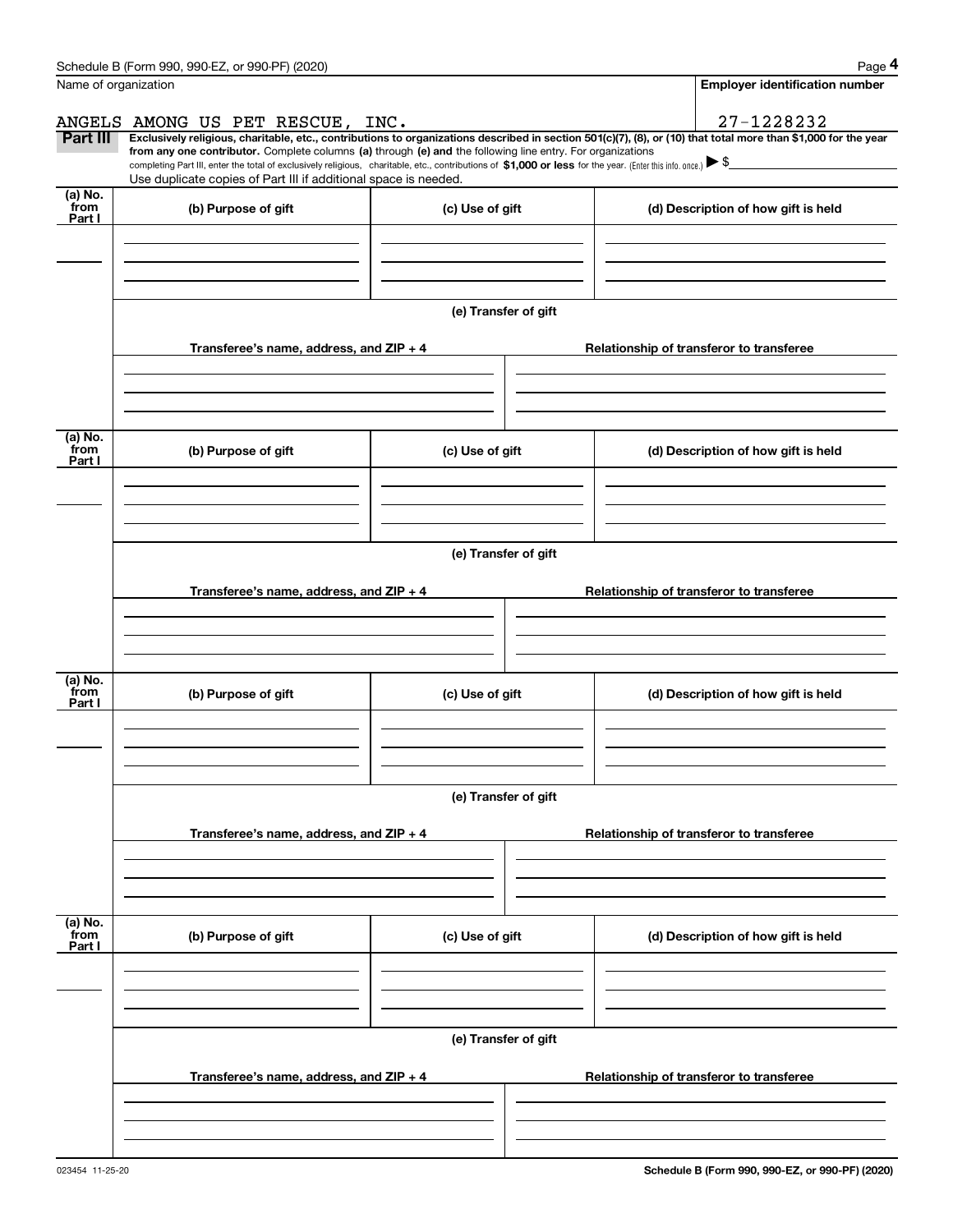| <b>SCHEDULE D</b> |  |  |
|-------------------|--|--|

## **SCHEDULE D Supplemental Financial Statements**

(Form 990)<br>
Pepartment of the Treasury<br>
Department of the Treasury<br>
Department of the Treasury<br>
Department of the Treasury<br> **Co to www.irs.gov/Form990 for instructions and the latest information.**<br> **Co to www.irs.gov/Form9** 



Department of the Treasury Internal Revenue Service

**Name of the organization Employer identification number**

|                | ANGELS AMONG US PET RESCUE, INC.                                                                                                                                                                                               |                         | 27-1228232                                         |
|----------------|--------------------------------------------------------------------------------------------------------------------------------------------------------------------------------------------------------------------------------|-------------------------|----------------------------------------------------|
| Part I         | Organizations Maintaining Donor Advised Funds or Other Similar Funds or Accounts. Complete if the                                                                                                                              |                         |                                                    |
|                | organization answered "Yes" on Form 990, Part IV, line 6.                                                                                                                                                                      |                         |                                                    |
|                |                                                                                                                                                                                                                                | (a) Donor advised funds | (b) Funds and other accounts                       |
| 1              |                                                                                                                                                                                                                                |                         |                                                    |
| 2              | Aggregate value of contributions to (during year)                                                                                                                                                                              |                         |                                                    |
| з              | Aggregate value of grants from (during year)                                                                                                                                                                                   |                         |                                                    |
| 4              |                                                                                                                                                                                                                                |                         |                                                    |
| 5              | Did the organization inform all donors and donor advisors in writing that the assets held in donor advised funds                                                                                                               |                         |                                                    |
|                |                                                                                                                                                                                                                                |                         | Yes<br>No                                          |
| 6              | Did the organization inform all grantees, donors, and donor advisors in writing that grant funds can be used only                                                                                                              |                         |                                                    |
|                | for charitable purposes and not for the benefit of the donor or donor advisor, or for any other purpose conferring                                                                                                             |                         |                                                    |
|                |                                                                                                                                                                                                                                |                         | Yes<br>No                                          |
| <b>Part II</b> | Conservation Easements. Complete if the organization answered "Yes" on Form 990, Part IV, line 7.                                                                                                                              |                         |                                                    |
| 1              | Purpose(s) of conservation easements held by the organization (check all that apply).                                                                                                                                          |                         |                                                    |
|                | Preservation of land for public use (for example, recreation or education)                                                                                                                                                     |                         | Preservation of a historically important land area |
|                | Protection of natural habitat                                                                                                                                                                                                  |                         | Preservation of a certified historic structure     |
|                | Preservation of open space                                                                                                                                                                                                     |                         |                                                    |
| 2              | Complete lines 2a through 2d if the organization held a qualified conservation contribution in the form of a conservation easement on the last                                                                                 |                         |                                                    |
|                | day of the tax year.                                                                                                                                                                                                           |                         | Held at the End of the Tax Year                    |
| а              | Total number of conservation easements                                                                                                                                                                                         |                         | 2a                                                 |
| b              | Total acreage restricted by conservation easements                                                                                                                                                                             |                         | 2b                                                 |
| с              |                                                                                                                                                                                                                                |                         | 2c                                                 |
| d              | Number of conservation easements included in (c) acquired after 7/25/06, and not on a historic structure                                                                                                                       |                         |                                                    |
|                | listed in the National Register [1111] [12] The National Register [11] Manuscritt, Manuscritt, Manuscritt, Manuscritt, Manuscritt, Manuscritt, Manuscritt, Manuscritt, Manuscritt, Manuscritt, Manuscritt, Manuscritt, Manuscr |                         | 2d                                                 |
| 3.             | Number of conservation easements modified, transferred, released, extinguished, or terminated by the organization during the tax                                                                                               |                         |                                                    |
|                | $year \blacktriangleright$                                                                                                                                                                                                     |                         |                                                    |
| 4              | Number of states where property subject to conservation easement is located >                                                                                                                                                  |                         |                                                    |
| 5              | Does the organization have a written policy regarding the periodic monitoring, inspection, handling of                                                                                                                         |                         |                                                    |
|                | violations, and enforcement of the conservation easements it holds?                                                                                                                                                            |                         | Yes<br><b>No</b>                                   |
| 6              | Staff and volunteer hours devoted to monitoring, inspecting, handling of violations, and enforcing conservation easements during the year                                                                                      |                         |                                                    |
|                |                                                                                                                                                                                                                                |                         |                                                    |
| 7              | Amount of expenses incurred in monitoring, inspecting, handling of violations, and enforcing conservation easements during the year                                                                                            |                         |                                                    |
|                | $\blacktriangleright$ s                                                                                                                                                                                                        |                         |                                                    |
| 8              | Does each conservation easement reported on line 2(d) above satisfy the requirements of section 170(h)(4)(B)(i)                                                                                                                |                         |                                                    |
|                |                                                                                                                                                                                                                                |                         | Yes<br>No                                          |
| 9              | In Part XIII, describe how the organization reports conservation easements in its revenue and expense statement and                                                                                                            |                         |                                                    |
|                | balance sheet, and include, if applicable, the text of the footnote to the organization's financial statements that describes the                                                                                              |                         |                                                    |
|                | organization's accounting for conservation easements.                                                                                                                                                                          |                         |                                                    |
| Part III       | Organizations Maintaining Collections of Art, Historical Treasures, or Other Similar Assets.                                                                                                                                   |                         |                                                    |
|                | Complete if the organization answered "Yes" on Form 990, Part IV, line 8.                                                                                                                                                      |                         |                                                    |
|                | 1a If the organization elected, as permitted under FASB ASC 958, not to report in its revenue statement and balance sheet works                                                                                                |                         |                                                    |
|                | of art, historical treasures, or other similar assets held for public exhibition, education, or research in furtherance of public                                                                                              |                         |                                                    |
|                | service, provide in Part XIII the text of the footnote to its financial statements that describes these items.                                                                                                                 |                         |                                                    |
| b              | If the organization elected, as permitted under FASB ASC 958, to report in its revenue statement and balance sheet works of                                                                                                    |                         |                                                    |
|                | art, historical treasures, or other similar assets held for public exhibition, education, or research in furtherance of public service,                                                                                        |                         |                                                    |
|                | provide the following amounts relating to these items:                                                                                                                                                                         |                         |                                                    |
|                | (i)                                                                                                                                                                                                                            |                         | \$                                                 |
|                | (ii) Assets included in Form 990, Part X                                                                                                                                                                                       |                         | $\blacktriangleright$ \$                           |
| 2              | If the organization received or held works of art, historical treasures, or other similar assets for financial gain, provide                                                                                                   |                         |                                                    |
|                | the following amounts required to be reported under FASB ASC 958 relating to these items:                                                                                                                                      |                         |                                                    |
|                | a Revenue included on Form 990, Part VIII, line 1                                                                                                                                                                              |                         | $\blacktriangleright$ \$                           |

|  | <b>b</b> Assets included in Form 990, Part X |  |
|--|----------------------------------------------|--|

032051 12-01-20

**For Paperwork Reduction Act Notice, see the Instructions for Form 990. Schedule D (Form 990) 2020** LHA

 $\blacktriangleright$  \$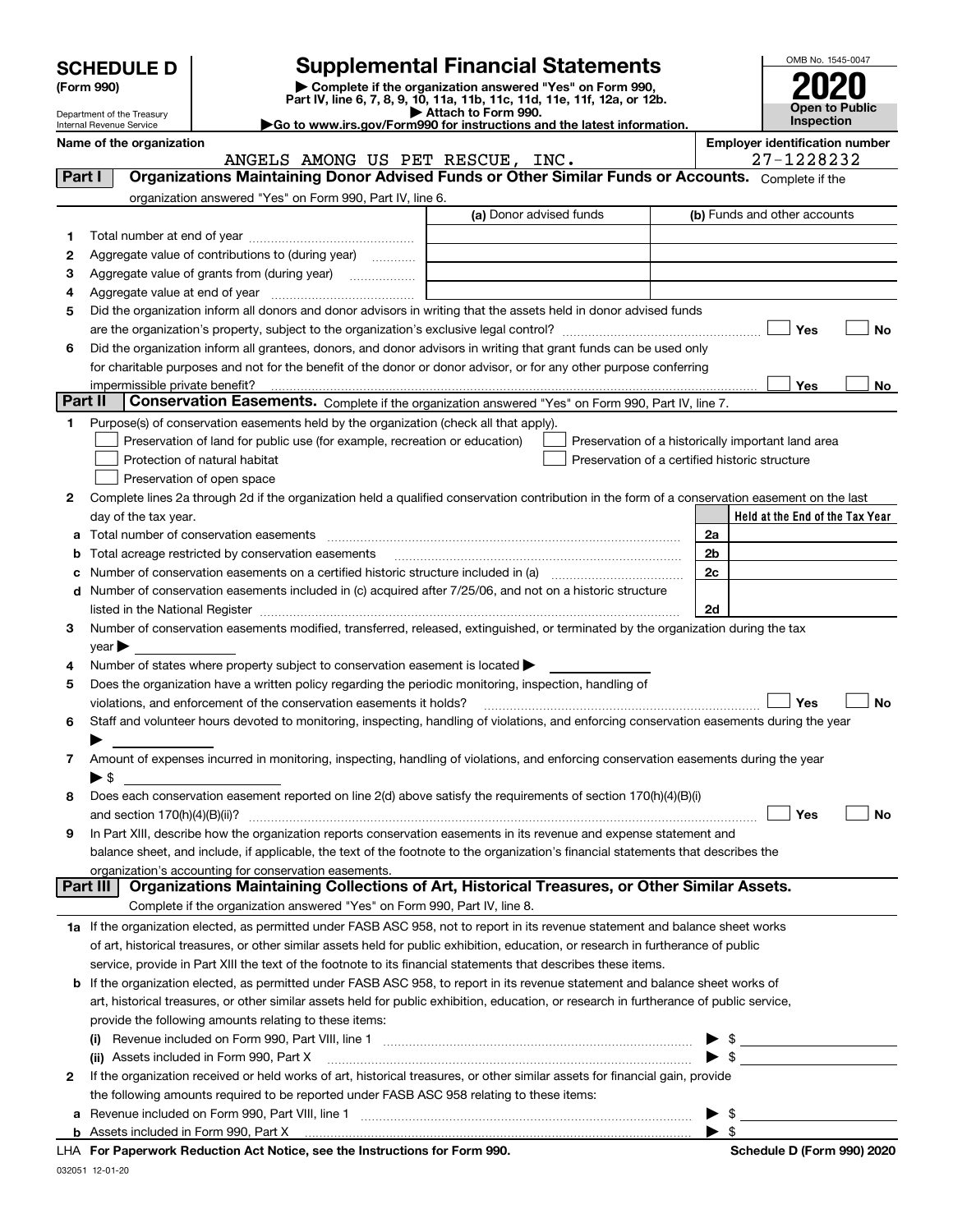|               | Schedule D (Form 990) 2020<br>Part III<br>Organizations Maintaining Collections of Art, Historical Treasures, or Other Similar Assets (continued)                                                                              | ANGELS AMONG US PET RESCUE, INC.        |                |                                    |                          |                                 | 27-1228232           |                     |         | Page 2 |
|---------------|--------------------------------------------------------------------------------------------------------------------------------------------------------------------------------------------------------------------------------|-----------------------------------------|----------------|------------------------------------|--------------------------|---------------------------------|----------------------|---------------------|---------|--------|
| 3             | Using the organization's acquisition, accession, and other records, check any of the following that make significant use of its                                                                                                |                                         |                |                                    |                          |                                 |                      |                     |         |        |
|               | collection items (check all that apply):                                                                                                                                                                                       |                                         |                |                                    |                          |                                 |                      |                     |         |        |
| a             | Public exhibition                                                                                                                                                                                                              | d                                       |                |                                    | Loan or exchange program |                                 |                      |                     |         |        |
| b             | Scholarly research                                                                                                                                                                                                             | e                                       |                |                                    |                          |                                 |                      |                     |         |        |
| c             | Preservation for future generations                                                                                                                                                                                            |                                         |                |                                    |                          |                                 |                      |                     |         |        |
| 4             | Provide a description of the organization's collections and explain how they further the organization's exempt purpose in Part XIII.                                                                                           |                                         |                |                                    |                          |                                 |                      |                     |         |        |
| 5             | During the year, did the organization solicit or receive donations of art, historical treasures, or other similar assets                                                                                                       |                                         |                |                                    |                          |                                 |                      |                     |         |        |
|               | to be sold to raise funds rather than to be maintained as part of the organization's collection?                                                                                                                               |                                         |                |                                    |                          |                                 |                      | Yes                 |         | No     |
|               | <b>Part IV</b><br>Escrow and Custodial Arrangements. Complete if the organization answered "Yes" on Form 990, Part IV, line 9, or                                                                                              |                                         |                |                                    |                          |                                 |                      |                     |         |        |
|               | reported an amount on Form 990, Part X, line 21.                                                                                                                                                                               |                                         |                |                                    |                          |                                 |                      |                     |         |        |
|               | 1a Is the organization an agent, trustee, custodian or other intermediary for contributions or other assets not included                                                                                                       |                                         |                |                                    |                          |                                 |                      |                     |         |        |
|               | on Form 990, Part X? [11] matter contracts and contracts and contracts are contracted to the contract of the contract of the contract of the contract of the contract of the contract of the contract of the contract of the c |                                         |                |                                    |                          |                                 |                      | Yes                 |         | No     |
|               | b If "Yes," explain the arrangement in Part XIII and complete the following table:                                                                                                                                             |                                         |                |                                    |                          |                                 |                      |                     |         |        |
|               |                                                                                                                                                                                                                                |                                         |                |                                    |                          |                                 |                      | Amount              |         |        |
|               | c Beginning balance measurements and the contract of the contract of the contract of the contract of the contract of the contract of the contract of the contract of the contract of the contract of the contract of the contr |                                         |                |                                    |                          | 1c                              |                      |                     |         |        |
|               |                                                                                                                                                                                                                                |                                         |                |                                    |                          | 1d                              |                      |                     |         |        |
|               | e Distributions during the year manufactured and continuum control of the control of the control of the control of the control of the control of the control of the control of the control of the control of the control of th |                                         |                |                                    |                          | 1e                              |                      |                     |         |        |
|               |                                                                                                                                                                                                                                |                                         |                |                                    |                          | 1f                              |                      |                     |         |        |
|               | 2a Did the organization include an amount on Form 990, Part X, line 21, for escrow or custodial account liability?                                                                                                             |                                         |                |                                    |                          |                                 |                      | Yes                 |         | No     |
| <b>Part V</b> | <b>b</b> If "Yes," explain the arrangement in Part XIII. Check here if the explanation has been provided on Part XIII                                                                                                          |                                         |                |                                    |                          |                                 |                      |                     |         |        |
|               | Endowment Funds. Complete if the organization answered "Yes" on Form 990, Part IV, line 10.                                                                                                                                    |                                         |                |                                    |                          |                                 |                      |                     |         |        |
|               |                                                                                                                                                                                                                                | (a) Current year                        | (b) Prior year |                                    | (c) Two years back       |                                 | (d) Three years back | (e) Four years back |         |        |
|               | 1a Beginning of year balance                                                                                                                                                                                                   |                                         |                |                                    |                          |                                 |                      |                     |         |        |
| b             |                                                                                                                                                                                                                                |                                         |                |                                    |                          |                                 |                      |                     |         |        |
| c             | Net investment earnings, gains, and losses                                                                                                                                                                                     |                                         |                |                                    |                          |                                 |                      |                     |         |        |
|               |                                                                                                                                                                                                                                |                                         |                |                                    |                          |                                 |                      |                     |         |        |
|               | e Other expenditures for facilities                                                                                                                                                                                            |                                         |                |                                    |                          |                                 |                      |                     |         |        |
|               |                                                                                                                                                                                                                                |                                         |                |                                    |                          |                                 |                      |                     |         |        |
|               |                                                                                                                                                                                                                                |                                         |                |                                    |                          |                                 |                      |                     |         |        |
| g<br>2        | Provide the estimated percentage of the current year end balance (line 1g, column (a)) held as:                                                                                                                                |                                         |                |                                    |                          |                                 |                      |                     |         |        |
| а             | Board designated or quasi-endowment > _____                                                                                                                                                                                    |                                         | %              |                                    |                          |                                 |                      |                     |         |        |
|               | <b>b</b> Permanent endowment $\blacktriangleright$                                                                                                                                                                             | %                                       |                |                                    |                          |                                 |                      |                     |         |        |
|               | <b>c</b> Term endowment $\blacktriangleright$                                                                                                                                                                                  | %                                       |                |                                    |                          |                                 |                      |                     |         |        |
|               | The percentages on lines 2a, 2b, and 2c should equal 100%.                                                                                                                                                                     |                                         |                |                                    |                          |                                 |                      |                     |         |        |
|               | 3a Are there endowment funds not in the possession of the organization that are held and administered for the organization                                                                                                     |                                         |                |                                    |                          |                                 |                      |                     |         |        |
|               | by:                                                                                                                                                                                                                            |                                         |                |                                    |                          |                                 |                      |                     | Yes     | No     |
|               | (i)                                                                                                                                                                                                                            |                                         |                |                                    |                          |                                 |                      | 3a(i)               |         |        |
|               |                                                                                                                                                                                                                                |                                         |                |                                    |                          |                                 |                      | 3a(ii)              |         |        |
|               |                                                                                                                                                                                                                                |                                         |                |                                    |                          |                                 |                      | 3b                  |         |        |
| 4             | Describe in Part XIII the intended uses of the organization's endowment funds.                                                                                                                                                 |                                         |                |                                    |                          |                                 |                      |                     |         |        |
|               | Land, Buildings, and Equipment.<br><b>Part VI</b>                                                                                                                                                                              |                                         |                |                                    |                          |                                 |                      |                     |         |        |
|               | Complete if the organization answered "Yes" on Form 990, Part IV, line 11a. See Form 990, Part X, line 10.                                                                                                                     |                                         |                |                                    |                          |                                 |                      |                     |         |        |
|               | Description of property                                                                                                                                                                                                        | (a) Cost or other<br>basis (investment) |                | (b) Cost or other<br>basis (other) |                          | (c) Accumulated<br>depreciation |                      | (d) Book value      |         |        |
|               |                                                                                                                                                                                                                                |                                         |                |                                    |                          |                                 |                      |                     |         |        |
|               |                                                                                                                                                                                                                                |                                         |                |                                    |                          |                                 |                      |                     |         |        |
|               |                                                                                                                                                                                                                                |                                         |                |                                    |                          |                                 |                      |                     |         |        |
|               |                                                                                                                                                                                                                                |                                         |                |                                    |                          |                                 |                      |                     |         |        |
|               |                                                                                                                                                                                                                                |                                         |                |                                    | 94,424.                  | 21,999.                         |                      |                     | 72,425. |        |
|               |                                                                                                                                                                                                                                |                                         |                |                                    |                          |                                 |                      |                     | 72,425. |        |

**Schedule D (Form 990) 2020**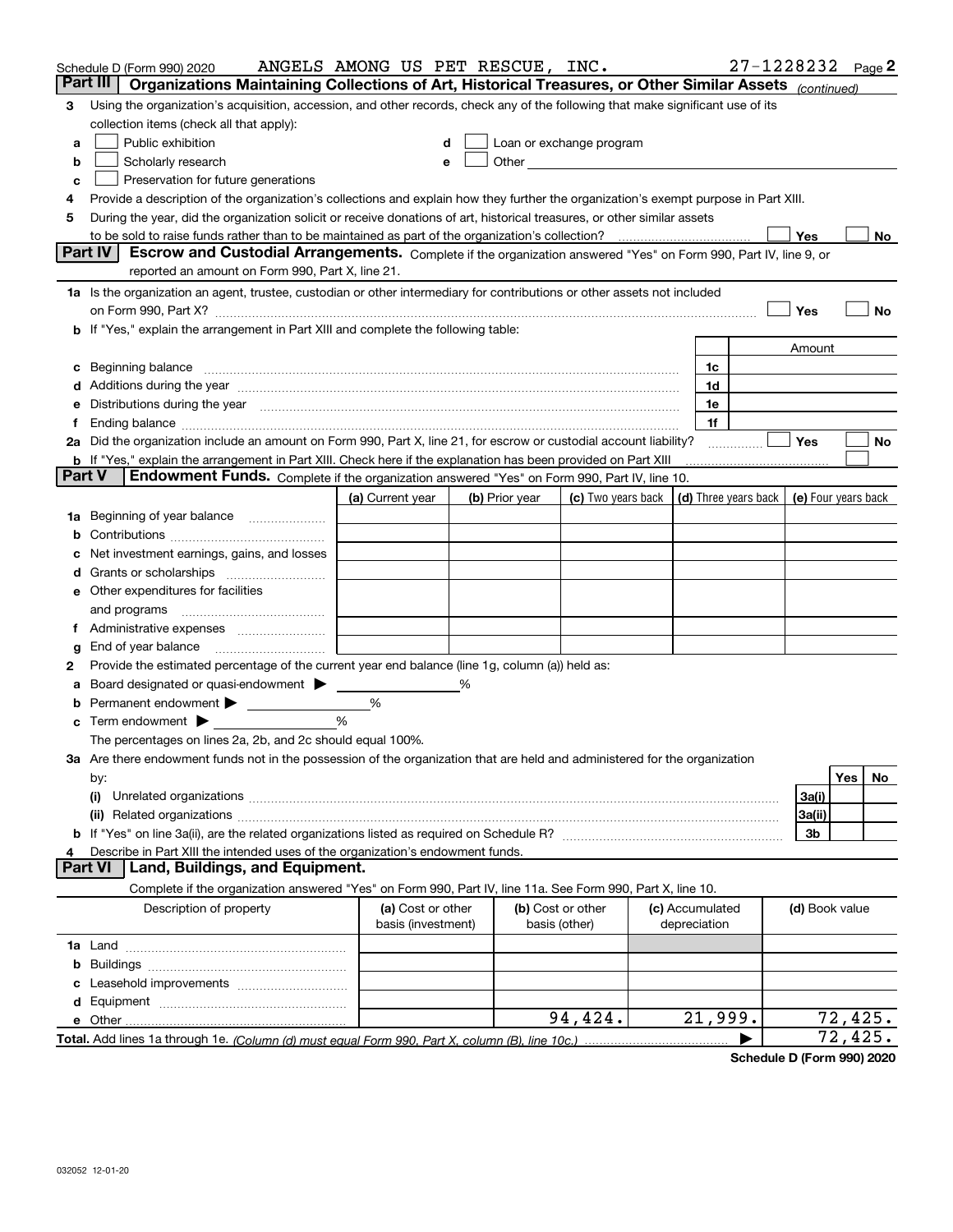|             | Schedule D (Form 990) 2020                                                                                        | ANGELS AMONG US PET RESCUE, INC. |                 |                |  |  | 27-1228232                                                | Page $3$ |
|-------------|-------------------------------------------------------------------------------------------------------------------|----------------------------------|-----------------|----------------|--|--|-----------------------------------------------------------|----------|
|             | Part VII Investments - Other Securities.                                                                          |                                  |                 |                |  |  |                                                           |          |
|             | Complete if the organization answered "Yes" on Form 990, Part IV, line 11b. See Form 990, Part X, line 12.        |                                  |                 |                |  |  |                                                           |          |
|             | (a) Description of security or category (including name of security)                                              |                                  |                 | (b) Book value |  |  | (c) Method of valuation: Cost or end-of-year market value |          |
|             | (1) Financial derivatives                                                                                         |                                  |                 |                |  |  |                                                           |          |
|             |                                                                                                                   |                                  |                 |                |  |  |                                                           |          |
| $(3)$ Other |                                                                                                                   |                                  |                 |                |  |  |                                                           |          |
| (A)         |                                                                                                                   |                                  |                 |                |  |  |                                                           |          |
| (B)         |                                                                                                                   |                                  |                 |                |  |  |                                                           |          |
| (C)         |                                                                                                                   |                                  |                 |                |  |  |                                                           |          |
| (D)         |                                                                                                                   |                                  |                 |                |  |  |                                                           |          |
| (E)         |                                                                                                                   |                                  |                 |                |  |  |                                                           |          |
| (F)         |                                                                                                                   |                                  |                 |                |  |  |                                                           |          |
| (G)         |                                                                                                                   |                                  |                 |                |  |  |                                                           |          |
| (H)         |                                                                                                                   |                                  |                 |                |  |  |                                                           |          |
|             | Total. (Col. (b) must equal Form 990, Part X, col. (B) line 12.)                                                  |                                  |                 |                |  |  |                                                           |          |
|             | Part VIII Investments - Program Related.                                                                          |                                  |                 |                |  |  |                                                           |          |
|             | Complete if the organization answered "Yes" on Form 990, Part IV, line 11c. See Form 990, Part X, line 13.        |                                  |                 |                |  |  |                                                           |          |
|             | (a) Description of investment                                                                                     |                                  |                 | (b) Book value |  |  | (c) Method of valuation: Cost or end-of-year market value |          |
| (1)         |                                                                                                                   |                                  |                 |                |  |  |                                                           |          |
| (2)         |                                                                                                                   |                                  |                 |                |  |  |                                                           |          |
| (3)         |                                                                                                                   |                                  |                 |                |  |  |                                                           |          |
| (4)         |                                                                                                                   |                                  |                 |                |  |  |                                                           |          |
| (5)         |                                                                                                                   |                                  |                 |                |  |  |                                                           |          |
| (6)         |                                                                                                                   |                                  |                 |                |  |  |                                                           |          |
|             |                                                                                                                   |                                  |                 |                |  |  |                                                           |          |
| (7)<br>(8)  |                                                                                                                   |                                  |                 |                |  |  |                                                           |          |
| (9)         |                                                                                                                   |                                  |                 |                |  |  |                                                           |          |
|             | Total. (Col. (b) must equal Form 990, Part X, col. (B) line 13.)                                                  |                                  |                 |                |  |  |                                                           |          |
| Part IX     | <b>Other Assets.</b>                                                                                              |                                  |                 |                |  |  |                                                           |          |
|             | Complete if the organization answered "Yes" on Form 990, Part IV, line 11d. See Form 990, Part X, line 15.        |                                  |                 |                |  |  |                                                           |          |
|             |                                                                                                                   |                                  | (a) Description |                |  |  | (b) Book value                                            |          |
|             |                                                                                                                   |                                  |                 |                |  |  |                                                           |          |
| (1)<br>(2)  |                                                                                                                   |                                  |                 |                |  |  |                                                           |          |
|             |                                                                                                                   |                                  |                 |                |  |  |                                                           |          |
| (3)         |                                                                                                                   |                                  |                 |                |  |  |                                                           |          |
| (4)         |                                                                                                                   |                                  |                 |                |  |  |                                                           |          |
| (5)         |                                                                                                                   |                                  |                 |                |  |  |                                                           |          |
| (6)         |                                                                                                                   |                                  |                 |                |  |  |                                                           |          |
| (7)         |                                                                                                                   |                                  |                 |                |  |  |                                                           |          |
| (8)         |                                                                                                                   |                                  |                 |                |  |  |                                                           |          |
| (9)         |                                                                                                                   |                                  |                 |                |  |  |                                                           |          |
| Part X      | <b>Other Liabilities.</b>                                                                                         |                                  |                 |                |  |  |                                                           |          |
|             |                                                                                                                   |                                  |                 |                |  |  |                                                           |          |
|             | Complete if the organization answered "Yes" on Form 990, Part IV, line 11e or 11f. See Form 990, Part X, line 25. | (a) Description of liability     |                 |                |  |  | (b) Book value                                            |          |
| 1.          |                                                                                                                   |                                  |                 |                |  |  |                                                           |          |
| (1)         | Federal income taxes                                                                                              |                                  |                 |                |  |  |                                                           |          |
| (2)         |                                                                                                                   |                                  |                 |                |  |  |                                                           |          |
| (3)         |                                                                                                                   |                                  |                 |                |  |  |                                                           |          |
| (4)         |                                                                                                                   |                                  |                 |                |  |  |                                                           |          |
| (5)         |                                                                                                                   |                                  |                 |                |  |  |                                                           |          |
| (6)         |                                                                                                                   |                                  |                 |                |  |  |                                                           |          |
| (7)         |                                                                                                                   |                                  |                 |                |  |  |                                                           |          |
| (8)         |                                                                                                                   |                                  |                 |                |  |  |                                                           |          |
| (9)         |                                                                                                                   |                                  |                 |                |  |  |                                                           |          |
|             | Total. (Column (b) must equal Form 990, Part X, col. (B) line 25.)                                                |                                  |                 |                |  |  |                                                           |          |

**2.** Liability for uncertain tax positions. In Part XIII, provide the text of the footnote to the organization's financial statements that reports the

organization's liability for uncertain tax positions under FASB ASC 740. Check here if the text of the footnote has been provided in Part XIII

 $\vert$  X  $\vert$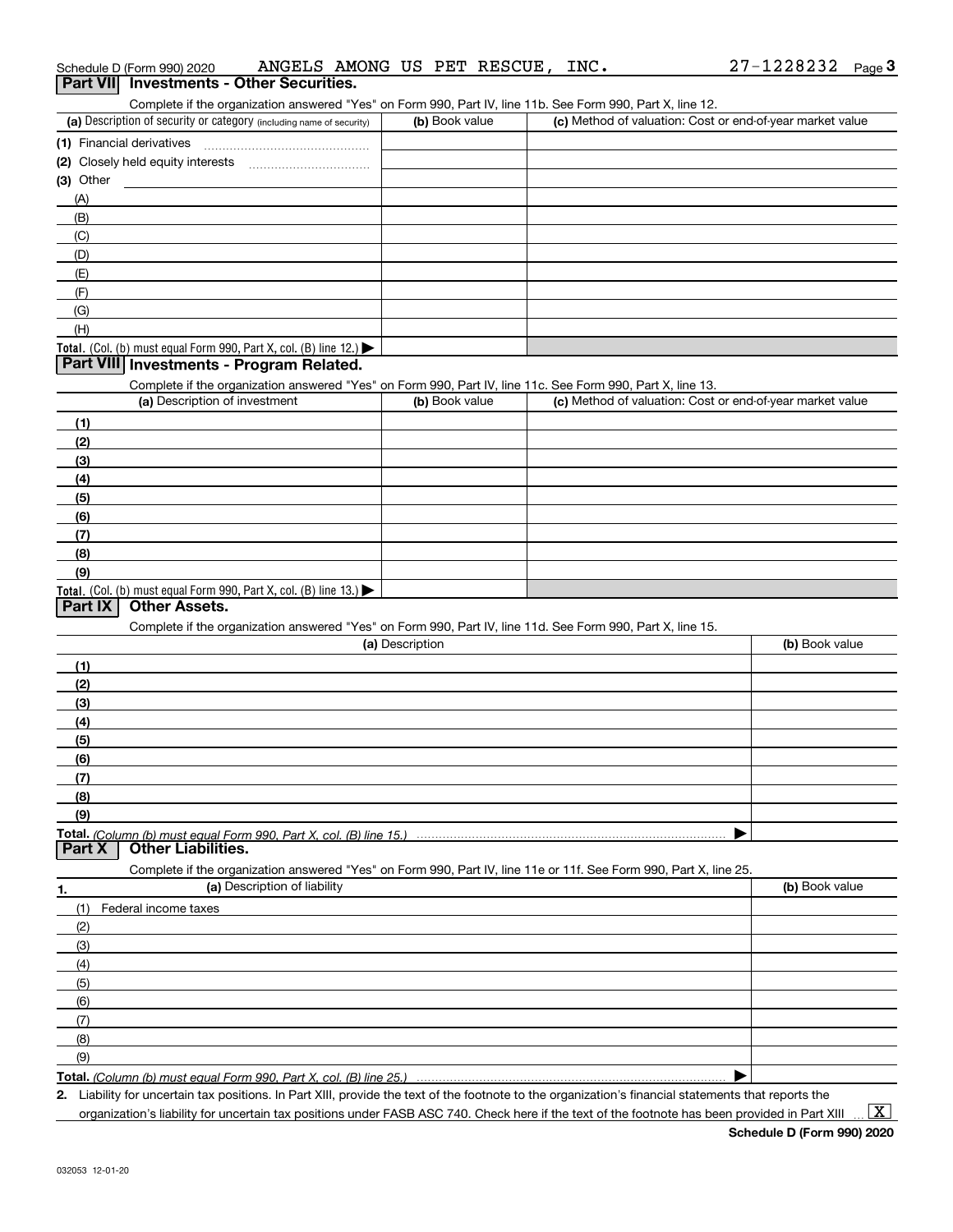|    | ANGELS AMONG US PET RESCUE, INC.<br>Schedule D (Form 990) 2020                                                                                                                                                                 |                |                        |                         | 27-1228232<br>Page $4$     |
|----|--------------------------------------------------------------------------------------------------------------------------------------------------------------------------------------------------------------------------------|----------------|------------------------|-------------------------|----------------------------|
|    | <b>Part XI</b><br>Reconciliation of Revenue per Audited Financial Statements With Revenue per Return.                                                                                                                          |                |                        |                         |                            |
|    | Complete if the organization answered "Yes" on Form 990, Part IV, line 12a.                                                                                                                                                    |                |                        |                         |                            |
| 1  | Total revenue, gains, and other support per audited financial statements                                                                                                                                                       |                |                        | $\blacksquare$          | $\overline{2,369,999}$ .   |
| 2  | Amounts included on line 1 but not on Form 990, Part VIII, line 12:                                                                                                                                                            |                |                        |                         |                            |
| a  | Net unrealized gains (losses) on investments [11] matter contracts and the unrealized gains (losses) on investments                                                                                                            | 2a             |                        |                         |                            |
|    |                                                                                                                                                                                                                                | 2 <sub>b</sub> |                        |                         |                            |
|    |                                                                                                                                                                                                                                | 2 <sub>c</sub> |                        |                         |                            |
| d  |                                                                                                                                                                                                                                | 2d             | $\overline{24}$ , 190. |                         |                            |
| e  | Add lines 2a through 2d                                                                                                                                                                                                        |                |                        | <b>2e</b>               | 24,190.                    |
| 3  |                                                                                                                                                                                                                                |                |                        | $\mathbf{3}$            | 2,345,809.                 |
| 4  | Amounts included on Form 990, Part VIII, line 12, but not on line 1:                                                                                                                                                           |                |                        |                         |                            |
|    | Investment expenses not included on Form 990, Part VIII, line 7b [100] [100] [100] [100] [100] [100] [100] [100] [100] [100] [100] [100] [100] [100] [100] [100] [100] [100] [100] [100] [100] [100] [100] [100] [100] [100] [ | 4a             |                        |                         |                            |
|    |                                                                                                                                                                                                                                | 4 <sub>b</sub> |                        |                         |                            |
| c. | Add lines 4a and 4b                                                                                                                                                                                                            | 4с             |                        |                         |                            |
|    |                                                                                                                                                                                                                                | 5              | 2,345,809.             |                         |                            |
|    |                                                                                                                                                                                                                                |                |                        |                         |                            |
|    | Part XII   Reconciliation of Expenses per Audited Financial Statements With Expenses per Return.                                                                                                                               |                |                        |                         |                            |
|    | Complete if the organization answered "Yes" on Form 990, Part IV, line 12a.                                                                                                                                                    |                |                        |                         |                            |
| 1  | Total expenses and losses per audited financial statements [11, 11] manuscription control expenses and losses per audited financial statements                                                                                 |                |                        | $\mathbf{1}$            | 2, 257, 956.               |
| 2  | Amounts included on line 1 but not on Form 990, Part IX, line 25:                                                                                                                                                              |                |                        |                         |                            |
| a  |                                                                                                                                                                                                                                | 2a             |                        |                         |                            |
| b  |                                                                                                                                                                                                                                | 2 <sub>b</sub> |                        |                         |                            |
|    |                                                                                                                                                                                                                                | 2c             |                        |                         |                            |
| d  |                                                                                                                                                                                                                                | 2d             | 24, 190.               |                         |                            |
|    |                                                                                                                                                                                                                                |                |                        | 2e                      |                            |
| 3  |                                                                                                                                                                                                                                |                |                        | $\overline{\mathbf{3}}$ | $\frac{24,190}{2,233,766}$ |
| 4  | Amounts included on Form 990, Part IX, line 25, but not on line 1:                                                                                                                                                             |                |                        |                         |                            |
| a  |                                                                                                                                                                                                                                |                |                        |                         |                            |
|    |                                                                                                                                                                                                                                | 4 <sub>b</sub> |                        |                         |                            |
| c. | Add lines 4a and 4b                                                                                                                                                                                                            |                |                        | 4с                      |                            |
|    | Part XIII Supplemental Information.                                                                                                                                                                                            |                |                        | 5                       | 2, 233, 766.               |

Provide the descriptions required for Part II, lines 3, 5, and 9; Part III, lines 1a and 4; Part IV, lines 1b and 2b; Part V, line 4; Part X, line 2; Part XI, lines 2d and 4b; and Part XII, lines 2d and 4b. Also complete this part to provide any additional information.

PART X, LINE 2:

THE ORGANIZATION IS EXEMPT FROM FEDERAL AND STATE INCOME TAXES ACCORDING

TO IRS SECTION 501(C)(3). THE ORGANIZATION QUALIFIES FOR THE CHARITABLE

CONTRIBUTION DEDUCTION UNDER SECTION 170(B)(1)(A) AND HAS BEEN CLASSIFIED

AS AN ORGANIZATION OTHER THAN A PRIVATE FOUNDATION UNDER SECTION

 $509(A)(2)$ .

#### MANAGEMENT HAS CONSIDERED THE TAX POSITIONS IN ITS TAX RETURNS AND

#### BELIEVES THAT ALL OF THE POSITIONS TAKEN BY THE ORGANIZATION IN ITS

#### FEDERAL AND STATE EXEMPT ORGANIZATION TAX RETURNS ARE MORE LIKELY-THAN-NOT

TO BE SUSTAINED UPON EXAMINATION.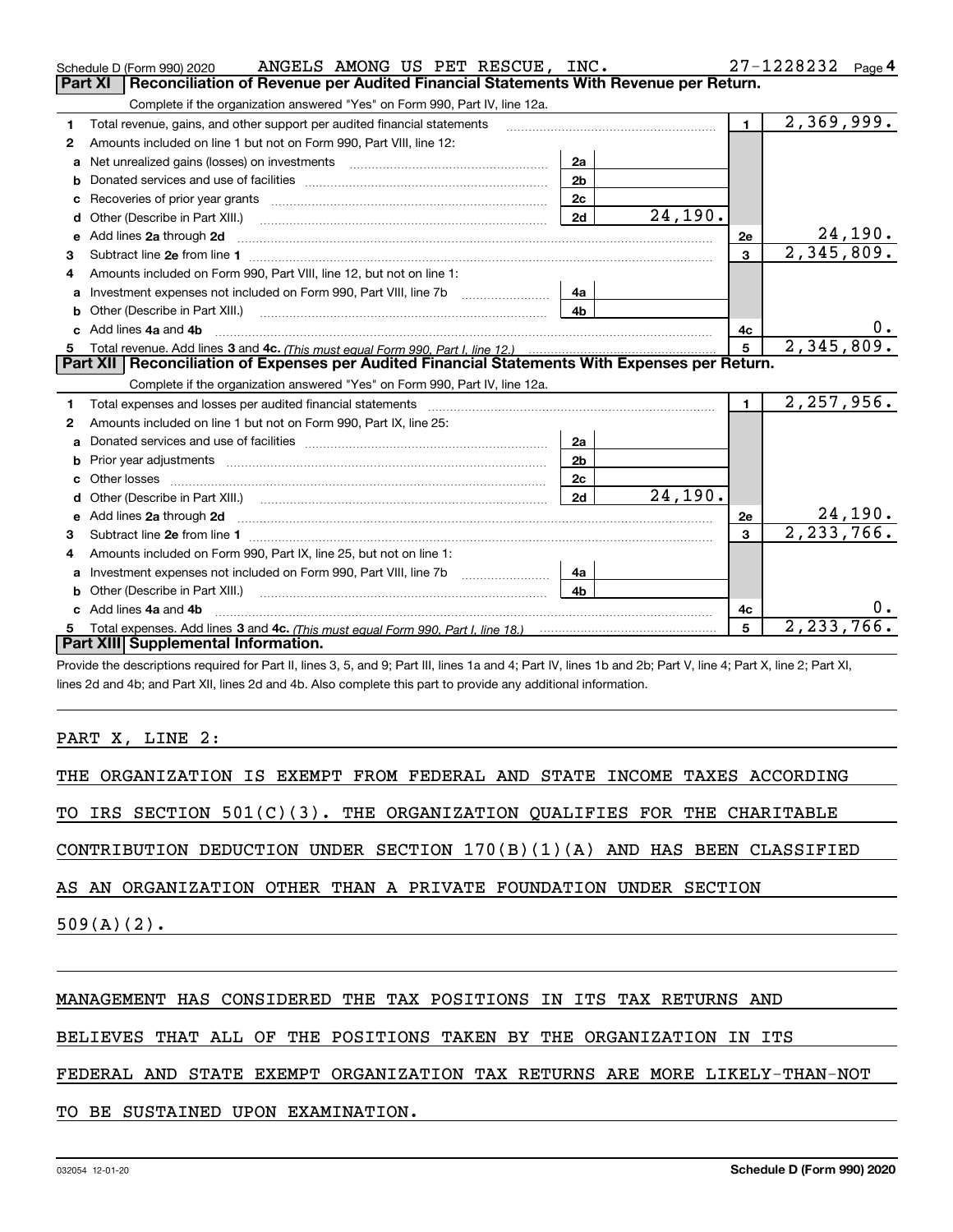| Schedule D (Form 990) 2020                            | ANGELS |  | AMONG US PET RESCUE, | INC. | 1228232 | Page 5 |
|-------------------------------------------------------|--------|--|----------------------|------|---------|--------|
| <b>Part XIII Supplemental Information</b> (continued) |        |  |                      |      |         |        |

THE ORGANIZATION FILES FORM 990 IN THE STATE OF GEORGIA.

| PART XI, LINE 2D - OTHER ADJUSTMENTS: |         |
|---------------------------------------|---------|
| RECLASS FUNDRAISING EXPENSE           | 7,024.  |
| RECLASS MERCHANDISE COSTS             | 17,166. |
| TOTAL TO SCHEDULE D, PART XI, LINE 2D | 24,190. |
|                                       |         |

PART XII, LINE 2D - OTHER ADJUSTMENTS:

RECLASS FUNDRAISING EXPENSE 7,024.

RECLASS MERCHADISE COSTS 17, 166.

TOTAL TO SCHEDULE D, PART XII, LINE 2D 24, 20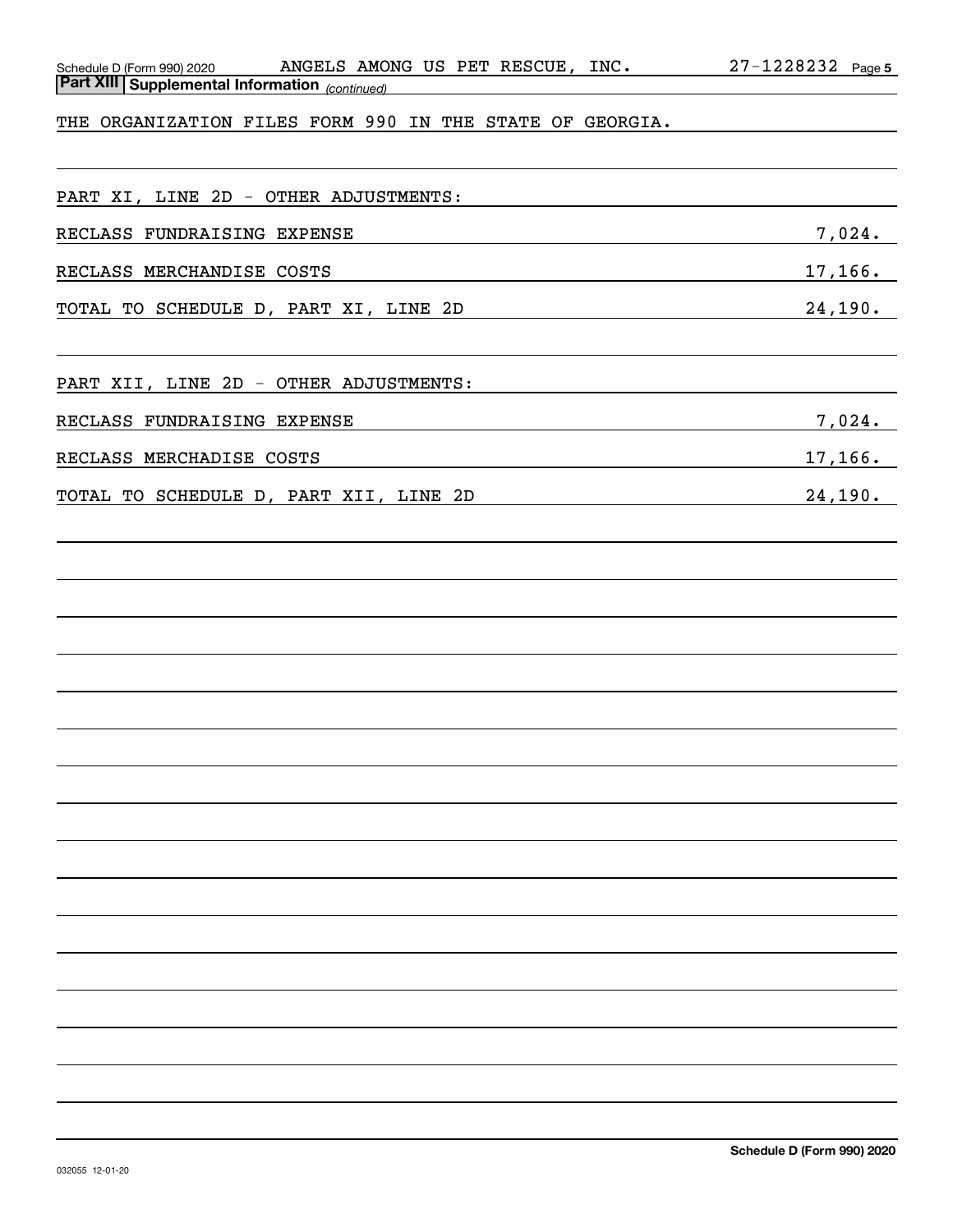| <b>SCHEDULE G</b>                                                                                                                                                   |                                  |                                  |                                    |                            |                                                 |           | Supplemental Information Regarding Fundraising or Gaming Activities                                                                                                 |                                  |                                        | OMB No. 1545-0047                     |
|---------------------------------------------------------------------------------------------------------------------------------------------------------------------|----------------------------------|----------------------------------|------------------------------------|----------------------------|-------------------------------------------------|-----------|---------------------------------------------------------------------------------------------------------------------------------------------------------------------|----------------------------------|----------------------------------------|---------------------------------------|
| (Form 990 or 990-EZ)                                                                                                                                                |                                  |                                  |                                    |                            |                                                 |           | Complete if the organization answered "Yes" on Form 990, Part IV, line 17, 18, or 19, or if the<br>organization entered more than \$15,000 on Form 990-EZ, line 6a. |                                  |                                        | 2020                                  |
| Department of the Treasury                                                                                                                                          |                                  |                                  | Attach to Form 990 or Form 990-EZ. |                            |                                                 |           |                                                                                                                                                                     |                                  |                                        | <b>Open to Public</b>                 |
| Internal Revenue Service<br>Name of the organization                                                                                                                |                                  |                                  |                                    |                            |                                                 |           | Go to www.irs.gov/Form990 for instructions and the latest information.                                                                                              |                                  |                                        | Inspection                            |
|                                                                                                                                                                     |                                  | ANGELS AMONG US PET RESCUE, INC. |                                    |                            |                                                 |           |                                                                                                                                                                     |                                  | 27-1228232                             | <b>Employer identification number</b> |
| Part I                                                                                                                                                              |                                  |                                  |                                    |                            |                                                 |           | Fundraising Activities. Complete if the organization answered "Yes" on Form 990, Part IV, line 17. Form 990-EZ filers are not                                       |                                  |                                        |                                       |
|                                                                                                                                                                     | required to complete this part.  |                                  |                                    |                            |                                                 |           |                                                                                                                                                                     |                                  |                                        |                                       |
| 1 Indicate whether the organization raised funds through any of the following activities. Check all that apply.                                                     |                                  |                                  |                                    |                            |                                                 |           |                                                                                                                                                                     |                                  |                                        |                                       |
| Mail solicitations<br>a                                                                                                                                             |                                  |                                  | е                                  |                            |                                                 |           | Solicitation of non-government grants                                                                                                                               |                                  |                                        |                                       |
| b                                                                                                                                                                   | Internet and email solicitations |                                  | f                                  |                            |                                                 |           | Solicitation of government grants                                                                                                                                   |                                  |                                        |                                       |
| Phone solicitations<br>с                                                                                                                                            |                                  |                                  | g                                  | Special fundraising events |                                                 |           |                                                                                                                                                                     |                                  |                                        |                                       |
| In-person solicitations<br>d                                                                                                                                        |                                  |                                  |                                    |                            |                                                 |           |                                                                                                                                                                     |                                  |                                        |                                       |
| 2 a Did the organization have a written or oral agreement with any individual (including officers, directors, trustees, or                                          |                                  |                                  |                                    |                            |                                                 |           |                                                                                                                                                                     |                                  | Yes                                    | No                                    |
| <b>b</b> If "Yes," list the 10 highest paid individuals or entities (fundraisers) pursuant to agreements under which the fundraiser is to be                        |                                  |                                  |                                    |                            |                                                 |           | key employees listed in Form 990, Part VII) or entity in connection with professional fundraising services?                                                         |                                  |                                        |                                       |
| compensated at least \$5,000 by the organization.                                                                                                                   |                                  |                                  |                                    |                            |                                                 |           |                                                                                                                                                                     |                                  |                                        |                                       |
|                                                                                                                                                                     |                                  |                                  |                                    |                            |                                                 |           |                                                                                                                                                                     |                                  |                                        |                                       |
| (i) Name and address of individual                                                                                                                                  |                                  |                                  |                                    |                            | (iii) Did<br>fundraiser                         |           | (iv) Gross receipts                                                                                                                                                 |                                  | (v) Amount paid<br>to (or retained by) | (vi) Amount paid                      |
| or entity (fundraiser)                                                                                                                                              |                                  | (ii) Activity                    |                                    |                            | have custody<br>or control of<br>contributions? |           | from activity                                                                                                                                                       | fundraiser<br>listed in col. (i) |                                        | to (or retained by)<br>organization   |
|                                                                                                                                                                     |                                  |                                  |                                    |                            |                                                 |           |                                                                                                                                                                     |                                  |                                        |                                       |
|                                                                                                                                                                     |                                  |                                  |                                    |                            | Yes                                             | <b>No</b> |                                                                                                                                                                     |                                  |                                        |                                       |
|                                                                                                                                                                     |                                  |                                  |                                    |                            |                                                 |           |                                                                                                                                                                     |                                  |                                        |                                       |
|                                                                                                                                                                     |                                  |                                  |                                    |                            |                                                 |           |                                                                                                                                                                     |                                  |                                        |                                       |
|                                                                                                                                                                     |                                  |                                  |                                    |                            |                                                 |           |                                                                                                                                                                     |                                  |                                        |                                       |
|                                                                                                                                                                     |                                  |                                  |                                    |                            |                                                 |           |                                                                                                                                                                     |                                  |                                        |                                       |
|                                                                                                                                                                     |                                  |                                  |                                    |                            |                                                 |           |                                                                                                                                                                     |                                  |                                        |                                       |
|                                                                                                                                                                     |                                  |                                  |                                    |                            |                                                 |           |                                                                                                                                                                     |                                  |                                        |                                       |
|                                                                                                                                                                     |                                  |                                  |                                    |                            |                                                 |           |                                                                                                                                                                     |                                  |                                        |                                       |
|                                                                                                                                                                     |                                  |                                  |                                    |                            |                                                 |           |                                                                                                                                                                     |                                  |                                        |                                       |
|                                                                                                                                                                     |                                  |                                  |                                    |                            |                                                 |           |                                                                                                                                                                     |                                  |                                        |                                       |
|                                                                                                                                                                     |                                  |                                  |                                    |                            |                                                 |           |                                                                                                                                                                     |                                  |                                        |                                       |
|                                                                                                                                                                     |                                  |                                  |                                    |                            |                                                 |           |                                                                                                                                                                     |                                  |                                        |                                       |
|                                                                                                                                                                     |                                  |                                  |                                    |                            |                                                 |           |                                                                                                                                                                     |                                  |                                        |                                       |
|                                                                                                                                                                     |                                  |                                  |                                    |                            |                                                 |           |                                                                                                                                                                     |                                  |                                        |                                       |
|                                                                                                                                                                     |                                  |                                  |                                    |                            |                                                 |           |                                                                                                                                                                     |                                  |                                        |                                       |
|                                                                                                                                                                     |                                  |                                  |                                    |                            |                                                 |           |                                                                                                                                                                     |                                  |                                        |                                       |
|                                                                                                                                                                     |                                  |                                  |                                    |                            |                                                 |           |                                                                                                                                                                     |                                  |                                        |                                       |
|                                                                                                                                                                     |                                  |                                  |                                    |                            |                                                 |           |                                                                                                                                                                     |                                  |                                        |                                       |
| Total                                                                                                                                                               |                                  |                                  |                                    |                            |                                                 |           |                                                                                                                                                                     |                                  |                                        |                                       |
| 3 List all states in which the organization is registered or licensed to solicit contributions or has been notified it is exempt from registration<br>or licensing. |                                  |                                  |                                    |                            |                                                 |           |                                                                                                                                                                     |                                  |                                        |                                       |
|                                                                                                                                                                     |                                  |                                  |                                    |                            |                                                 |           |                                                                                                                                                                     |                                  |                                        |                                       |
|                                                                                                                                                                     |                                  |                                  |                                    |                            |                                                 |           |                                                                                                                                                                     |                                  |                                        |                                       |
|                                                                                                                                                                     |                                  |                                  |                                    |                            |                                                 |           |                                                                                                                                                                     |                                  |                                        |                                       |
|                                                                                                                                                                     |                                  |                                  |                                    |                            |                                                 |           |                                                                                                                                                                     |                                  |                                        |                                       |
|                                                                                                                                                                     |                                  |                                  |                                    |                            |                                                 |           |                                                                                                                                                                     |                                  |                                        |                                       |

LHA For Paperwork Reduction Act Notice, see the Instructions for Form 990 or 990-EZ. Schedule G (Form 990 or 990-EZ) 2020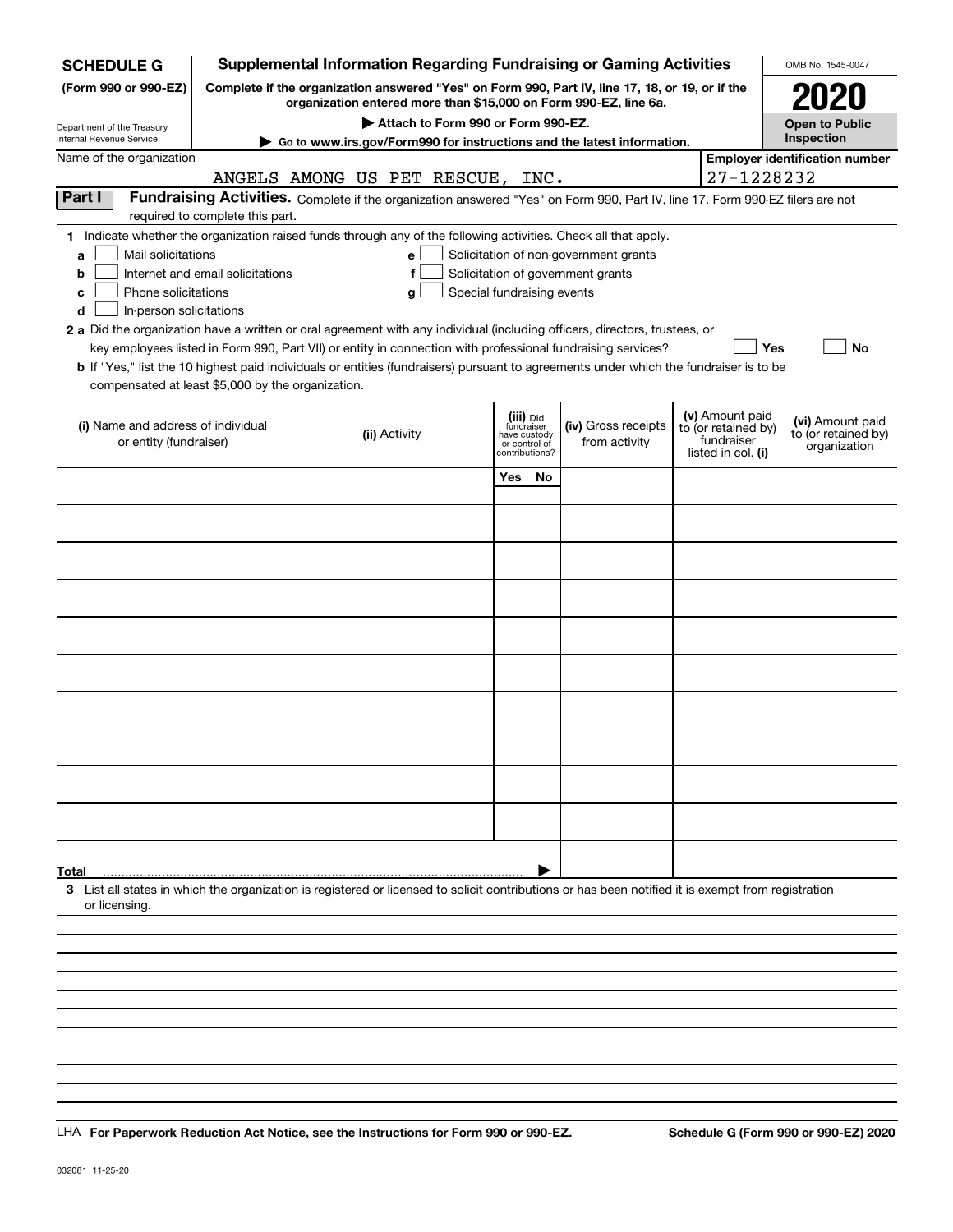**Part II** | Fundraising Events. Complete if the organization answered "Yes" on Form 990, Part IV, line 18, or reported more than \$15,000 of fundraising event contributions and gross income on Form 990-EZ, lines 1 and 6b. List events with gross receipts greater than \$5,000.

|                 |          | of fundraising event contributions and gross income on Form 990-EZ, lines T and 6D. List events with gross receipts greater than \$5,000. |                |                                                  |                  |                                                     |
|-----------------|----------|-------------------------------------------------------------------------------------------------------------------------------------------|----------------|--------------------------------------------------|------------------|-----------------------------------------------------|
|                 |          |                                                                                                                                           | (a) Event $#1$ | $(b)$ Event #2                                   | (c) Other events | (d) Total events                                    |
|                 |          |                                                                                                                                           | <b>FTLOP</b>   |                                                  | <b>NONE</b>      | (add col. (a) through                               |
|                 |          |                                                                                                                                           | <b>AUCTION</b> |                                                  |                  | col. (c)                                            |
|                 |          |                                                                                                                                           | (event type)   | (event type)                                     | (total number)   |                                                     |
|                 |          |                                                                                                                                           |                |                                                  |                  |                                                     |
| Revenue         | 1.       |                                                                                                                                           | 61,779.        |                                                  |                  | 61,779.                                             |
|                 |          |                                                                                                                                           |                |                                                  |                  |                                                     |
|                 |          |                                                                                                                                           | 29,546.        |                                                  |                  | 29,546.                                             |
|                 |          |                                                                                                                                           |                |                                                  |                  |                                                     |
|                 |          | 3 Gross income (line 1 minus line 2)                                                                                                      | 32,233.        |                                                  |                  | 32,233.                                             |
|                 |          |                                                                                                                                           |                |                                                  |                  |                                                     |
|                 |          |                                                                                                                                           |                |                                                  |                  |                                                     |
|                 | 5        |                                                                                                                                           |                |                                                  |                  |                                                     |
|                 |          |                                                                                                                                           |                |                                                  |                  |                                                     |
| Direct Expenses |          |                                                                                                                                           |                |                                                  |                  |                                                     |
|                 |          |                                                                                                                                           |                |                                                  |                  |                                                     |
|                 |          | 7 Food and beverages                                                                                                                      |                |                                                  |                  |                                                     |
|                 |          |                                                                                                                                           |                |                                                  |                  |                                                     |
|                 | 8        |                                                                                                                                           |                |                                                  |                  |                                                     |
|                 | 9        |                                                                                                                                           | 40, 107.       |                                                  |                  | 40,107.                                             |
|                 |          | 10 Direct expense summary. Add lines 4 through 9 in column (d)                                                                            |                |                                                  |                  | 40, 107.                                            |
|                 |          |                                                                                                                                           |                |                                                  |                  | $-7,874.$                                           |
|                 | Part III | Gaming. Complete if the organization answered "Yes" on Form 990, Part IV, line 19, or reported more than                                  |                |                                                  |                  |                                                     |
|                 |          | \$15,000 on Form 990-EZ, line 6a.                                                                                                         |                |                                                  |                  |                                                     |
|                 |          |                                                                                                                                           | (a) Bingo      | (b) Pull tabs/instant<br>bingo/progressive bingo | (c) Other gaming | (d) Total gaming (add<br>col. (a) through col. (c)) |
| Revenue         |          |                                                                                                                                           |                |                                                  |                  |                                                     |
|                 |          |                                                                                                                                           |                |                                                  |                  |                                                     |
|                 | 1        |                                                                                                                                           |                |                                                  |                  |                                                     |
|                 |          |                                                                                                                                           |                |                                                  |                  |                                                     |
|                 |          |                                                                                                                                           |                |                                                  |                  |                                                     |
| Direct Expenses | 3        |                                                                                                                                           |                |                                                  |                  |                                                     |
|                 |          |                                                                                                                                           |                |                                                  |                  |                                                     |
|                 |          |                                                                                                                                           |                |                                                  |                  |                                                     |
|                 |          |                                                                                                                                           |                |                                                  |                  |                                                     |
|                 |          | 5 Other direct expenses                                                                                                                   |                |                                                  |                  |                                                     |
|                 |          |                                                                                                                                           | Yes<br>%       | Yes<br>%                                         | Yes<br>%         |                                                     |
|                 | 6        | Volunteer labor                                                                                                                           | No             | No                                               | No               |                                                     |
|                 |          |                                                                                                                                           |                |                                                  |                  |                                                     |
|                 | 7        | Direct expense summary. Add lines 2 through 5 in column (d)                                                                               |                |                                                  |                  |                                                     |
|                 |          |                                                                                                                                           |                |                                                  |                  |                                                     |
|                 |          |                                                                                                                                           |                |                                                  |                  |                                                     |
|                 |          | 9 Enter the state(s) in which the organization conducts gaming activities:                                                                |                |                                                  |                  |                                                     |
|                 |          |                                                                                                                                           |                |                                                  |                  | Yes<br>No                                           |
|                 |          | <b>b</b> If "No," explain:                                                                                                                |                |                                                  |                  |                                                     |
|                 |          |                                                                                                                                           |                |                                                  |                  |                                                     |
|                 |          |                                                                                                                                           |                |                                                  |                  |                                                     |
|                 |          |                                                                                                                                           |                |                                                  |                  | Yes<br>No                                           |
|                 |          |                                                                                                                                           |                |                                                  |                  |                                                     |
|                 |          | <b>b</b> If "Yes," explain:                                                                                                               |                |                                                  |                  |                                                     |
|                 |          |                                                                                                                                           |                |                                                  |                  |                                                     |

032082 11-25-20

**Schedule G (Form 990 or 990-EZ) 2020**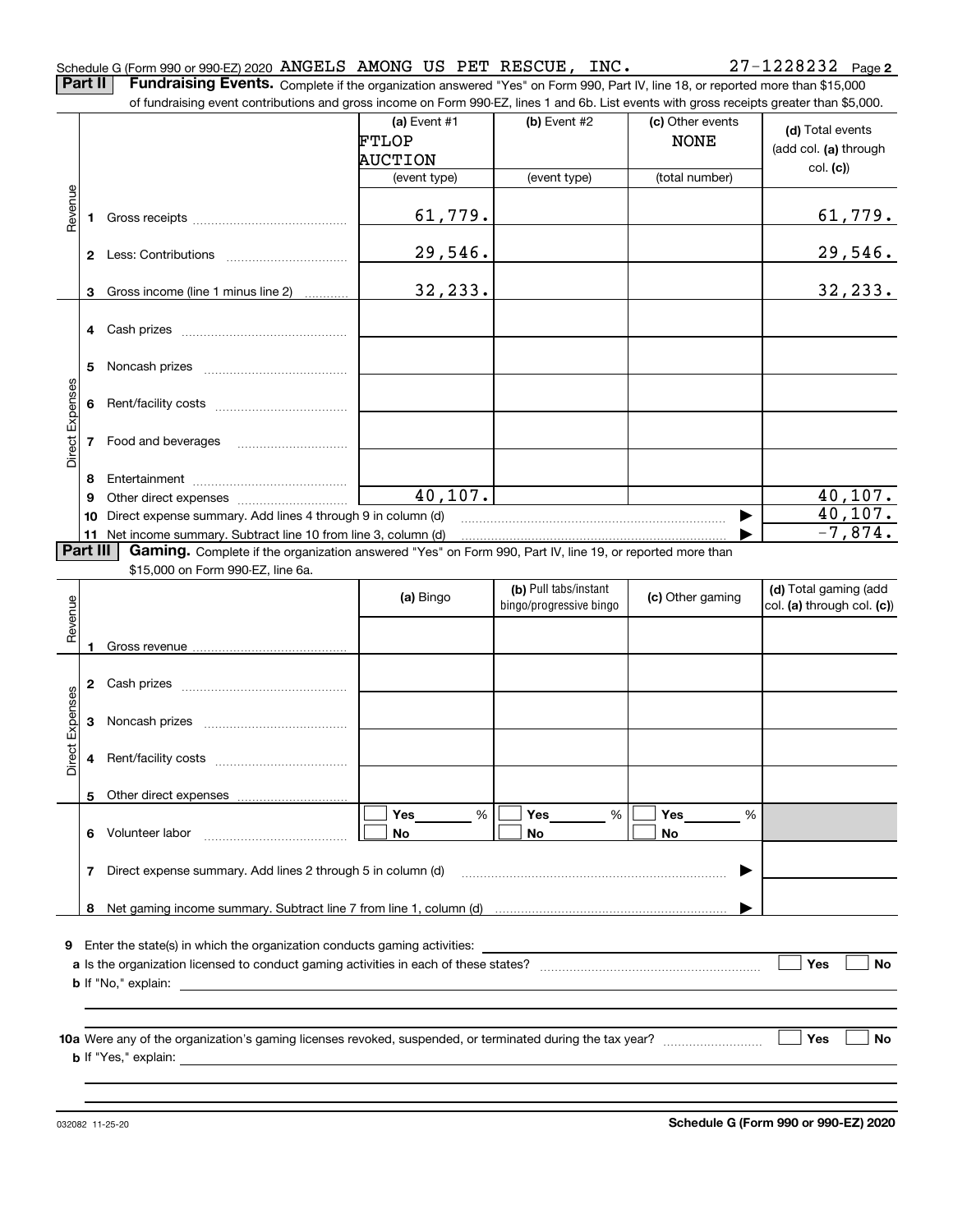| 27-1228232<br>Schedule G (Form 990 or 990-EZ) 2020 ANGELS AMONG US PET RESCUE, INC.                                                                                                                                                                                |                 |     | Page 3               |
|--------------------------------------------------------------------------------------------------------------------------------------------------------------------------------------------------------------------------------------------------------------------|-----------------|-----|----------------------|
|                                                                                                                                                                                                                                                                    |                 | Yes | No                   |
| 12 Is the organization a grantor, beneficiary or trustee of a trust, or a member of a partnership or other entity formed                                                                                                                                           |                 |     |                      |
|                                                                                                                                                                                                                                                                    |                 | Yes | No                   |
| <b>13</b> Indicate the percentage of gaming activity conducted in:                                                                                                                                                                                                 |                 |     |                      |
|                                                                                                                                                                                                                                                                    | 13а             |     | %                    |
|                                                                                                                                                                                                                                                                    | 13 <sub>b</sub> |     | %                    |
| <b>b</b> An outside facility <i>www.communically.communically.communically.communically.communically.communically.communically.communically.com</i>                                                                                                                |                 |     |                      |
| 14 Enter the name and address of the person who prepares the organization's gaming/special events books and records:                                                                                                                                               |                 |     |                      |
| Name $\blacktriangleright$<br><u> 1990 - John Harry Harry Harry Harry Harry Harry Harry Harry Harry Harry Harry Harry Harry Harry Harry Harry H</u>                                                                                                                |                 |     |                      |
|                                                                                                                                                                                                                                                                    |                 |     |                      |
| 15a Does the organization have a contract with a third party from whom the organization receives gaming revenue?                                                                                                                                                   |                 | Yes | No                   |
|                                                                                                                                                                                                                                                                    |                 |     |                      |
|                                                                                                                                                                                                                                                                    |                 |     |                      |
| c If "Yes," enter name and address of the third party:                                                                                                                                                                                                             |                 |     |                      |
|                                                                                                                                                                                                                                                                    |                 |     |                      |
| Name $\blacktriangleright$<br><u>state and the state of the state of the state of the state of the state of the state of the state of the state of the state of the state of the state of the state of the state of the state of the state of the state of the</u> |                 |     |                      |
|                                                                                                                                                                                                                                                                    |                 |     |                      |
| <b>16</b> Gaming manager information:                                                                                                                                                                                                                              |                 |     |                      |
| Name $\blacktriangleright$<br><u> 1989 - Andrea Stadt Britain, amerikansk politiker (</u>                                                                                                                                                                          |                 |     |                      |
|                                                                                                                                                                                                                                                                    |                 |     |                      |
| Gaming manager compensation > \$                                                                                                                                                                                                                                   |                 |     |                      |
|                                                                                                                                                                                                                                                                    |                 |     |                      |
|                                                                                                                                                                                                                                                                    |                 |     |                      |
|                                                                                                                                                                                                                                                                    |                 |     |                      |
|                                                                                                                                                                                                                                                                    |                 |     |                      |
| Director/officer<br>Employee<br>Independent contractor                                                                                                                                                                                                             |                 |     |                      |
| <b>17</b> Mandatory distributions:                                                                                                                                                                                                                                 |                 |     |                      |
| <b>a</b> Is the organization required under state law to make charitable distributions from the gaming proceeds to                                                                                                                                                 |                 |     |                      |
| retain the state gaming license?                                                                                                                                                                                                                                   |                 |     | $\Box$ Yes $\Box$ No |
| <b>b</b> Enter the amount of distributions required under state law to be distributed to other exempt organizations or spent in the                                                                                                                                |                 |     |                      |
| organization's own exempt activities during the tax year $\triangleright$ \$                                                                                                                                                                                       |                 |     |                      |
| <b>Part IV</b><br>Supplemental Information. Provide the explanations required by Part I, line 2b, columns (iii) and (v); and Part III, lines 9, 9b, 10b,                                                                                                           |                 |     |                      |
| 15b, 15c, 16, and 17b, as applicable. Also provide any additional information. See instructions.                                                                                                                                                                   |                 |     |                      |
|                                                                                                                                                                                                                                                                    |                 |     |                      |
|                                                                                                                                                                                                                                                                    |                 |     |                      |
|                                                                                                                                                                                                                                                                    |                 |     |                      |
|                                                                                                                                                                                                                                                                    |                 |     |                      |
|                                                                                                                                                                                                                                                                    |                 |     |                      |
|                                                                                                                                                                                                                                                                    |                 |     |                      |
|                                                                                                                                                                                                                                                                    |                 |     |                      |
|                                                                                                                                                                                                                                                                    |                 |     |                      |
|                                                                                                                                                                                                                                                                    |                 |     |                      |
|                                                                                                                                                                                                                                                                    |                 |     |                      |
|                                                                                                                                                                                                                                                                    |                 |     |                      |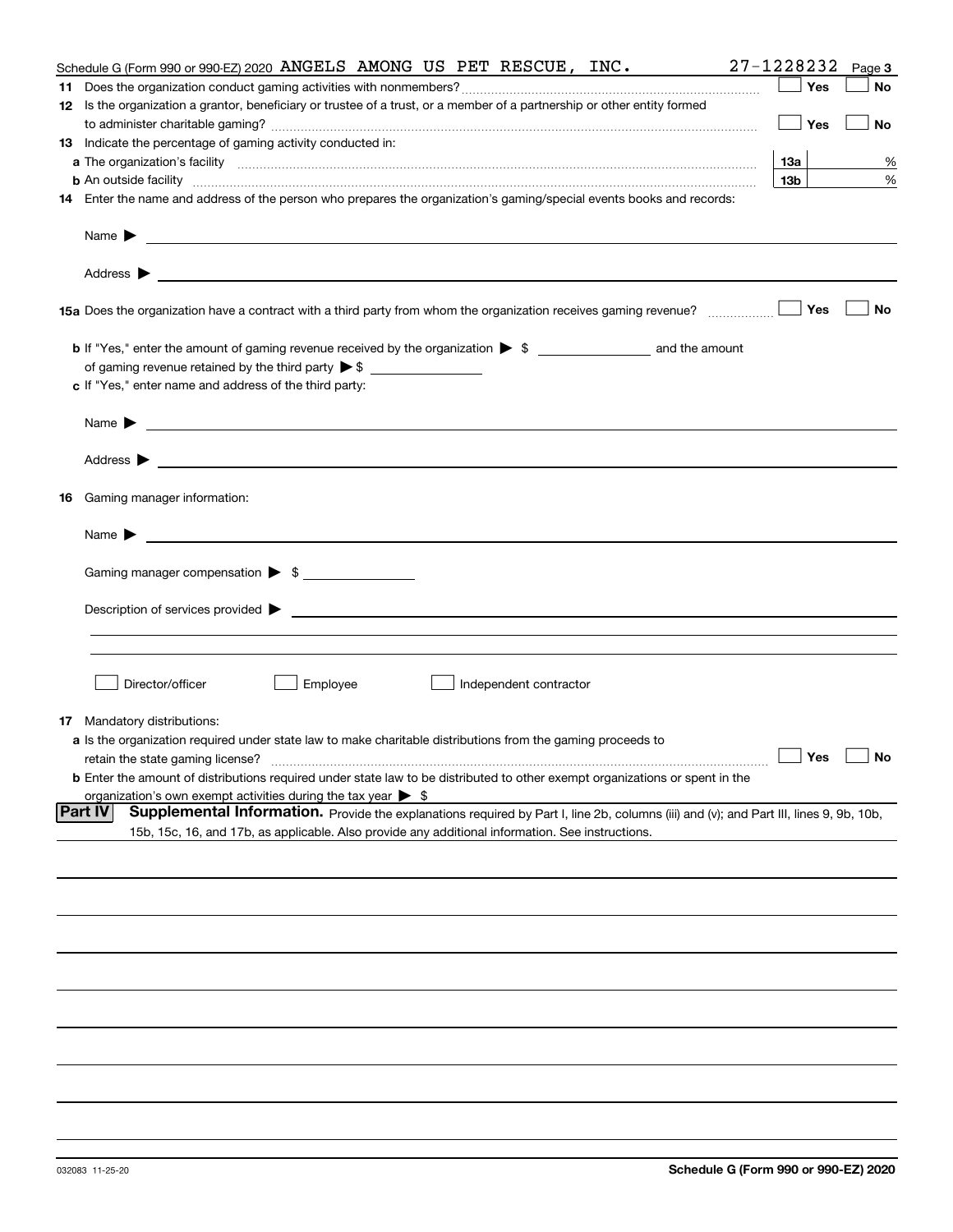| Schedule G (Form 990 or 990-EZ)                       |  |  | ANGELS AMONG US PET RESCUE, | INC. | 27-1228232 | Page 4 |
|-------------------------------------------------------|--|--|-----------------------------|------|------------|--------|
| <b>Part IV   Supplemental Information</b> (continued) |  |  |                             |      |            |        |

|                          | <b>Part IV</b> Supplemental Information $_{(continued)}$ |  |
|--------------------------|----------------------------------------------------------|--|
|                          |                                                          |  |
|                          |                                                          |  |
|                          |                                                          |  |
|                          |                                                          |  |
|                          |                                                          |  |
|                          |                                                          |  |
|                          |                                                          |  |
|                          |                                                          |  |
|                          |                                                          |  |
|                          |                                                          |  |
|                          |                                                          |  |
|                          |                                                          |  |
|                          |                                                          |  |
|                          |                                                          |  |
|                          |                                                          |  |
|                          |                                                          |  |
|                          |                                                          |  |
|                          |                                                          |  |
|                          |                                                          |  |
|                          |                                                          |  |
|                          |                                                          |  |
|                          |                                                          |  |
|                          |                                                          |  |
| $\overline{\phantom{a}}$ |                                                          |  |
|                          |                                                          |  |
|                          |                                                          |  |
|                          |                                                          |  |
|                          |                                                          |  |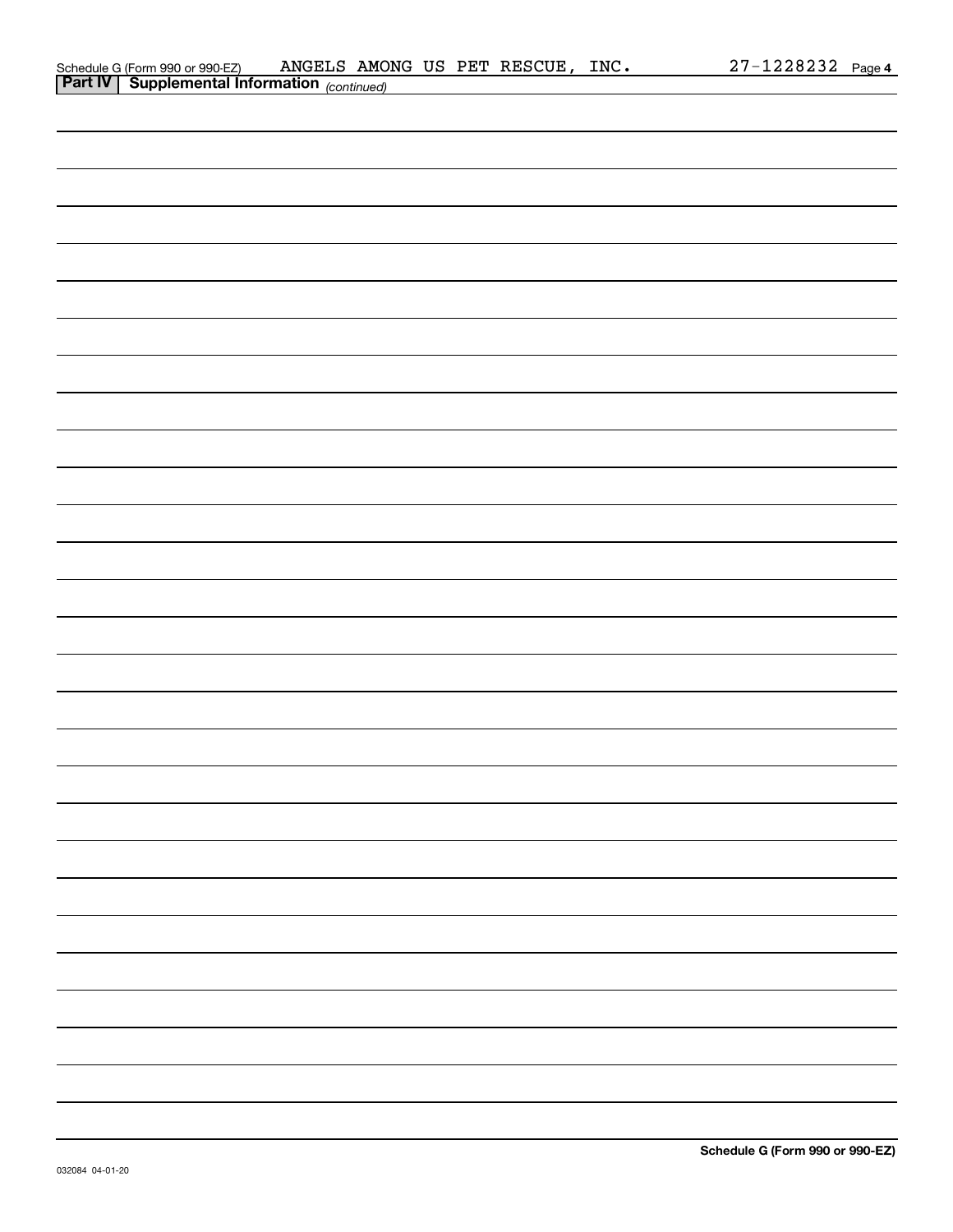#### **SCHEDULE M (Form 990)**

# **Noncash Contributions**

OMB No. 1545-0047

**Open to Public Inspection**

**Employer identification number**

27-1228232

| Department of the Treasury      |
|---------------------------------|
| <b>Internal Revenue Service</b> |

**Complete if the organizations answered "Yes" on Form 990, Part IV, lines 29 or 30.** <sup>J</sup>**2020 Attach to Form 990.** J

 $\blacktriangleright$ 

 **Go to www.irs.gov/Form990 for instructions and the latest information.**

| Name of the organization                  |  |  |                                  |  |
|-------------------------------------------|--|--|----------------------------------|--|
|                                           |  |  | ANGELS AMONG US PET RESCUE, INC. |  |
| <b>Part I</b><br><b>Types of Property</b> |  |  |                                  |  |

|    |                                                                                                                                | (a)<br>Check if<br>applicable | (b)<br>Number of<br>contributions or | (c)<br>Noncash contribution<br>amounts reported on<br>items contributed Form 990, Part VIII, line 1q |            | (d)<br>Method of determining<br>noncash contribution amounts |     |     |    |
|----|--------------------------------------------------------------------------------------------------------------------------------|-------------------------------|--------------------------------------|------------------------------------------------------------------------------------------------------|------------|--------------------------------------------------------------|-----|-----|----|
| 1. |                                                                                                                                |                               |                                      |                                                                                                      |            |                                                              |     |     |    |
| 2  |                                                                                                                                |                               |                                      |                                                                                                      |            |                                                              |     |     |    |
| 3  |                                                                                                                                |                               |                                      |                                                                                                      |            |                                                              |     |     |    |
| 4  |                                                                                                                                |                               |                                      |                                                                                                      |            |                                                              |     |     |    |
| 5  | Clothing and household goods                                                                                                   |                               |                                      |                                                                                                      |            |                                                              |     |     |    |
| 6  |                                                                                                                                |                               |                                      |                                                                                                      |            |                                                              |     |     |    |
| 7  |                                                                                                                                |                               |                                      |                                                                                                      |            |                                                              |     |     |    |
| 8  | Intellectual property                                                                                                          |                               |                                      |                                                                                                      |            |                                                              |     |     |    |
| 9  | Securities - Publicly traded                                                                                                   |                               |                                      |                                                                                                      |            |                                                              |     |     |    |
| 10 | Securities - Closely held stock                                                                                                |                               |                                      |                                                                                                      |            |                                                              |     |     |    |
| 11 | Securities - Partnership, LLC, or                                                                                              |                               |                                      |                                                                                                      |            |                                                              |     |     |    |
|    | trust interests                                                                                                                |                               |                                      |                                                                                                      |            |                                                              |     |     |    |
| 12 | Securities - Miscellaneous                                                                                                     |                               |                                      |                                                                                                      |            |                                                              |     |     |    |
| 13 | Qualified conservation contribution -                                                                                          |                               |                                      |                                                                                                      |            |                                                              |     |     |    |
|    | Historic structures                                                                                                            |                               |                                      |                                                                                                      |            |                                                              |     |     |    |
| 14 | Qualified conservation contribution - Other                                                                                    |                               |                                      |                                                                                                      |            |                                                              |     |     |    |
| 15 | Real estate - Residential                                                                                                      |                               |                                      |                                                                                                      |            |                                                              |     |     |    |
| 16 | Real estate - Commercial                                                                                                       |                               |                                      |                                                                                                      |            |                                                              |     |     |    |
| 17 |                                                                                                                                |                               |                                      |                                                                                                      |            |                                                              |     |     |    |
| 18 |                                                                                                                                |                               |                                      |                                                                                                      |            |                                                              |     |     |    |
| 19 |                                                                                                                                |                               |                                      |                                                                                                      |            |                                                              |     |     |    |
| 20 | Drugs and medical supplies                                                                                                     |                               |                                      |                                                                                                      |            |                                                              |     |     |    |
| 21 |                                                                                                                                |                               |                                      |                                                                                                      |            |                                                              |     |     |    |
| 22 |                                                                                                                                |                               |                                      |                                                                                                      |            |                                                              |     |     |    |
| 23 |                                                                                                                                |                               |                                      |                                                                                                      |            |                                                              |     |     |    |
| 24 |                                                                                                                                |                               |                                      |                                                                                                      |            |                                                              |     |     |    |
| 25 | Other $\blacktriangleright$ ( AUCTION ITEMS )                                                                                  | х                             | 127                                  |                                                                                                      | 33,083.FMV |                                                              |     |     |    |
| 26 | Other $\blacktriangleright$<br>$($ $)$                                                                                         |                               |                                      |                                                                                                      |            |                                                              |     |     |    |
| 27 | Other $\blacktriangleright$<br><u> 1990 - Johann John Harry Barnett, mars a</u>                                                |                               |                                      |                                                                                                      |            |                                                              |     |     |    |
| 28 | Other $\blacktriangleright$                                                                                                    |                               |                                      |                                                                                                      |            |                                                              |     |     |    |
| 29 | Number of Forms 8283 received by the organization during the tax year for contributions                                        |                               |                                      |                                                                                                      |            |                                                              |     |     |    |
|    | for which the organization completed Form 8283, Part V, Donee Acknowledgement                                                  |                               |                                      | 29                                                                                                   |            |                                                              |     | 0   |    |
|    |                                                                                                                                |                               |                                      |                                                                                                      |            |                                                              |     | Yes | No |
|    | 30a During the year, did the organization receive by contribution any property reported in Part I, lines 1 through 28, that it |                               |                                      |                                                                                                      |            |                                                              |     |     |    |
|    | must hold for at least three years from the date of the initial contribution, and which isn't required to be used for          |                               |                                      |                                                                                                      |            |                                                              |     |     |    |
|    | exempt purposes for the entire holding period?                                                                                 |                               |                                      |                                                                                                      |            |                                                              | 30a |     | х  |
| b  | If "Yes," describe the arrangement in Part II.                                                                                 |                               |                                      |                                                                                                      |            |                                                              |     |     |    |
| 31 | Does the organization have a gift acceptance policy that requires the review of any nonstandard contributions?                 |                               |                                      |                                                                                                      |            | .                                                            | 31  |     | X  |
|    | 32a Does the organization hire or use third parties or related organizations to solicit, process, or sell noncash              |                               |                                      |                                                                                                      |            |                                                              |     |     |    |
|    | contributions?                                                                                                                 |                               |                                      |                                                                                                      |            |                                                              | 32a |     | х  |
|    | <b>b</b> If "Yes," describe in Part II.                                                                                        |                               |                                      |                                                                                                      |            |                                                              |     |     |    |
| 33 | If the organization didn't report an amount in column (c) for a type of property for which column (a) is checked,              |                               |                                      |                                                                                                      |            |                                                              |     |     |    |
|    | describe in Part II.                                                                                                           |                               |                                      |                                                                                                      |            |                                                              |     |     |    |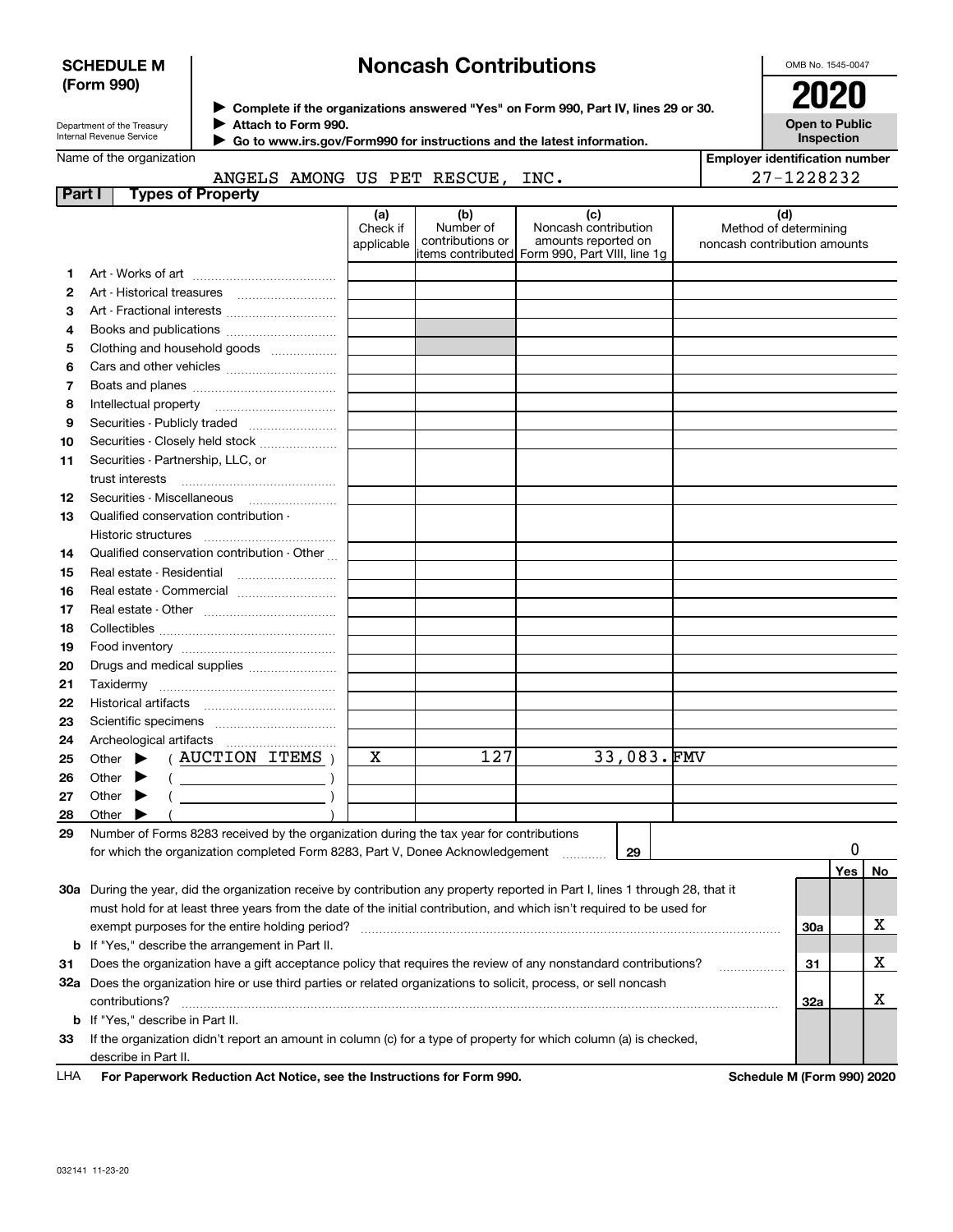| 1228232<br>חר<br>INC.<br>AMONG<br>US<br>RESCUE,<br>${\tt PET}$<br>ANGELS<br>Schedule M (Form 990) 2020 | Page |  |  |
|--------------------------------------------------------------------------------------------------------|------|--|--|
|--------------------------------------------------------------------------------------------------------|------|--|--|

Provide the information required by Part I, lines 30b, 32b, and 33, and whether the organization is reporting in Part I, column (b), the number of contributions, the number of items received, or a combination of both. Also complete this part for any additional information. **Part II Supplemental Information.** 

SCHEDULE M, PART I, COLUMN (B):

#### NUMBER OF CONTRIBUTIONS.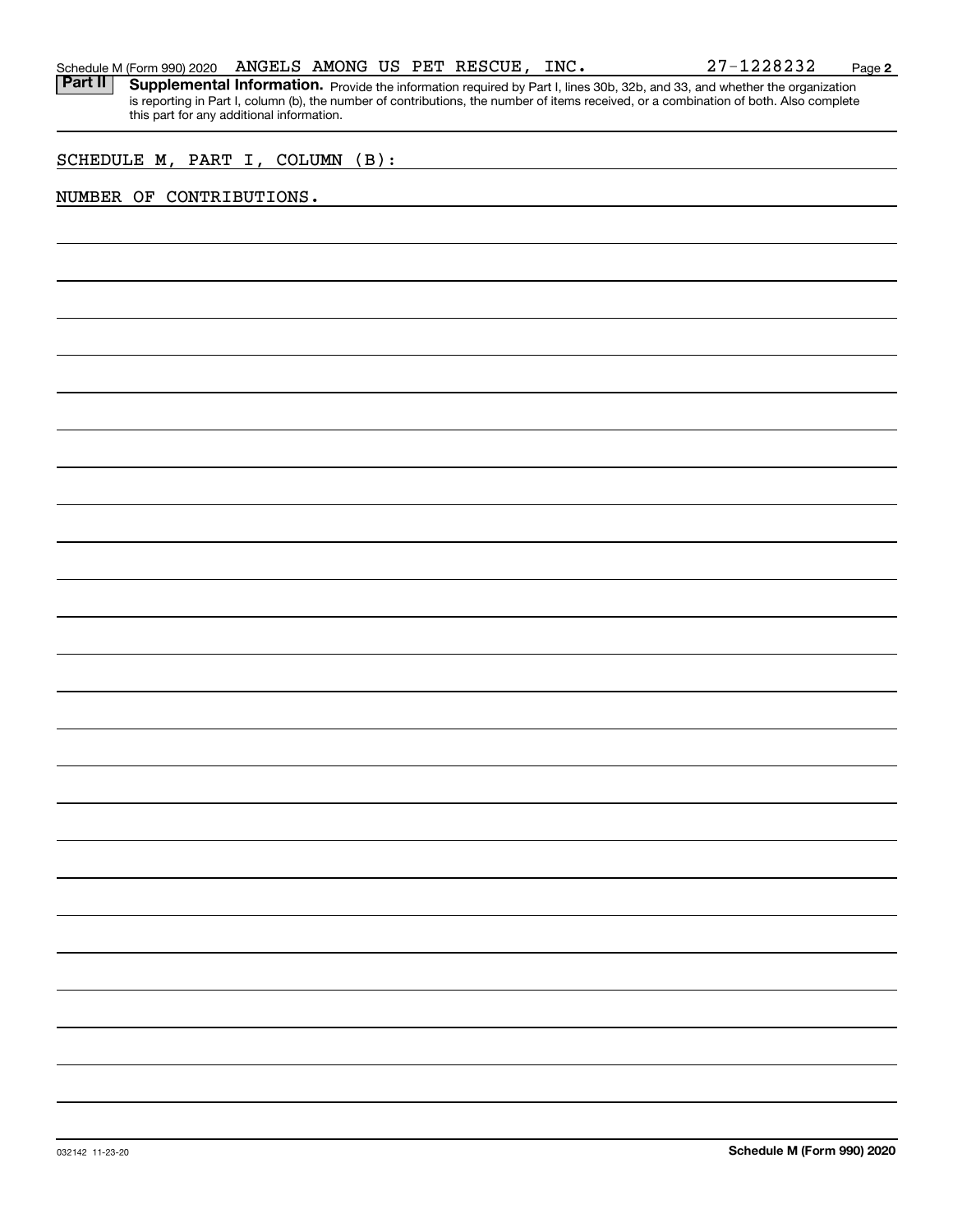**(Form 990 or 990-EZ)**

Department of the Treasury Internal Revenue Service Name of the organization

**SCHEDULE O Supplemental Information to Form 990 or 990-EZ**

**Complete to provide information for responses to specific questions on Form 990 or 990-EZ or to provide any additional information. | Attach to Form 990 or 990-EZ. | Go to www.irs.gov/Form990 for the latest information.**



ANGELS AMONG US PET RESCUE, INC. | 27-1228232

FORM 990, PART I, LINE 1, DESCRIPTION OF ORGANIZATION MISSION:

ANGELS AMONG US PET RESCUE INC. IS A 501(C)(3) CHARITY DEDICATED TO

RESCUING DOGS AND CATS FROM SHELTERS IN NORTH GEORGIA.

FORM 990, PART VI, SECTION B, LINE 11B:

FORM 990 WAS REVIEWED BY ALL DIRECTORS PRIOR TO FILING.

FORM 990, PART VI, SECTION B, LINE 15A:

COMPENSATION REQUIRES BOARD APPROVAL.

FORM 990, PART VI, LINE 17, LIST OF STATES RECEIVING COPY OF FORM 990:

AL,AK,CA,CO,CT,FL,GA,HI,IL,KS,KY,MD,MA,MI,MN,MS,NV,NH,NJ,NM,NY,NC,ND,OH,OR

PA,RI,SC,TN,UT,VA,WA,WV,WI

FORM 990, PART VI, SECTION C, LINE 19:

MATERIALS ARE AVAILABLE UPON REQUEST AND ON THE ORGANIZATION'S WEBSITE.

FORM 990 PART XII LINE 2C

THE ORGANIZATION HAS CONTINUED TO USE THE SERVICES OF THE AUDIT FIRM

THAT WAS SELECTED FOR THE PRIOR YEAR. THERE HAVE BEEN NO CHANGES TO THE

FINANCIAL STATEMENT OVERSIGHT PROCESS.